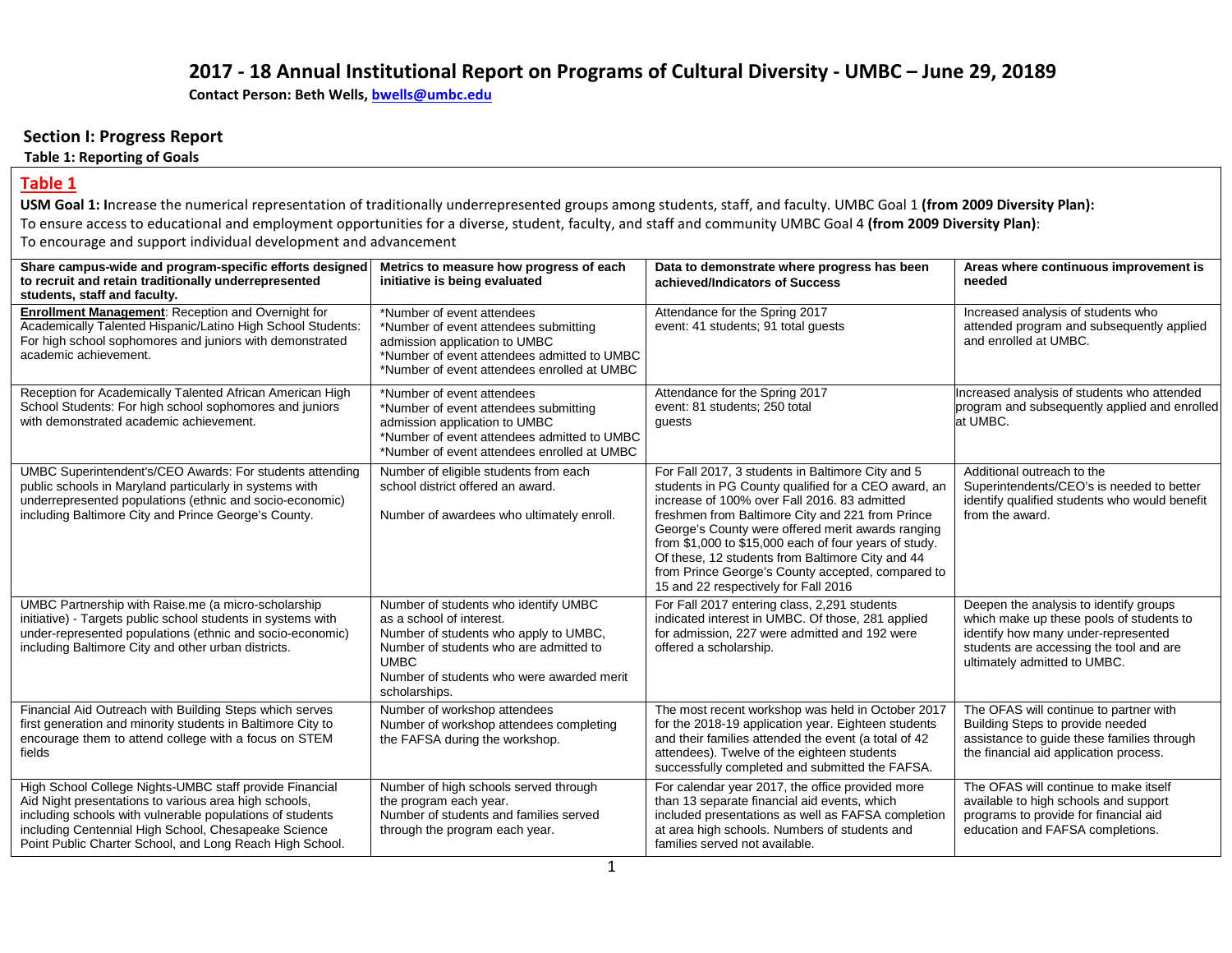| Share campus-wide and program-specific efforts<br>designed to recruit and retain traditionally<br>underrepresented students, staff and faculty.                                                                                                                                                                                                                                                                                                                                                                                                                                                                                      | Metrics to measure how progress of each<br>initiative is being evaluated                                                                                                                                                                                                                                                                                                                                                                                                                                             | Data to demonstrate where progress has been<br>achieved/Indicators of Success                                                                                                                                                                                                                                                                                                                                                                                                                  | Areas where continuous improvement is<br>needed                                                                                                                                                                                                                                                                                        |
|--------------------------------------------------------------------------------------------------------------------------------------------------------------------------------------------------------------------------------------------------------------------------------------------------------------------------------------------------------------------------------------------------------------------------------------------------------------------------------------------------------------------------------------------------------------------------------------------------------------------------------------|----------------------------------------------------------------------------------------------------------------------------------------------------------------------------------------------------------------------------------------------------------------------------------------------------------------------------------------------------------------------------------------------------------------------------------------------------------------------------------------------------------------------|------------------------------------------------------------------------------------------------------------------------------------------------------------------------------------------------------------------------------------------------------------------------------------------------------------------------------------------------------------------------------------------------------------------------------------------------------------------------------------------------|----------------------------------------------------------------------------------------------------------------------------------------------------------------------------------------------------------------------------------------------------------------------------------------------------------------------------------------|
| "Golden Ticket" Pre-Orientation Advising - This pre-<br>orientation advising initiative provides first generation students<br>and their families the opportunity to meet with an academic<br>advisor before their scheduled orientation for an overview of<br>the academic requirements and academic planning tools, to<br>have questions and concerns addressed and to build a<br>preliminary schedule. When students attend their scheduled<br>orientation - Golden Ticket students are offered an "early"<br>advising session to secure their official schedules and receive<br>final recommendations, suggestions and referrals. | Number of program participants<br>First year retention of program participants<br>Average GPA of program participants<br>Graduation Rates - 4 year, 5 year, 6 year - of<br>program participants.                                                                                                                                                                                                                                                                                                                     | In Summer 2017, 11 students and their families<br>participated in the Golden Ticket pre-orientation<br>advising.<br>All 11 students were retained from first semester to<br>second semester.<br>Average fall 2017 gpa of participants is 2.9.                                                                                                                                                                                                                                                  | Recruiting more first-generation<br>students to participate in the Golden<br>Ticket program.<br>Automate the communication process<br>(over time) to allow for better business<br>continuity practices.<br>Create more targeted reports to<br>address metrics associated with the<br>program.                                          |
| <b>Faculty Diversity and Faculty Development Center -</b><br>Continued Implementation and Expansion of UMBC STRIDE                                                                                                                                                                                                                                                                                                                                                                                                                                                                                                                   | Offered eight focused conversations: 1)<br>Planning for Diversity and Inclusive<br>Excellence in Your Search, 2) Developing<br>Shared Evaluation Metrics, 3) Best Practices<br>for Reducing Implicit Bias in the Application<br>Review Process, 4) Best Practices for<br>Inclusive Excellence in the Interview and<br>Selection Process, Best Practices for<br>Inclusive Mentoring, Developing an Effective<br>Diversity Hiring Recruitment Plan. Provided<br>consultations to search committees and<br>departments. | STRIDE has offered eight focused conversations in AY<br>17-18 with revised materials. In AY 17-18, STRIDE<br>facilitated 20 department/search committee<br>consultations.                                                                                                                                                                                                                                                                                                                      | Continue the expansion of work in the<br>College of Engineering and Information<br>Technology. Continue the dissemination of<br>our work and best practices to internal and<br>external audiences.                                                                                                                                     |
| Interfolio Faculty Search                                                                                                                                                                                                                                                                                                                                                                                                                                                                                                                                                                                                            | Continued monitoring of the diversity of our<br>applicant pools in the aggregate and at<br>specific points across the lifecycle of the<br>search in the URM Executive Committee.                                                                                                                                                                                                                                                                                                                                     | The Office of the Provost, in partnership with the<br>Deans' office's use Interfolio data to monitor the<br>diversity of the applicant pool for all faculty searches<br>at the application close date, long list, short list,<br>interview, and offer stage.                                                                                                                                                                                                                                   | Continual assessment of the diversity of our<br>applicant pools at various stages across the<br>lifecycle of the search to make adjustments<br>in the search process when and where<br>necessary.                                                                                                                                      |
| Postdoctoral Fellowship for Faculty Diversity                                                                                                                                                                                                                                                                                                                                                                                                                                                                                                                                                                                        | Successful conversion of postdocs from<br>Cohort IV into tenure track positions.<br>Recruitment of a diverse pool of applicants for<br>Cohort V 2019-2021. Departmental<br>investment in the recruitment process and<br>support of fellowship program.<br>Representations of the College of Engineering<br>and Information Technology in the program.<br>Development of a brochure to promote the<br>fellowship at recruiting venues.                                                                                | Received 255 applications for Cohort IV, largest<br>applicant pool ever, due to departments actively<br>recruiting for the fellowship. We offered the fellowship<br>to 8 finalists, and 7 fellows accepted and began their<br>fellowships on July 1, 2017. A fellow was recruited<br>into our College of Engineering and Information<br>Technology, but ultimately declined the fellowship.<br>The 7 fellows that accepted are all in our College of<br>Arts, Humanities, and Social Sciences. | Continuously monitoring the on-boarding of<br>new postdocs, and assessing their research,<br>teaching, and professional development<br>progress through the Mentor and Mentee<br>semester reporting mechanism. Evaluating<br>the application and interview process from<br>Cohort IV to make necessary changes for<br>the next cohort. |
| Pilot of CNMS Natural Sciences Pre-professoriate fellowship                                                                                                                                                                                                                                                                                                                                                                                                                                                                                                                                                                          | Successful hiring of two pre-professoriate<br>fellows in Biological Science and Chemistry<br>and Biochemistry.                                                                                                                                                                                                                                                                                                                                                                                                       | As of February 2017, the recruitment<br>process is underway for both positions.                                                                                                                                                                                                                                                                                                                                                                                                                | Continuously monitor diversity of applicant<br>pool and efforts by departmental faculty to<br>recruit candidates for both positons. Monitor<br>on-boarding of fellows and development of<br>mechanisms to assess their research,<br>teaching, and professional development<br>progress.                                                |
| <b>Graduate School</b> - Recruitment: Summer Horizons<br>Program-co-sponsored by the Graduate School at<br>UMBC; USM PROMISE: Maryland's AGEP; the USM<br>Louis Stokes Alliance for Minority Participation (LSAMP,<br>and the Meyerhoff Graduate Fellows Program.                                                                                                                                                                                                                                                                                                                                                                    | We have pre-registration questions to<br>assess expectations, and post-event<br>evaluations to measure the impact of the<br>content that was delivered.<br>Questions are designed to see if we are<br>meeting needs of URM undergraduates, with<br>respect to increasing their preparation for<br>graduate school.                                                                                                                                                                                                   | Underrepresented Minority Students = 68% (not<br>including those who identified within the broad<br>category of "Asian-American/Pacific Islander")<br>45% of the participants had not had information on<br>preparing for graduate school prior to attending the<br>Summer Horizons program. 64% did not know that<br>there were funding opportunities available through<br>NASA.                                                                                                              | We want to be sure that we are<br>reaching all underrepresented<br>undergraduate students.<br>Most participants (63%) learned about<br>the program through their summer<br>research/internship programs, faculty,<br>or university staff members                                                                                       |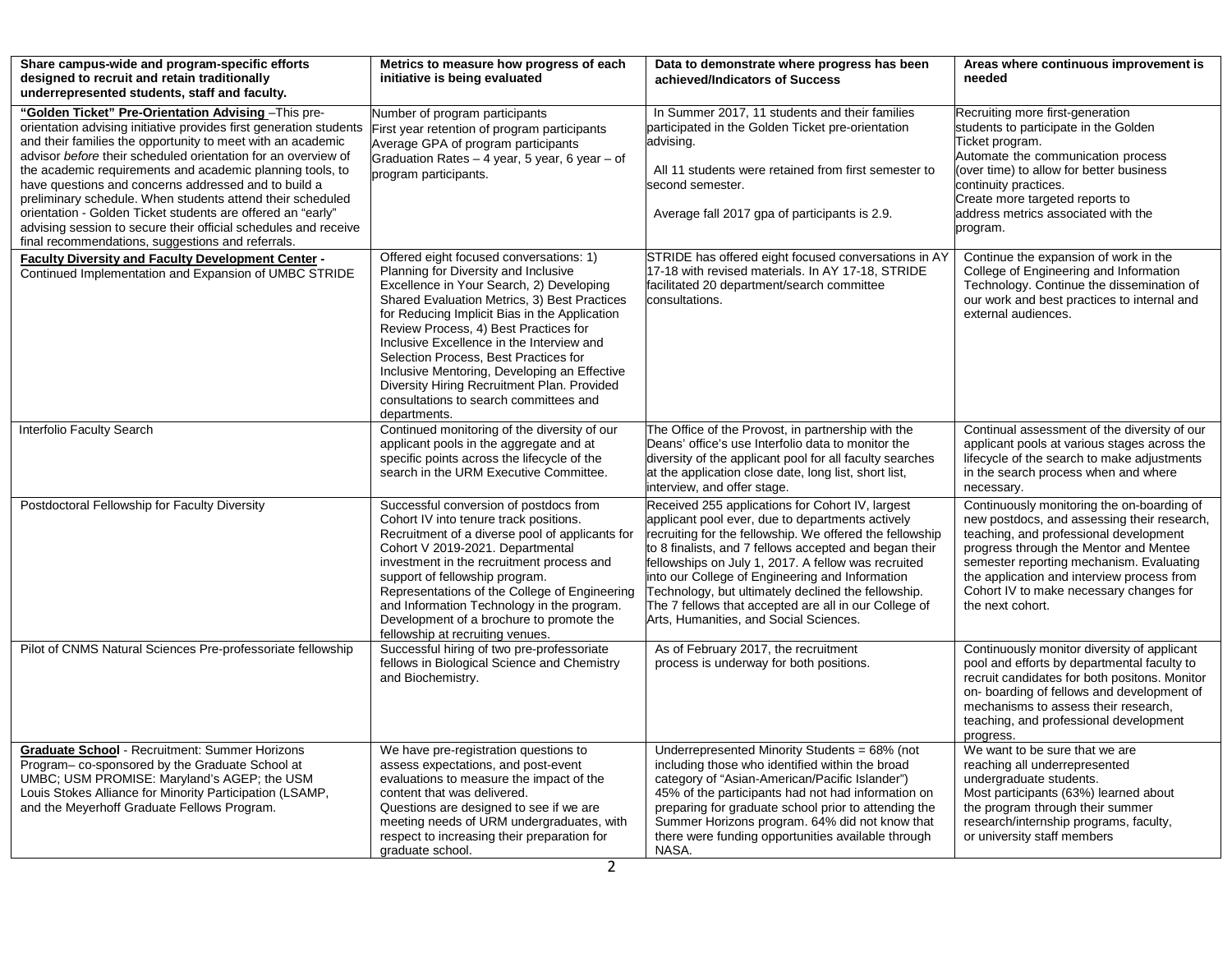| Share campus-wide and program-specific efforts<br>designed to recruit and retain traditionally<br>underrepresented students, staff and faculty.                                                                                                                                                                                                                       | Metrics to measure how progress of each<br>initiative is being evaluated                                                                                                                                                                                                | Data to demonstrate where progress has been<br>achieved/Indicators of Success                                                                                                                                                                                                                                                                                                                                                                                                                                                                                           | Areas where continuous improvement is<br>needed                                                                                                                                                                                                          |
|-----------------------------------------------------------------------------------------------------------------------------------------------------------------------------------------------------------------------------------------------------------------------------------------------------------------------------------------------------------------------|-------------------------------------------------------------------------------------------------------------------------------------------------------------------------------------------------------------------------------------------------------------------------|-------------------------------------------------------------------------------------------------------------------------------------------------------------------------------------------------------------------------------------------------------------------------------------------------------------------------------------------------------------------------------------------------------------------------------------------------------------------------------------------------------------------------------------------------------------------------|----------------------------------------------------------------------------------------------------------------------------------------------------------------------------------------------------------------------------------------------------------|
| <b>PROMISE Engineering Institute (PEI):</b> As part of faculty<br>diversity recruitment efforts, UMBC (COEIT) leads a new grant<br>with MSU, UMCP, and JHU, to expedite the career<br>preparation of graduate students and postdoctoral fellows so<br>that they can be considered for tenure-track faculty positions.<br>This is a NEW * discipline-specific* effort. | PEI is in early stages, and the Co-PIs are<br>planning the activities for 2018-2019.<br>WESTAT, an independent evaluation firm<br>will be conducting the summative<br>evaluation. Formative evaluation will be<br>handled internally.                                   | Some of the international excursions, and<br>discussions on connecting humanitarian engineering<br>content to student programming, are contributing to<br>the research on retaining underrepresented<br>students.                                                                                                                                                                                                                                                                                                                                                       | An official launch will be held on August 18,<br>2018 as part of the PROMISE AGEP's<br>Summer Success Institute (SSI). A primary<br>task is to be sure that all URM graduate<br>students, postdoctoral fellows, and faculty of<br>all types are reached. |
| Human Resources - PageUp applicant tracking system<br>implemented in 2017 for nonexempt and exempt staff<br>positions.<br>Utilize system for data collection and reporting.                                                                                                                                                                                           | Previous manual paper system of collecting<br>voluntary demographics on applicants<br>produced a very low response rate (< 10<br>percent). We now have the ability to collect<br>voluntary demographic data on all<br>applicants in the PageUp system (100<br>percent). | Implement Job Specific EEO/Diversity report on<br>applicant pools for search committee use to evaluate<br>race/ethnicity of entire applicant pool and at various<br>stages of the hiring/selection process (search<br>committee review, phone interview, and in-person<br>interviews).                                                                                                                                                                                                                                                                                  | Additional training to search committees                                                                                                                                                                                                                 |
| Advertising venues                                                                                                                                                                                                                                                                                                                                                    | Capture analytics from advertising source to<br>determine if attracting diverse applicant pool.<br>Frequently used websites to advertise staff<br>positions (UMBC Jobs, higheredjobs.com and<br>Indeed) indicate diverse applicant pool.                                | Continue efforts to attract diverse applicant pool<br>Current 2017 applicant demographics:<br>Race:<br>43% Caucasian; 38% African-American; 9% Asian;<br>1.5% American Indian/Native Alaskan; .5% Native<br>Hawaiian/Other Pacific Islander and 8% undisclosed.<br>Hispanic/Latino: 4.5 % yes; 87% No; 8.5%<br>undisclosed.<br>Gender: 66% females 31% males 3% undisclosed<br>Veteran Status: 1.5 % Protected Veterans; 97% non-<br>Protected Veterans; 2% undisclosed<br>Disability Status: 5% indicated a disability; 87%<br>indicate no disability; 7% undisclosed. |                                                                                                                                                                                                                                                          |
| HR Outreach to campus search committees                                                                                                                                                                                                                                                                                                                               | Monitor diversity of search committees and in-<br>person charge to campus search committees<br>regarding diverse candidate pools                                                                                                                                        | Ensure members of search committees are aware<br>of campus mission of recruitment diversity                                                                                                                                                                                                                                                                                                                                                                                                                                                                             | Additional staff/resources to provide training                                                                                                                                                                                                           |
| <b>Student Affairs</b> - Creation and implementation of<br>Transgender Support Policy and Subcommittee in Athletics                                                                                                                                                                                                                                                   | Compliance with NCAA guidelines and<br>policies regarding transgender student-<br>athletes.                                                                                                                                                                             | Recurring review and compliance with NCAA<br>guidelines.                                                                                                                                                                                                                                                                                                                                                                                                                                                                                                                | After formal adoption of Transgender<br>Support Policy, monitor implementation.                                                                                                                                                                          |
| Women's Center - Returning Women Students Scholars +<br>Affiliates Program                                                                                                                                                                                                                                                                                            | Tracking/attendance of scholarship funding<br>and events; Retention and graduation rates;<br>Program and event evaluations; Feedback<br>from mid-semester check-ins                                                                                                     | \$65,736 in scholarships awarded in FY18; 27<br>scholars + affiliates are part of program. Program<br>assessment was conducted in Fall 2017 to include<br>survey and focus groups.<br>Retention data from Fall 2016 to Spring 2017<br>semesters based on Newcombe scholarship<br>recipients (n=15) vs non-Newcombe scholarship<br>recipients ( $n=22$ ) is 92% vs 60                                                                                                                                                                                                    | Better programming, advising, and support<br>for this scholars program and outreach to<br>more adult learners not affiliated with<br>scholars program                                                                                                    |
| Meyerhoff Scholars Program - During the AY 2017-<br>2018 a total of 5 staff and 260 students from the<br>Meyerhoff Scholars Program.                                                                                                                                                                                                                                  | Demographic data for the number of<br>students in the Meyerhoff Scholars<br>Program                                                                                                                                                                                     | 260 students are currently enrolled in the program for<br>the 2017-2018 academic year, of whom 63% are<br>African American, 15% Caucasian, 11% Asian, 10%<br>Hispanic, 1% Native American.                                                                                                                                                                                                                                                                                                                                                                              |                                                                                                                                                                                                                                                          |
| Continue recruiting the best academically diverse<br>students every year using Selection Weekend. Migrated<br>to an online application to provide better access and data<br>collection.                                                                                                                                                                               | Number of Applicants<br>Number of Selection Weekend Invites<br>Number of Offers<br>Number of Acceptances                                                                                                                                                                | Applicants - 491 (50% URM)<br>Selection Weekend - 245 (60% URM)<br>Offers - 102 (80% URM)<br>Accepted - 49 (80% URM)                                                                                                                                                                                                                                                                                                                                                                                                                                                    | Continue to recruit a diverse group of students in<br>STEM with the focus of attaining a Ph.D. or<br>MD/Ph.D.<br>Increasing the access to the online<br>application.                                                                                     |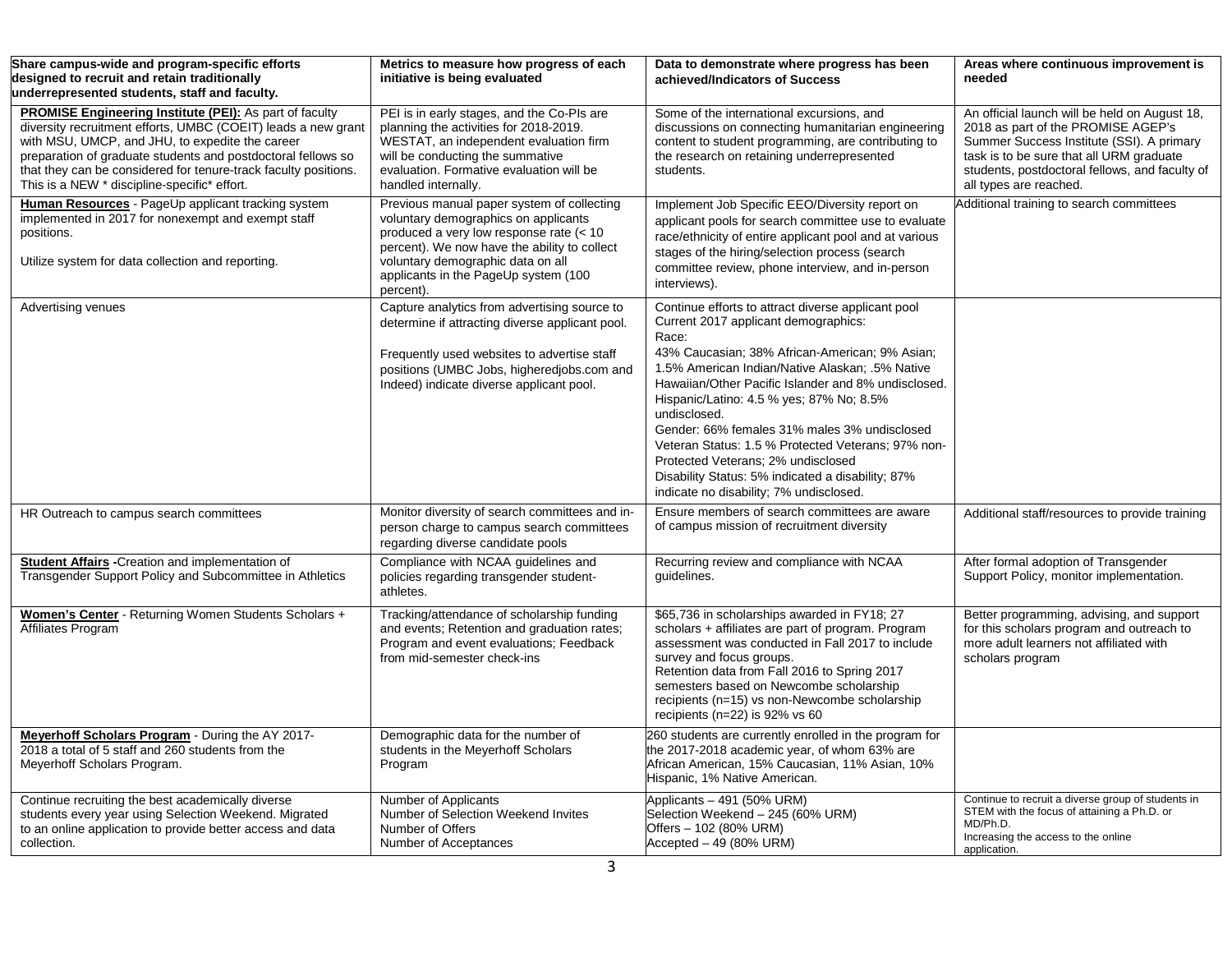| Share campus-wide and program-specific efforts<br>designed to recruit and retain traditionally<br>underrepresented students, staff and faculty.                                                                                      | Metrics to measure how progress of each<br>initiative is being evaluated                                                                                                                                                                                  | Data to demonstrate where progress has been<br>achieved/Indicators of Success                                        | Areas where continuous improvement is<br>needed                                                                                                                      |  |
|--------------------------------------------------------------------------------------------------------------------------------------------------------------------------------------------------------------------------------------|-----------------------------------------------------------------------------------------------------------------------------------------------------------------------------------------------------------------------------------------------------------|----------------------------------------------------------------------------------------------------------------------|----------------------------------------------------------------------------------------------------------------------------------------------------------------------|--|
| Continue recruiting the best academically diverse students<br>every year using Selection Weekend. Migrated to an online<br>application to provide better access and data collection.                                                 | Number of Applicants<br>Number of Selection Weekend Invites<br>Number of Offers<br>Number of Acceptances                                                                                                                                                  | Applicants - 491 (50% URM)<br>Selection Weekend - 245 (60% URM)<br>Offers - 102 (80% URM)<br>Accepted - 49 (80% URM) | Continue to recruit a diverse group of students<br>in STEM with the focus of attaining a Ph.D. or<br>MD/Ph.D.<br>Increasing the access to the online<br>application. |  |
| Maintain high GPA and Retention rates in STEM.                                                                                                                                                                                       | Retention Rate since the inception of<br>the Meyerhoff Program in 1989 Average<br><b>GPA of Current Meyerhoff Scholars</b>                                                                                                                                | Historical Retention Rate - 90% (89% URM)<br>Average GPA - 3.56 (3.54 URM)                                           | Maintain high expectations and guidance<br>with staff and peer advising.                                                                                             |  |
| Graduating students for the academic year 2017-2018<br>placement.                                                                                                                                                                    | Number of Graduates<br>Number of Graduates placed in<br>Graduate and Professional Degree<br>Programs                                                                                                                                                      | Graduates - 55<br>Placement into Graduate and Professional Programs - 45<br>(82%) (69%URM)                           | Work with Graduate schools to provide<br>access to our scholars.                                                                                                     |  |
| Record number of Meyerhoff Alumni attaining graduate<br>degrees in the sciences                                                                                                                                                      | <b>Total number of PhDs Total</b><br>number of MD/PhDs Total<br>number of Degrees                                                                                                                                                                         | Total PhDs - 287 (75% URM)<br>Total MD/PhDs - 53 (85% URM)<br>Total Degrees - 822 (77% URM)                          | Every year more and more students are<br>graduating from programs all across the country.<br>Give support and advising to current Alumni.                            |  |
| Partnership with Sponsors for Educational Opportunity Program (SEO)<br>A free eight-year academic program that gets low-income public high<br>school students to and through college-with a 90% college graduation<br>rate.          | <b>Number of Applicants</b><br>Number of Selection Weekend Invites<br>Number of Offers<br>Number of Acceptances                                                                                                                                           | Applicants - 21 Selection<br>Weekend $-10$ Offers $-5$<br>$Accepted-2$                                               | Continue working with the SEO Program to<br>recruit more high achieving students.                                                                                    |  |
| MARC U STAR- Increase participation of underrepresented (UR)<br>undergraduate students at UMBC in biomedically related fields with<br>the objective of attending a PhD or MDPhD program upon the<br>completion of a bachelors degree | We have 40 slots with 20 juniors and 20 senior<br>year. We measure graduation rate, STEM major<br>and acceptance and matriculation into graduate<br>MDPhD and PhD programs. In 2018 of the 19<br>graduates 18 enrolled in PhD or MDPhd programs<br>(95%). | Since the inception in 1998 we have had 440 trainees<br>with a matriculation rate in graduate programs of 70 %.      | Recruitment of students with disabilities.<br>Aim for a 100% matriculation rate to graduate<br>school.                                                               |  |

## **Table 2: Reporting of Goal**<sup>s</sup>

#### **Table 2**

USM Goal 2: Create positive interactions and cultural awareness among students, faculty, and staff on campus. UMBC Goal 2 (from 2018 Diversity Plan): To provide conditions for personal success. UMBC **Goal 3** (from 2018 Diversity Plan): To provide a culture of safety, inclusion and respect

| Share efforts designed to create positive interactions and cultural<br>awareness among students, faculty, and staff including:<br>faculty and staff cultural training programs;<br>Curricular initiatives that promote cultural diversity in<br>the classroom, and<br>Co-curricular programming for students. | Metrics to measure how progress of each initiative<br>is being evaluated                                                                                                                                                             | Data to demonstrate where progress has been<br>achieved /indicators of success                                                                                                                                                                                                                                                                                                                                  | Areas where continuous improvement is<br>needed                                          |
|---------------------------------------------------------------------------------------------------------------------------------------------------------------------------------------------------------------------------------------------------------------------------------------------------------------|--------------------------------------------------------------------------------------------------------------------------------------------------------------------------------------------------------------------------------------|-----------------------------------------------------------------------------------------------------------------------------------------------------------------------------------------------------------------------------------------------------------------------------------------------------------------------------------------------------------------------------------------------------------------|------------------------------------------------------------------------------------------|
| Faculty Diversity and Faculty Development Center - Help instructors<br>make their classrooms welcoming for all students                                                                                                                                                                                       | Maintain online resources and conduct workshops<br>to help instructors make their classrooms<br>welcoming for all students and to provide<br>instructors with tools for handling difficult<br>conversations around diversity issues. | In January, 2017, Faculty Development Center<br>(FDC) added resources to webpage on teaching in<br>diverse classroom. These pages are updated as<br>new resources become available. In 2017-18 a<br>faculty workshop was held on Inclusive STEM<br>Teaching, and a faculty book discussion dealing<br>with helping students reclaim cognitive resources<br>lost to poverty, racism, and social marginalization. | Continue tailoring resources and workshops<br>based on needs of our faculty and students |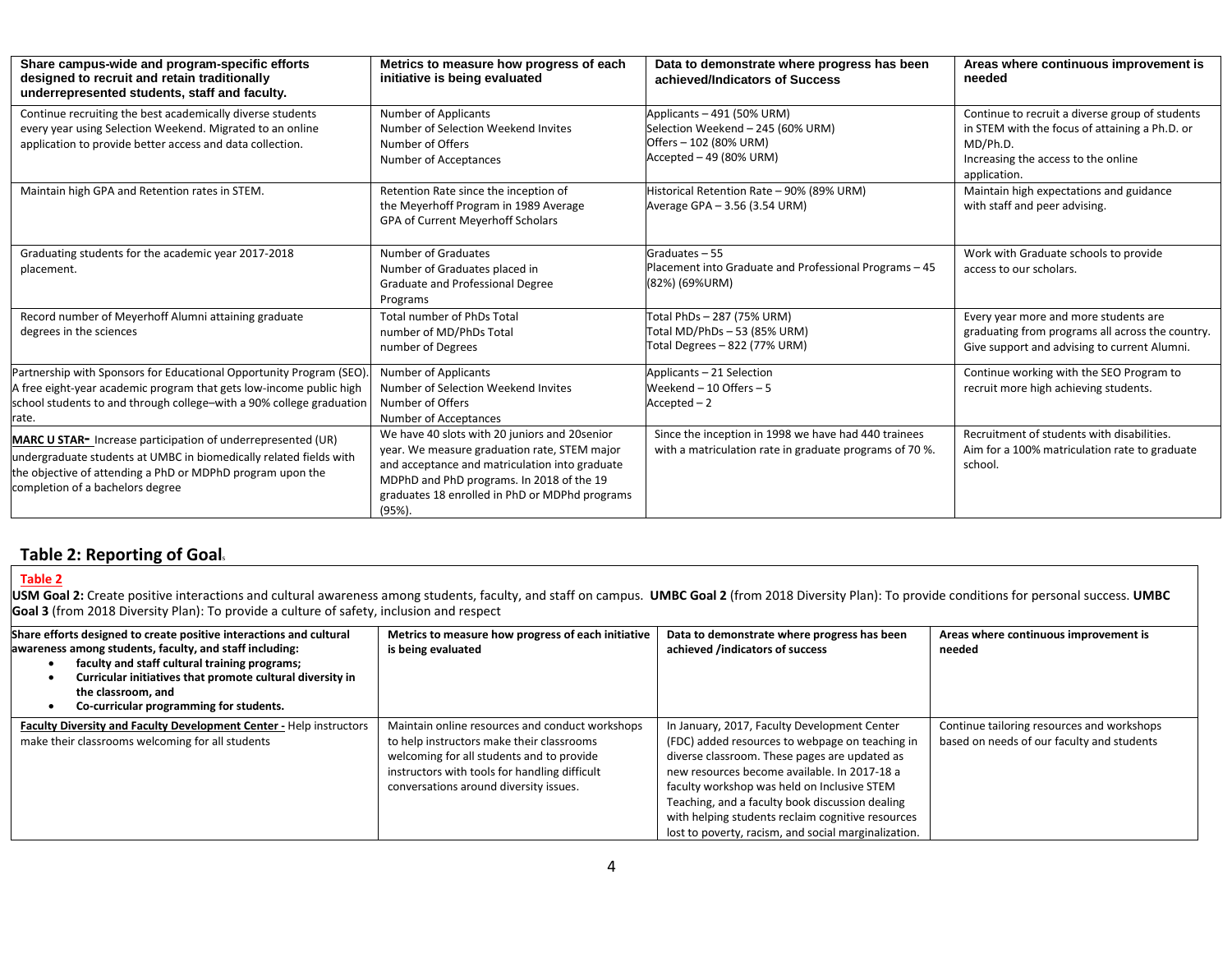| Share efforts designed to create positive interactions and cultural<br>awareness among students, faculty, and staff including:<br>faculty and staff cultural training programs;<br>$\bullet$<br>Curricular initiatives that promote cultural diversity in<br>$\bullet$<br>the classroom, and<br>Co-curricular programming for students.<br>$\bullet$                                                                                                                               | Metrics to measure how progress of each initiative<br>is being evaluated                                                                                                                                                                                                                                                                                                                                                                   | Data to demonstrate where progress has been<br>achieved /indicators of success                                                                                                                                                                                                                                                                      | Areas where continuous improvement is<br>needed                                                                                                                                                                                                                                                                       |
|------------------------------------------------------------------------------------------------------------------------------------------------------------------------------------------------------------------------------------------------------------------------------------------------------------------------------------------------------------------------------------------------------------------------------------------------------------------------------------|--------------------------------------------------------------------------------------------------------------------------------------------------------------------------------------------------------------------------------------------------------------------------------------------------------------------------------------------------------------------------------------------------------------------------------------------|-----------------------------------------------------------------------------------------------------------------------------------------------------------------------------------------------------------------------------------------------------------------------------------------------------------------------------------------------------|-----------------------------------------------------------------------------------------------------------------------------------------------------------------------------------------------------------------------------------------------------------------------------------------------------------------------|
| Graduate School - Success Seminars, sponsored by PROMISE:<br>Maryland's AGEP and The Graduate School, including co-sponsored<br>events with the ADVANCE network for women faculty. Seminars also<br>include holistic professional development such as financial literacy,<br>with topics that include attention to issues such as unsavory lending<br>practices toward underrepresented groups, implicit bias in the<br>institution and in the workplace, cultural taxes, and more | Sponsored approximately 20 seminars and events<br>in 2017-2018. All events have evaluations.<br>Seminars include: Work-Life Balance; Stoop Stories:<br>Let your research tell a story; How to prepare a<br>TED-styled talk; Responsible Conduct of Research;<br>Understanding credit scores                                                                                                                                                | Data show students receive information from<br>professional development seminars and<br>workshops that they aren't receiving within the<br>departments. This fills gaps related to degree<br>completion and career preparation.                                                                                                                     | Continue to improve opportunities for online<br>learning, by capturing content through either<br>webcasting, or providing additional webinars to<br>reach largest number of students. Larger<br>seminars atTrack 70-100 students, and smaller<br>seminars atTrack 20-30 participants.                                 |
| The Summer Success Institute, sponsored by PROMISE: Maryland's<br>AGEP, intended to increase significantly the number of domestic<br>students receiving doctoral degrees in the sciences, technology,<br>engineering, and mathematics (STEM), with special emphasis on those<br>population groups underrepresented in these fields (i.e., African-<br>Americans, Hispanics, American Indians, Alaska Natives, Native<br>Hawaiians or other Pacific Islanders).                     | Two days of programming in August, including<br>activities connected to Dissertation House and the<br>Bridging conference co-hosted with the USM<br>LSAMP group. We ask questions during registration<br>process and have evaluations for select sessions<br>during event. The 2017 SSI workshops focused on<br>science communication, preparation for leadership,<br>and academic success.                                                | In 2017, the # of participants who completed the<br>survey was 86. 92% stated that the program<br>provides them with a stronger sense of identity as<br>a scholar. SSI invests in bringing "Mentors-in-<br>Residence" to the event – these are faculty and<br>leaders of color who are already role models in<br>their respective fields.           | Providing professional development<br>programming that isn't covered by labs or other<br>university entities is a top priority for organizers<br>of SSI. SSI works to improve visibility of faculty of<br>color in STEM professoriate, hopefully convincing<br>more scholars of color to consider faculty<br>careers. |
| Use of #ThinkBigDiversity hashtag to promote diverse conversations<br>and programming online. The #ThinkBigDiversity hashtag now has a<br>national audience.                                                                                                                                                                                                                                                                                                                       | Particular emphasis given to Twitter and Instagram<br>and use of "Hashtagging activism" which can<br>extend communities of constituents and build<br>social capital. Conversations on Twitter are vehicles<br>for consciousness raising activities that can build a<br>STEM program's brand, increase visibility of<br>interventions and highlight program success.<br>PROMISE uses the hashtag #ThinkBigDiversity as a<br>retention tool. | Between Jan 1, 2016 - May 23, 2018, there were<br>32,684,047 impressions, 9,750 posts, and a reach of<br>2,884,293.                                                                                                                                                                                                                                 | The hashtag will continue to be used, and there<br>will be retention-based campaigns around it in<br>summer 2018. There will also be additional<br>examination of the analytics.                                                                                                                                      |
| <b>Human Resources-</b> Preventing and Responding to<br>Hate/Bias/Climate Concerns (HR Diversity Learning Track; 9/29/17)                                                                                                                                                                                                                                                                                                                                                          | Participant survey to measure before and after<br>knowledge, skills, and abilities related to the<br>following learning objectives: greater understanding<br>of restorative justice, restorative theories,<br>principles, and how practices can be used to<br>transform how we prevent and respond to<br>hate/bias/climate concerns at UMBC. This session is<br>open to all UMBC faculty, students and staff.                              | 18 attended (7 staff, 11 students). Of these, 5<br>responded to survey. Prior knowledge: 0% reported<br>excellent prior knowledge; 40% above average; 40%<br>average prior knowledge; and 20% below average,<br>skills and abilities related to objectives. Knowledge<br>post-session: 33% reported above average; and<br>66.67% reported average.  | 66.67% of respondents rated overall course<br>content above average and 33.33% average.<br>Attendees recommended more group<br>conversation.                                                                                                                                                                          |
| Misperceptions and the Media (HR Diversity Learning Track;<br>10/24/2017)                                                                                                                                                                                                                                                                                                                                                                                                          | Participant survey to measure before and after<br>knowledge, skills, and abilities related to the<br>following learning objectives: heightened<br>awareness about how race, power, and privilege<br>and how the media feeds into our collective<br>unconscious thinking, as well as learning<br>strategies on how to observe the media<br>differently and be able to challenge the 'facts.'                                                | 18 attended (15 staff, 1 faculty, 2 students). Of<br>these, 11 responded to survey. Prior knowledge:<br>27.27% reported excellent prior knowledge; 54.55%<br>above average; and 18.18% average prior<br>knowledge, skills and abilities related to objectives<br>Knowledge post-session: 75% reported excellent;<br>and 25% reported above average. | 75% of respondents rated overall<br>course content excellent and 25%<br>above average. Attendees<br>recommended a symposium and more<br>Q&A.                                                                                                                                                                          |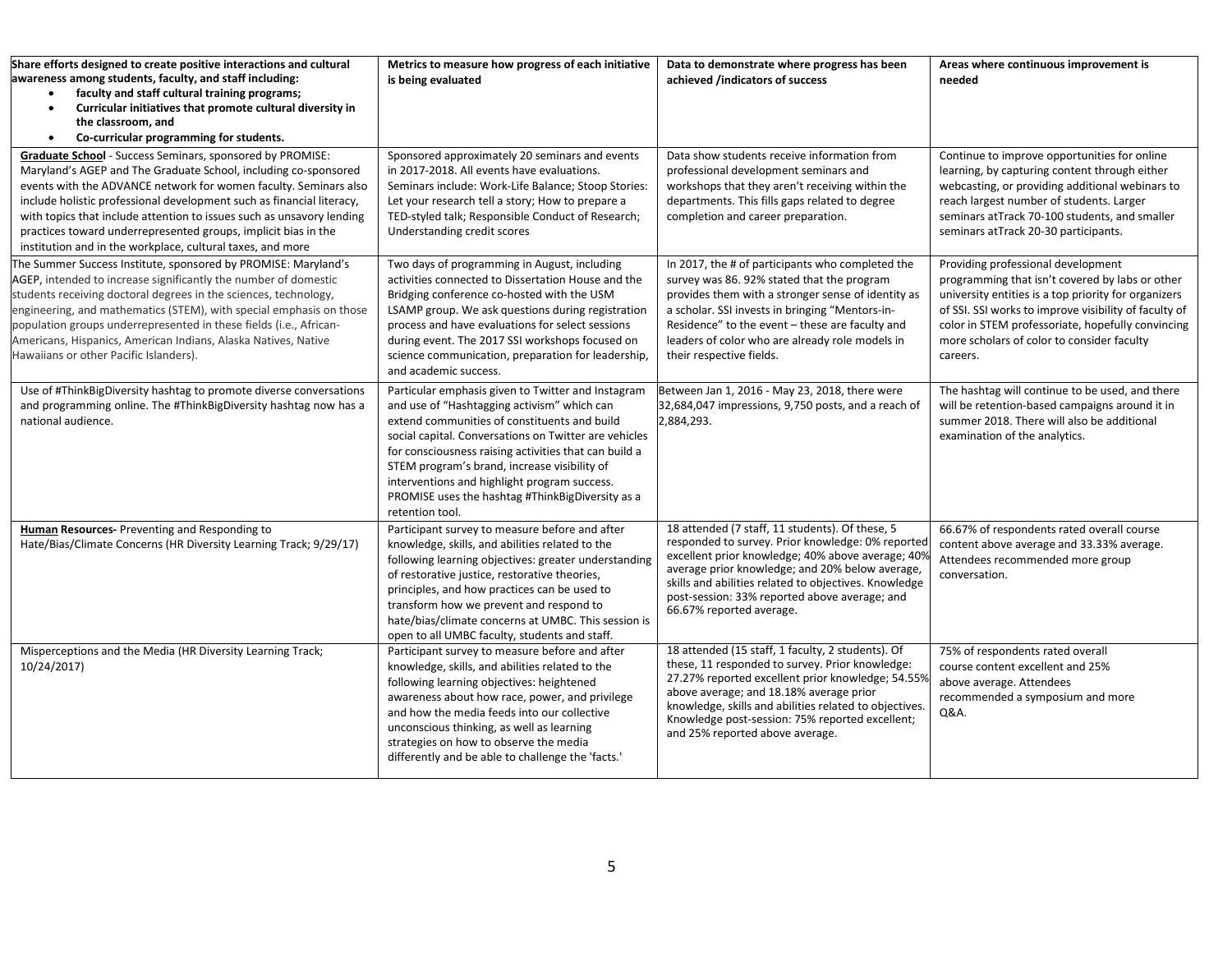| Share efforts designed to create positive interactions and cultural<br>awareness among students, faculty, and staff including:<br>faculty and staff cultural training programs;<br>Curricular initiatives that promote cultural diversity in<br>$\bullet$<br>the classroom, and<br>Co-curricular programming for students.<br>$\bullet$ | Metrics to measure how progress of each initiative<br>is being evaluated                                                                                                                                                                                                                                                                                                                                                                                                                                                                                                                                                | Data to demonstrate where progress has been<br>achieved /indicators of success                                                                                                                                                                                                                                                                                                    | Areas where continuous improvement is<br>needed                                                                                                                                      |
|-----------------------------------------------------------------------------------------------------------------------------------------------------------------------------------------------------------------------------------------------------------------------------------------------------------------------------------------|-------------------------------------------------------------------------------------------------------------------------------------------------------------------------------------------------------------------------------------------------------------------------------------------------------------------------------------------------------------------------------------------------------------------------------------------------------------------------------------------------------------------------------------------------------------------------------------------------------------------------|-----------------------------------------------------------------------------------------------------------------------------------------------------------------------------------------------------------------------------------------------------------------------------------------------------------------------------------------------------------------------------------|--------------------------------------------------------------------------------------------------------------------------------------------------------------------------------------|
| Unearthing Unconscious Bias (HR Diversity Learning Track;<br>12/1/2017)                                                                                                                                                                                                                                                                 | Participant survey to measure before and after<br>knowledge, skills, and abilities related to the<br>following learning objectives: what unconscious bias<br>is, how it shows up at home, in the workplace and<br>particularly in our higher education environment,<br>and ways to confront our own biases as well as<br>illuminating and effectively confronting those of<br>others.                                                                                                                                                                                                                                   | 23 attended (20 staff, 3 faculty). Of these, 14<br>responded to survey. Prior knowledge: 28.57%<br>reported excellent prior knowledge; 35.71% above<br>average; 28.57% average; and 7.14% below average<br>prior knowledge, skills and abilities related to<br>objectives. Knowledge post-session: 16.67%<br>reported excellent; 75% reported above average<br>and 8.33% average. | 45.45% of respondents rated overall course<br>content excellent, 36.36% above average and<br>18.18% average. Attendees recommended a<br>longer, more in-depth session                |
| Allyship: Supporting our LGBTQ+ Community (HR Diversity Learning<br>Track; 1/23/2018)                                                                                                                                                                                                                                                   | Participant survey to measure before and after<br>knowledge, skills, and abilities related to the<br>following learning objectives: increased<br>understanding around how it manifests in personal<br>and professional life (particularly in our higher<br>education environment); learn applied strategies<br>for confronting our own biases as well as<br>effectively confronting those of others (particularly<br>around judgment and decision-making processes).                                                                                                                                                    | 11 attended (6 staff, 5 faculty). Of these, 9<br>responded to survey. Prior knowledge: 33.33%<br>reported excellent prior knowledge; 44.44% above<br>average; and 11.11% average prior knowledge,<br>skills and abilities related to objectives. Knowledge<br>post-session: 37.50% reported excellent; 37.50%<br>reported above average and 25% average.                          | 62.50% of respondents rated overall course<br>content excellent and 37.50% above average.<br>Attendees recommended a longer, more focused<br>session and offering a part II session. |
| ACIREMA: Understanding the International Student Experience (HR<br>Diversity Learning Track; 2/14/2018)                                                                                                                                                                                                                                 | Participant survey to measure before and after<br>knowledge, skills, and abilities related to the<br>following learning objectives: enhanced<br>understanding regarding the multitude of hurdles<br>that international students face in their quest for a<br>U.S. education; increased ability to relate and be<br>helpful in working with international students;<br>enhanced empathy and understanding and<br>decreased judgment.                                                                                                                                                                                     | 17 attended (17 staff). Of these, 13 responded to<br>survey. Prior knowledge: 15.38% reported above<br>average prior knowledge; 53.85% average; 23.08%<br>average; and 7.69% poor prior knowledge, skills and<br>abilities related to objectives. Knowledge post-<br>session: 16.67% reported excellent; 66.67%<br>reported above average and 16.67% average.                     | 66.67% of respondents rated overall course<br>content excellent and 33.33% above average.<br>Attendees recommended including international<br>students as facilitators.              |
| Intercultural Development (HR Diversity Learning Track; 5/10/2018)                                                                                                                                                                                                                                                                      | Participant survey to measure before and after<br>knowledge, skills, and abilities related to the<br>following learning objectives: Definition of terms<br>and exploration of the IDI questionnaire results (a<br>statistically reliable and rigorously validated 50-item<br>questionnaire designed to measure intercultural<br>competence at the individual, group and<br>organizational levels); increased awareness and<br>understanding of basic and intermediate concepts<br>related to intercultural communication;<br>development of skills designed to improve their<br>interactions across cultural difference | 18 attended (18 staff). Of these, 11 responded<br>to survey. Prior knowledge: 54.55% reported<br>above average prior knowledge; and 45.45%<br>average; prior knowledge, skills and abilities<br>related to objectives. Knowledge post-session:<br>9.09% reported excellent; 81.82% reported<br>above average and 9.09% average.                                                   | 36.36% of respondents rated overall course content<br>excellent; 36.36% above average; and 27.27%<br>average. Attendees recommended more practical<br>examples and personalization.  |
| Career Center hosted a Diversity Recruitment Event for students,<br>with dinner with broad range of employers who are interested in<br>diversifying their workforce with intern and full-time hires from<br>UMBC.                                                                                                                       | Student and employer attendance; Hiring data from<br>students/employers                                                                                                                                                                                                                                                                                                                                                                                                                                                                                                                                                 | 195 students attended in Fall 2017 compared to<br>231 student attendees in Fall 2016. 33 employers<br>participated in Fall 2017, full capacity for event.                                                                                                                                                                                                                         | Develop more effective/efficient method to<br>collect hiring data from employers.                                                                                                    |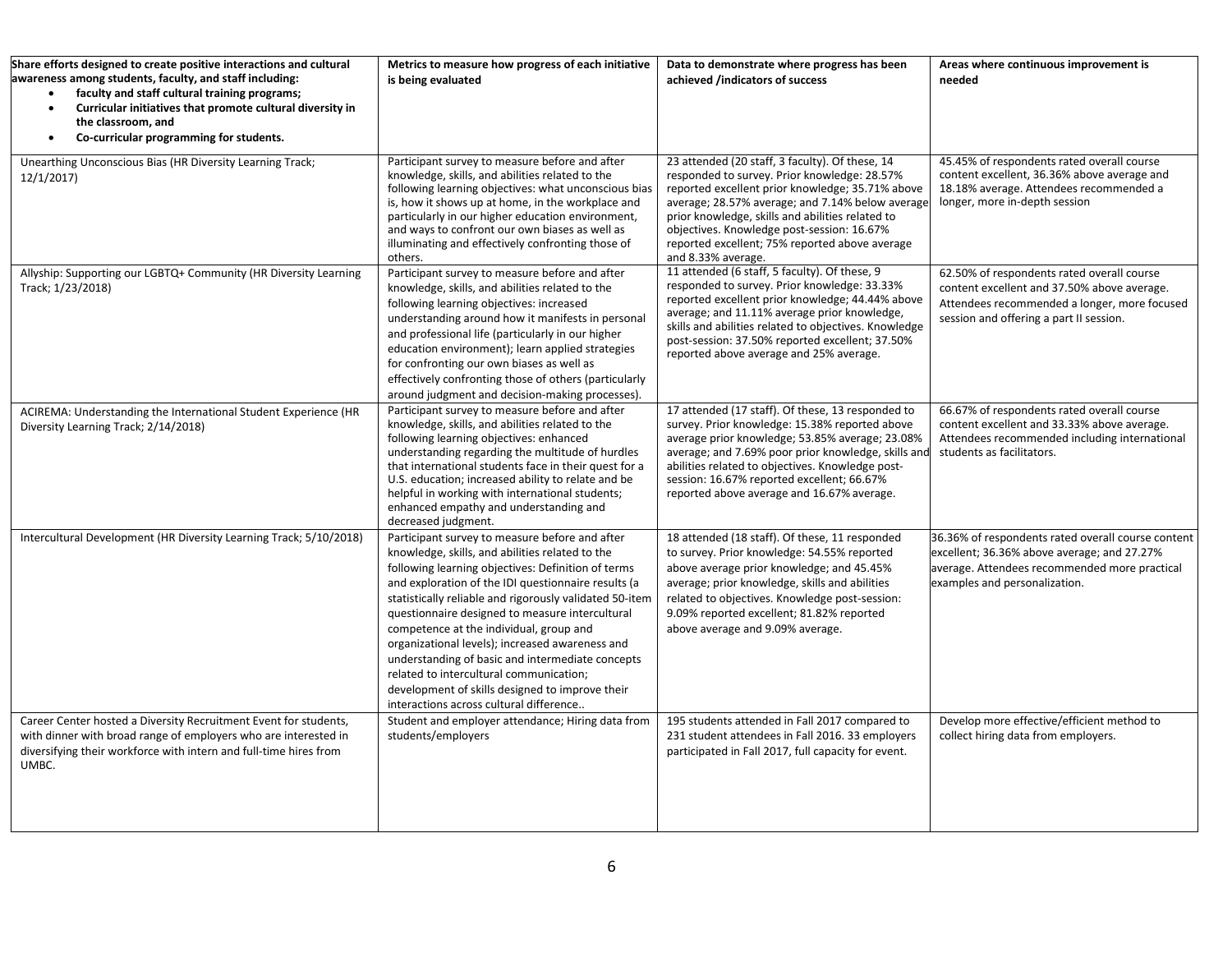| Share efforts designed to create positive interactions and cultural<br>awareness among students, faculty, and staff including:<br>faculty and staff cultural training programs;<br>Curricular initiatives that promote cultural diversity in<br>$\bullet$<br>the classroom, and<br>Co-curricular programming for students.<br>$\bullet$                                                     | Metrics to measure how progress of each initiative<br>is being evaluated                                                                                                                                                 | Data to demonstrate where progress has been<br>achieved /indicators of success                                                                                                                                                                                         | Areas where continuous improvement is<br>needed                                                                                                                                        |  |
|---------------------------------------------------------------------------------------------------------------------------------------------------------------------------------------------------------------------------------------------------------------------------------------------------------------------------------------------------------------------------------------------|--------------------------------------------------------------------------------------------------------------------------------------------------------------------------------------------------------------------------|------------------------------------------------------------------------------------------------------------------------------------------------------------------------------------------------------------------------------------------------------------------------|----------------------------------------------------------------------------------------------------------------------------------------------------------------------------------------|--|
| Career Center collaborated with International Education Services on<br>International Student Career Conference for unique needs of<br>international students in job search process in U.S.                                                                                                                                                                                                  | Student Attendance. Post-participation survey<br>measured: Satisfaction                                                                                                                                                  | 76 students attended the Spring 2018<br>conference compared to roughly 100 in<br>spring 2017.                                                                                                                                                                          | Continue to increase student participation.                                                                                                                                            |  |
| Campus Life Student Staff Training - Micro-aggressions                                                                                                                                                                                                                                                                                                                                      | Post-training evaluation administered to measure:<br>Satisfaction; Knowledge of identifying micro-<br>aggressions; Using skills to address micro-<br>aggressions; Level of preparation to respond to<br>micro-aggression | 97% of participants reported being able to identify<br>a micro-aggression; 92% report they've learned at<br>least one skill in addressing micro-aggression; 95%<br>of participants reported they feel more<br>prepared to respond to micro-aggression                  | Opportunities for follow-up dialogues with<br>student staff on what they learned (e.g.<br>examples, strategies they've used, how they've<br>talked with others about this topic, etc.) |  |
| Campus Life Student Staff Training - Multicultural Competence                                                                                                                                                                                                                                                                                                                               | Post-training evaluation administered to measure:<br>Presenter satisfaction; what students wanted to<br>learn more about related to topic                                                                                | 96% of participants reported that they can<br>identify at least one facet of their own identity;<br>94% reported that they understand how their<br>identity impacts their work; 98% know at least<br>one resource provided through the Mosaic<br>and/or Women's Center | Integrate recommendations into training based<br>on qualitative responses from participants.                                                                                           |  |
| Resident Advisor Fall Training Program- 3 Hour session on<br>Multicultural Awareness for all Resident Assistant, Desk Staff and Desk<br>Managers conducted by Dr.Kimberly Moffit.                                                                                                                                                                                                           | Student staff survey administered to measure:<br>Satisfaction with training; Knowledge gained;<br>Ability and confidence to use knowledge gained                                                                         | 211 students attended.                                                                                                                                                                                                                                                 | TBD based upon analysis and interpretation of<br>data.                                                                                                                                 |  |
| Mosaic Diversity Presenter (MDP) Workshops and Facilitated<br>Discussions - Topics included: Communicating Across<br>Difference,<br>Multiculturalism and Inclusion, Diversity Awareness Social<br>Identity-based allyship and advocacy, Diversity Awareness                                                                                                                                 | Post-Discussion/Workshop Participant<br>Surveys measured satisfaction                                                                                                                                                    | Data from Fall 2017: 84.5% of participants believe<br>that CSJ is improving UMBC's campus climate<br>regarding social justice issues; 67.1% of<br>participants believe that there are sufficient<br>opportunities to learn about social justice issues at<br>UMBC.     | Train the Trainer program and on-<br>going assessment needed.                                                                                                                          |  |
| Student Life - Mosaic Center: Population-focused outreach and event<br>support to traditionally underrepresented students and student<br>organizations (specifically LGBTQ, Africana, Hispanic/Latinx, Asian<br>Diasporic populations and religious/spiritual groups - ex.<br>Muslim Student Association, Hillel, and Catholic Retrievers)                                                  | Meeting attendance tracked through<br>Google calendar.                                                                                                                                                                   | Analysis of survey data in progress.                                                                                                                                                                                                                                   | TBD based upon analysis and<br>interpretation of data.                                                                                                                                 |  |
| 4 Staff Development Workshops focused on Diversity/Inclusion<br>topics. Topics included; Understanding Islam and Working with<br>Muslim Students, Growing up Trans, Black America Since MLK (video<br>& discussion) Part 1 & 2; Disability Services and Counseling Services                                                                                                                 | Meeting attendance tracked through<br>Google calendar.                                                                                                                                                                   | Analysis of survey data in progress.                                                                                                                                                                                                                                   | TBD based upon analysis and<br>interpretation of data.                                                                                                                                 |  |
| Held a faculty breakfast and hosted Tawny McManus, director of<br>the Office of Accessibility and Disability Services, to speak on how<br>best to prepare and support students with disabilities as they<br>pursue professional experiences through internships.                                                                                                                            | Post-event participant surveys administered to<br>measure<br>Satisfaction<br>Knowledge gained<br>Comfort with content                                                                                                    | Approximately 30 participants completed all 4<br>sessions of training.<br>Survey data indicated that all respondents<br>reported gains in knowledge. 86% of<br>respondents reported interest in continued<br>participation.                                            | Engaging more staff.<br>Providing opportunities for engagement.<br>On-going community development of this<br>group.                                                                    |  |
| Trans Support Group is a semester-long, emotional support group<br>for UMBC students who identify as trans, genderqueer, gender<br>fluid, non-binary, bigender, and/or those who are questioning<br>their gender identity. This is a student-centered group to explore<br>gender identity as well as gain support from peers on issues that<br>may impact trans college students experience | Faculty and staff attendance                                                                                                                                                                                             | Over 20 faculty and staff attended the event,<br>materials to help support students were shared                                                                                                                                                                        | Continue to develop ways to better support<br>students with disabilities as they seek and<br>participate in applied learning opportunities.                                            |  |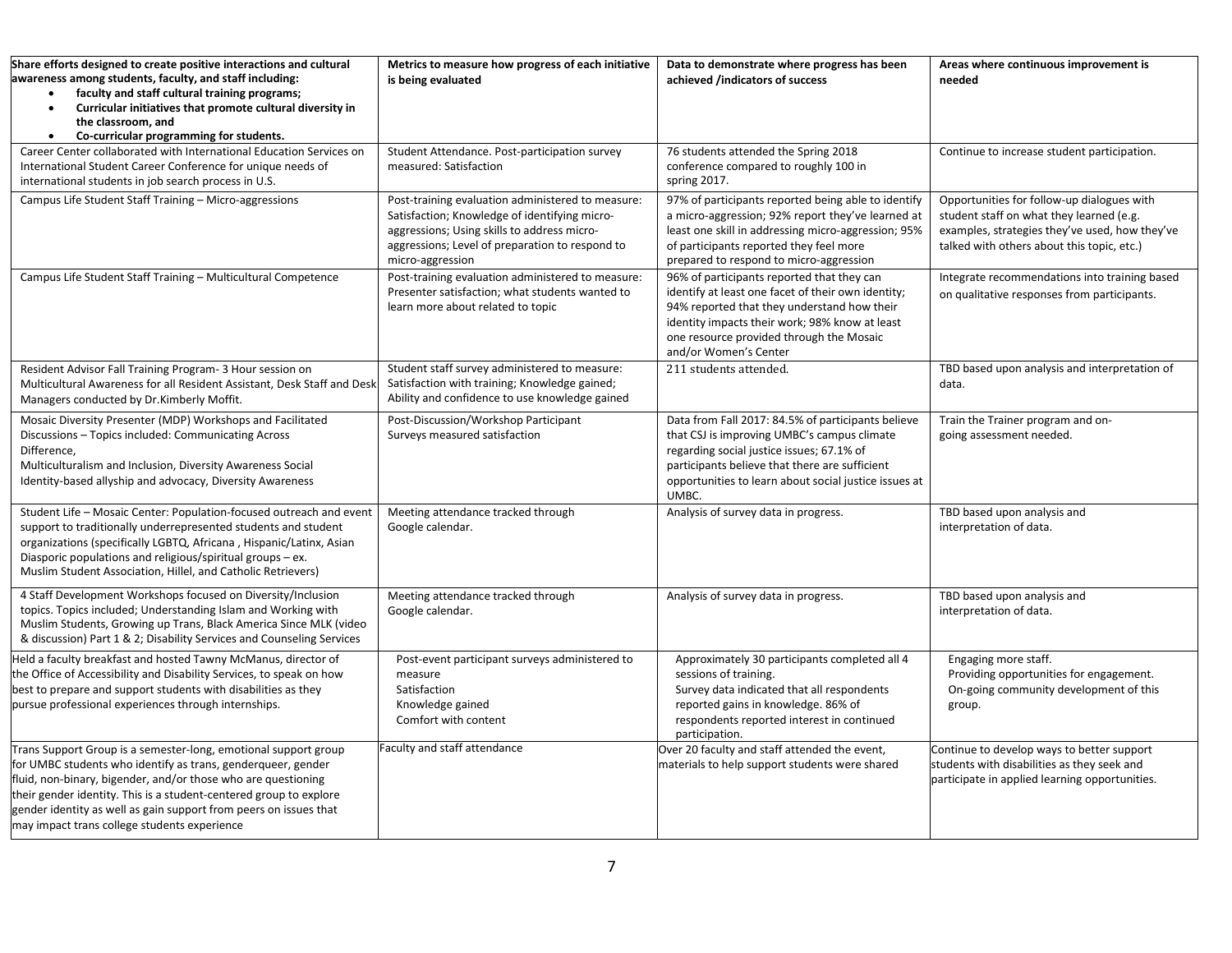| Share efforts designed to create positive interactions and cultural<br>awareness among students, faculty, and staff including:<br>faculty and staff cultural training programs;<br>Curricular initiatives that promote cultural diversity in<br>the classroom, and<br>Co-curricular programming for students.<br>$\bullet$ | Metrics to measure how progress of each initiative<br>is being evaluated                                                                                                                   | Data to demonstrate where progress has been<br>achieved /indicators of success                                                                                                                                                                                                                                                                                               | Areas where continuous improvement is<br>needed                                                                                                                                                                                            |
|----------------------------------------------------------------------------------------------------------------------------------------------------------------------------------------------------------------------------------------------------------------------------------------------------------------------------|--------------------------------------------------------------------------------------------------------------------------------------------------------------------------------------------|------------------------------------------------------------------------------------------------------------------------------------------------------------------------------------------------------------------------------------------------------------------------------------------------------------------------------------------------------------------------------|--------------------------------------------------------------------------------------------------------------------------------------------------------------------------------------------------------------------------------------------|
| Commuter Assistants, in collaboration with the Women's Center and<br>the Mosaic Center, hosted a commuter connection event called, "Unity<br>and Diversity," focused on understanding multiple demographic<br>identities including, race, gender, sexual orientation, religion, etc.                                       | Number of total participants; Number of total<br>sessions                                                                                                                                  | Approximately 7 student participants For 18<br>sessions                                                                                                                                                                                                                                                                                                                      | Continue to increase student participation.                                                                                                                                                                                                |
| Campus Life - Mosaic Center. Safe Zone Program Workshops on<br>Sexual Orientation, Gender Identity and LGBTQ Allyship                                                                                                                                                                                                      | No current metrics to measure effectiveness of<br>online myUMBC posts or hard copy flyers.                                                                                                 |                                                                                                                                                                                                                                                                                                                                                                              | IT staff count number of times myUMBC<br>events/emails have been given a "paw" to<br>demonstrate how students favor event and count<br>number of times event is seen by myUMBC users<br>via click.                                         |
| Campus Life - Mosaic Center. Deferred Action for Childhood<br>Arrivals (DACA) Information Session in Fall 2017; DACA and<br>Temporary Protective Status (TPS) Info Session and Student Panel<br>in Spring 2018.                                                                                                            | Post-event participant surveys administered to<br>measure: satisfaction; knowledge gained; and<br>support perceptions.                                                                     | Analysis of post-workshop survey data in<br>progress.                                                                                                                                                                                                                                                                                                                        | Initial survey and anecdotal data reveals that<br>additional online and in person academic and<br>student support resources are needed for these<br>populations. Full needs TBD based upon further<br>analysis and interpretation of data. |
| Women's Center - Women's Center spearheads awareness months<br>to include Women's History Month (March), Sexual Assault<br>Awareness Month (April), and Relationship Violence Awareness<br>Month (Oct);                                                                                                                    | Event attendance tracked through event sign-in                                                                                                                                             | No metrics to assess the awareness month as a<br>whole currently under development; individual<br>events are assessed through attendance tracking<br>and event surveys                                                                                                                                                                                                       |                                                                                                                                                                                                                                            |
| Women's Center hosts one-time events on variety of issues related<br>to diversity and cultural awareness (e.g. Trans In College Panel,<br>Trans After College Panel, Roundtable Series + Knowledge<br>Exchange; Take Back the Night, etc.)                                                                                 | Event surveys/assessment                                                                                                                                                                   | 100% of survey respondents agreed that "As a<br>result of this roundtable/knowledge exchange, I<br>believe that I can engage in a conversation<br>about why this is a social justice issue." ( $n = 80$ )<br>93% of TBTN 2018 respondents reported increased<br>understanding of sexual assault, and 70.2%<br>indicated increased knowledge of resources<br>available (n=57) | Continue to increase campus community<br>participation and awareness of these events; for<br>larger events increase the evaluation participation<br>rates                                                                                  |
| Women's Center host on-going identity-based discussion- based<br>programs: Women of Color Coalition; Between Women (for<br>LGBTQ-identified women); Spectrum (for transgender and<br>gender non-binary students)                                                                                                           | Continue to assess best way to collect metrics. Last<br>year did attendance and minute papers; this year<br>using attendance and observation rubrics<br>completed by group<br>facilitators | Observation rubrics indicate participants<br>consistently indicated feelings of campus-based<br>engagement, belonging, or empowerment as a<br>result of group discussion and membership                                                                                                                                                                                      | Attendance at this discussion-based programs vary<br>and are often inconsistent and may benefit from<br>more formal assessment to help re-shape or brand<br>this programming                                                               |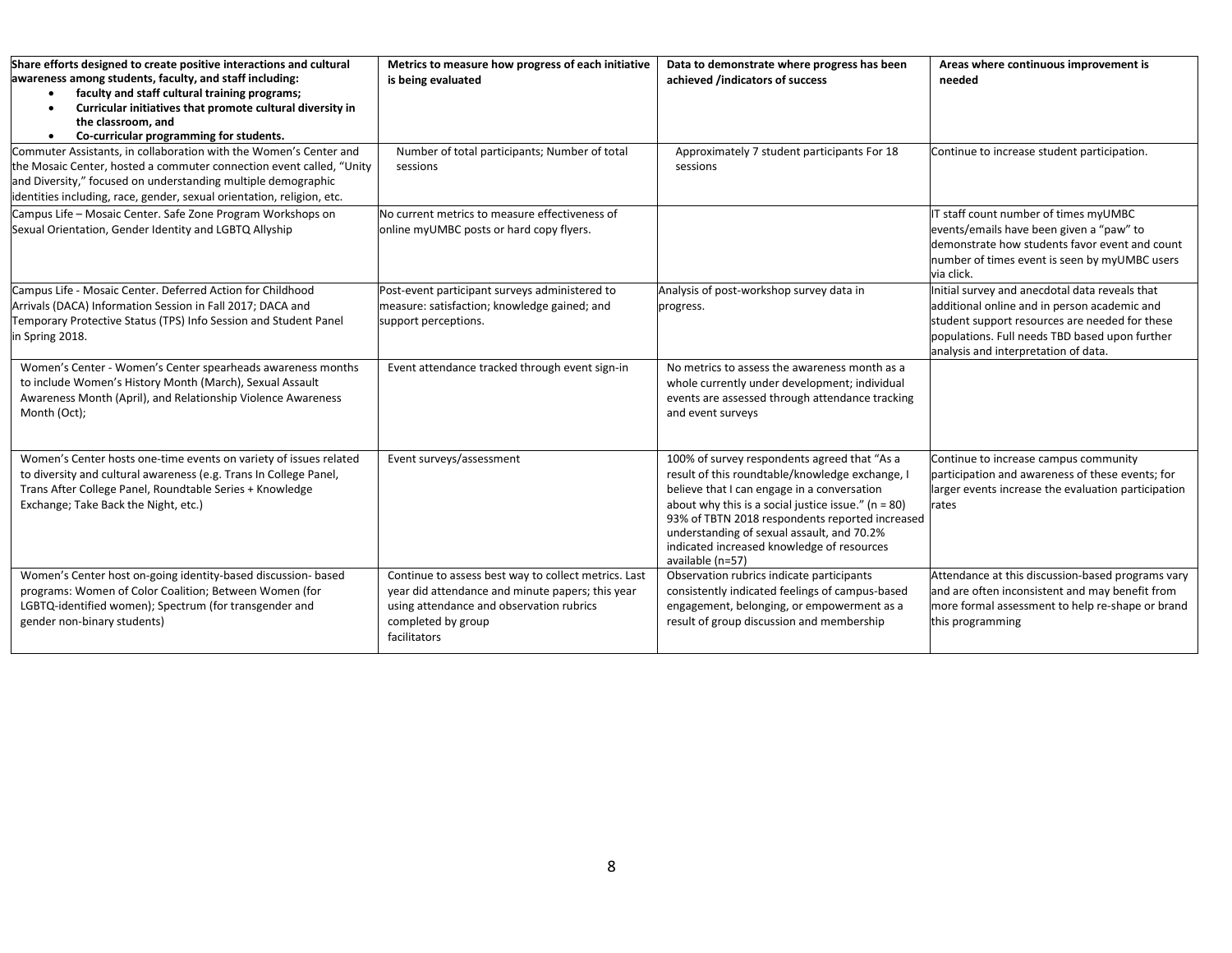## **Table 3:**

**USM Guideline 3:** Goal Statement addressing efforts and process for the reporting of hate-based crimes consistent with federal requirements. UMBC Goal 3 (from 2009 Diversity Plan):

To provide a culture of safety, inclusion and respect

| Detail all implementation initiatives, strategies,<br>and campus processes for the reporting of hate-<br>based crimes.                                                                                                                                                                                                                                                                                                                                                                                                                                                                                                                                                                                                                                                                                                                                                  | Metrics to measure how progress of each<br>initiative is being evaluated                                                                                                                                                                                                                                                                                                                                                                                                                                                                                                                                                                                                                                                                                                                                 | Data to demonstrate where progress<br>has been achieved / indicators of<br>success                                                                                                                                                                                                                                                                                                                                                                                                                                                                                                                                                                                                                                                                                                                                                                                                  | Areas where continuous<br>improvement is needed                                                                                                                                                                                                                                                                                                                                                                                                                                                                  |
|-------------------------------------------------------------------------------------------------------------------------------------------------------------------------------------------------------------------------------------------------------------------------------------------------------------------------------------------------------------------------------------------------------------------------------------------------------------------------------------------------------------------------------------------------------------------------------------------------------------------------------------------------------------------------------------------------------------------------------------------------------------------------------------------------------------------------------------------------------------------------|----------------------------------------------------------------------------------------------------------------------------------------------------------------------------------------------------------------------------------------------------------------------------------------------------------------------------------------------------------------------------------------------------------------------------------------------------------------------------------------------------------------------------------------------------------------------------------------------------------------------------------------------------------------------------------------------------------------------------------------------------------------------------------------------------------|-------------------------------------------------------------------------------------------------------------------------------------------------------------------------------------------------------------------------------------------------------------------------------------------------------------------------------------------------------------------------------------------------------------------------------------------------------------------------------------------------------------------------------------------------------------------------------------------------------------------------------------------------------------------------------------------------------------------------------------------------------------------------------------------------------------------------------------------------------------------------------------|------------------------------------------------------------------------------------------------------------------------------------------------------------------------------------------------------------------------------------------------------------------------------------------------------------------------------------------------------------------------------------------------------------------------------------------------------------------------------------------------------------------|
| Campus Police - UMBC Police value climate of diversity and<br>inclusion in line with values of UMBC. Efforts ongoing as we<br>attempt to build bridges with variety of diverse campus groups.<br>Officer participation in groups such as LGBT Climate Group,<br>Black Student Union, Muslim Association, and Women's Center.<br>Continue to provide group specific programming relating to<br>inclusiveness, acceptance, and respect through year in<br>presentations on campus. Member of the Campus Climate<br>Workgroup that monitors the pulse of the campus as it relates<br>to issues of diversity and inclusion.                                                                                                                                                                                                                                                 | Fostering atmosphere of diversity and inclusion<br>minimizes number of hate crimes on Campus.<br>Between 2013 and 2015, total of 4 reports of<br>hate crimes reported to the Police. Low number<br>of hate crimes is direct result of climate set by<br>President and Police Department's commitment<br>to ensuring this climate is maintained in all<br>areas in which we interact with campus<br>community. In 2016 the Police received 3<br>reports of hate crimes and those numbers<br>increased in 2017, this was consistent with<br>trends across the country since the Presidential<br>election. This led to the work of the Campus<br>Climate workgroup that concentrated on<br>education and communication to our<br>marginalized groups. 2018 has seen no hate<br>crimes or incidents to date. | Increased representation of women on Police<br>Force by 33%. 2018 saw the addition of<br>another minority officer. Promoted minority<br>officer to rank of Sergeant in 2017. Hired<br>minority Director of Parking in 2017. Police<br>received zero biased-based complaints against<br>officers in 2015-2017. Conducted 24<br>presentations for campus community.<br>Monitoring and analysis of enforcement<br>actions reflect commitment to providing<br>unbiased policing strategies. Linked our<br>departmental diversity goals to campus PMP<br>process, as handling of hate/bias type<br>incidents are component of success for our<br>officers in their performance reviews. Police<br>Department is an active participant in the<br>Campus Climate Workgroup, and other<br>campus groups such as Black Student Union,<br>Muslim Association, Women's Center, SGA and<br>GSA. | Monitor activities of officers in their<br>enforcement duties requires consistent and<br>ongoing attention to ensure that biases to not<br>manifest in services that only a police<br>department can provide. We are also<br>committed to continuously improving our<br>departmental demographics to more fully<br>represent campus community. We would also<br>like to continue our outreach program to<br>campus groups and constituencies, and<br>increase number of campus partners with<br>whom we interact |
| UMBC Police created specific protocols and policies for reporting<br>and response to hate crimes on Campus. Individuals or groups<br>who are a victim of a hate crime can report this by calling UMBC<br>Police or by emailing us through our website. In addition, victims<br>can report to a variety of offices on Campus, including Student<br>Judicial Programs, Title IX Office, Student Disability Services, and<br>Residential Life. Once UMBC Police receive report of hate crime<br>officers must follow specific response policy that outlines<br>mandated steps, including notification and engagement of UMBC<br>Police Command Staff, crime scene processing, witness<br>canvassing, written statements, removal of any offensive language<br>or symbols, and victim support. All hate crimes assigned to a<br>UMBC Detective for high priority follow up. | Like Sexual Assault hate crimes are generally<br>underreported, especially within the LGBTQ<br>community where reporting can "out" an individual<br>who is not openly identifying as a member of the<br>community. Creating an environment on Campus<br>where members of the community are comfortable<br>reporting.                                                                                                                                                                                                                                                                                                                                                                                                                                                                                     | The number of reported crimes involving members<br>of the LGBTQ community would increase.                                                                                                                                                                                                                                                                                                                                                                                                                                                                                                                                                                                                                                                                                                                                                                                           |                                                                                                                                                                                                                                                                                                                                                                                                                                                                                                                  |
| Police Department has instituted number of programs and<br>priorities to maintain an inclusive campus, including commitment<br>to aggressive minority recruiting so police department reflects<br>diverse makeup of community. It also includes commitment to<br>monitoring enforcement actions by UMBC Police Department to<br>ensure that law enforcement efforts are conducted in fair,<br>impartial, and unbiased manner, through consistent review and<br>analysis of our enforcement actions. Also includes continued<br>ongoing training in unbiased policing topics<br>for our officers, and training that enhances our ability to<br>interact with the diverse community that we serve                                                                                                                                                                         | In 2017 and 2018 the UMBC Police actively<br>recruited for new hires within the LGBTO<br>community. This included publications and<br>websites frequented by the community as well as<br>liaising with the Metropolitan Police LGBTQ unit.                                                                                                                                                                                                                                                                                                                                                                                                                                                                                                                                                               | The recruitment and hiring of an officer/employee<br>who self identifies as a member of the LGBTO<br>community.                                                                                                                                                                                                                                                                                                                                                                                                                                                                                                                                                                                                                                                                                                                                                                     | Recruiting efforts need to be expanded and<br>enhanced.                                                                                                                                                                                                                                                                                                                                                                                                                                                          |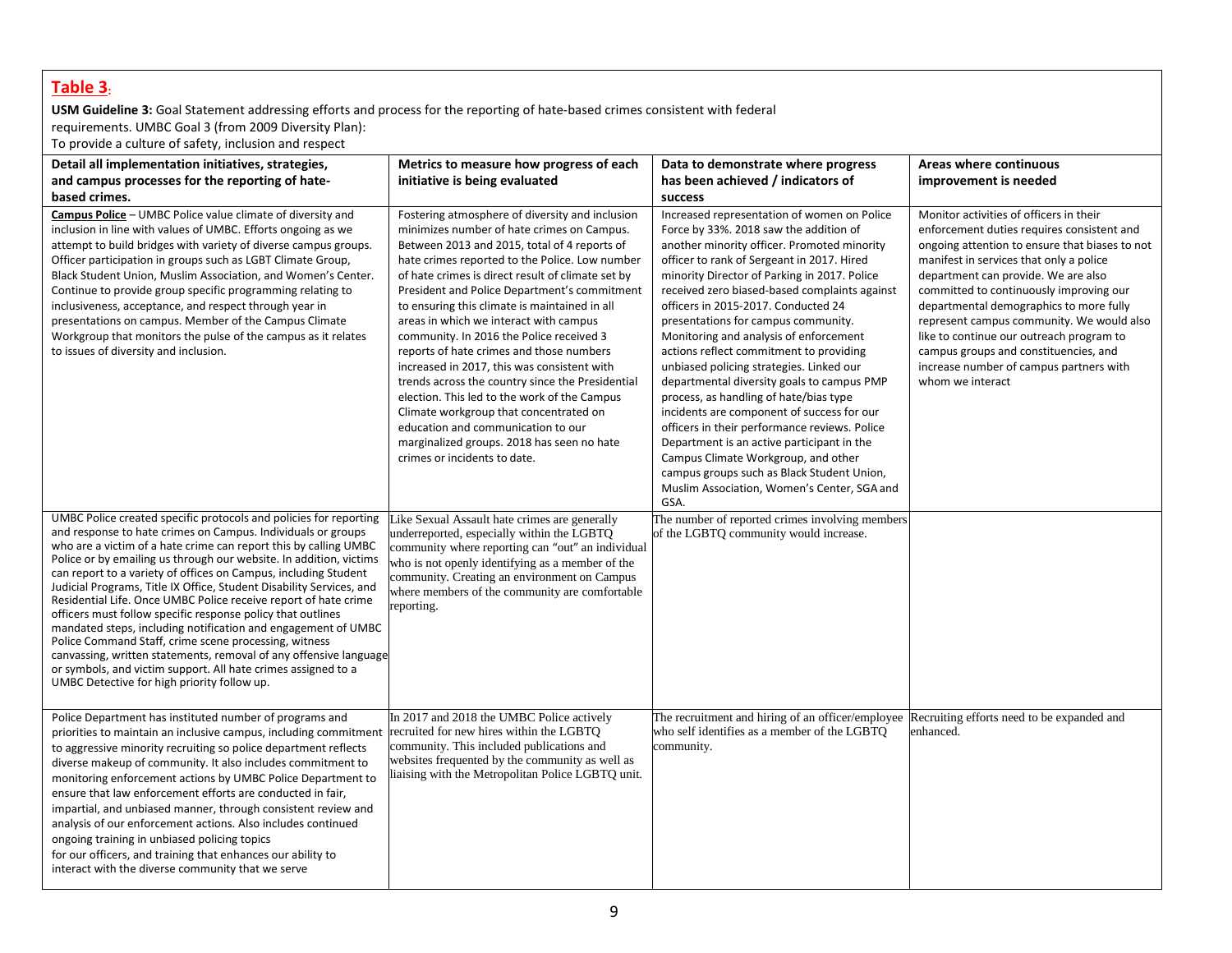| Detail all implementation initiatives, strategies, and<br>campus processes for the reporting of hate-based                                                                | Metrics to measure how progress of<br>each initiative is being evaluated | Data to demonstrate where progress has<br>been achieved / indicators of success                                                                                                                                                                                                                                                                                                            | Areas where continuous<br>improvement is needed                                      |
|---------------------------------------------------------------------------------------------------------------------------------------------------------------------------|--------------------------------------------------------------------------|--------------------------------------------------------------------------------------------------------------------------------------------------------------------------------------------------------------------------------------------------------------------------------------------------------------------------------------------------------------------------------------------|--------------------------------------------------------------------------------------|
| crimes.                                                                                                                                                                   |                                                                          |                                                                                                                                                                                                                                                                                                                                                                                            |                                                                                      |
| Provide workshops to faculty, staff and students about<br>supporting survivors of sexual violence that includes<br>information about Title IX<br>and reporting procedures | Pre and Post workshop surveys                                            | In FY17, 123 students, faculty, staff attended<br>Supporting Survivors workshop. FY18 numbers<br>increased with a total attendance through April<br>2018 of 173 for an increase for 50 more<br>workshop participants.<br>In FY18 Supporting Survivors workshop<br>participants report feeling on average 22% more<br>confident in their ability to create a survivor-<br>responsive campus | Reaching a greater number of students,<br>faculty, and staff to attend our workshops |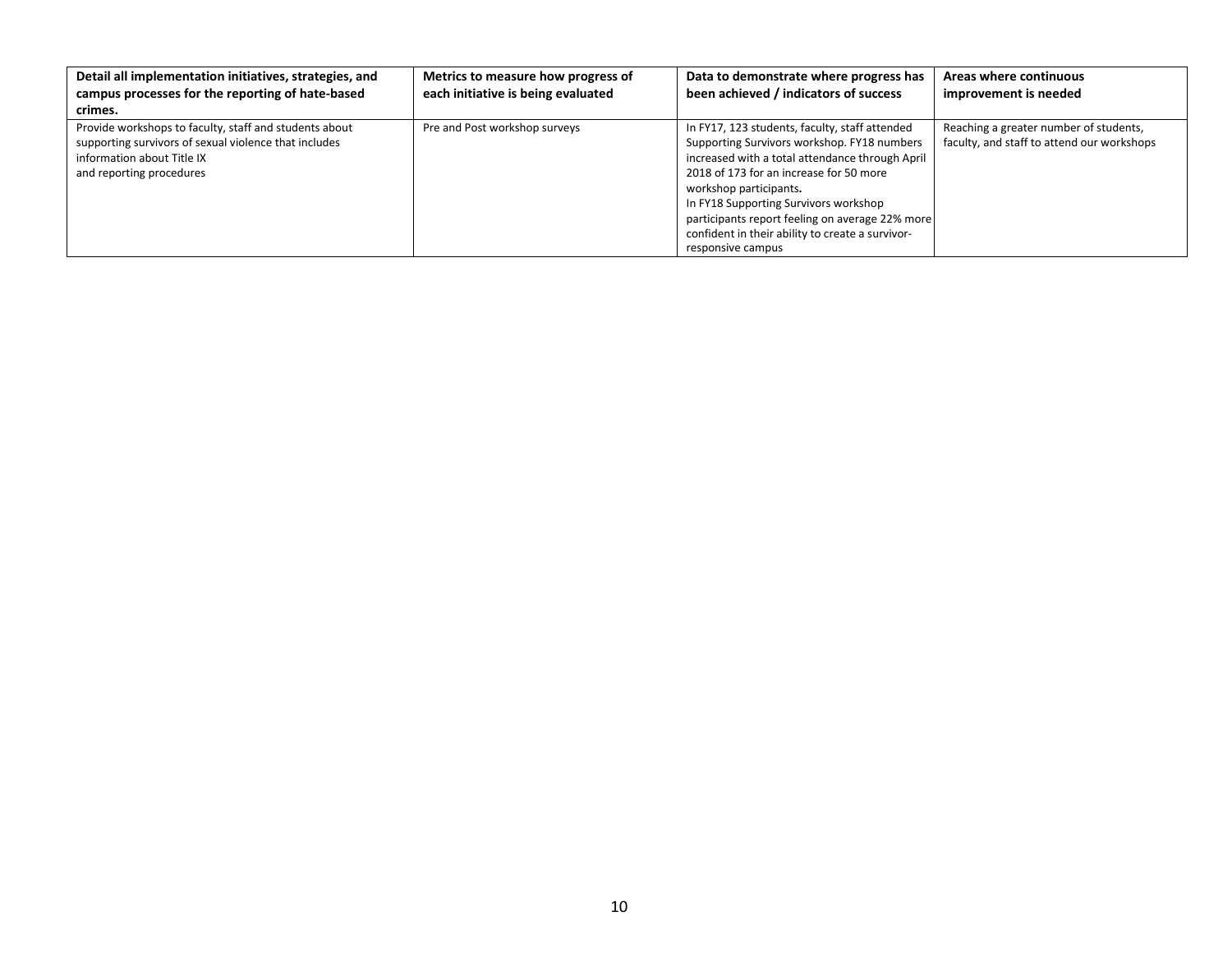**Section II: Institutional Plan**

## UMBC

# DIVERSITY PLAN



MARCH 4, 2009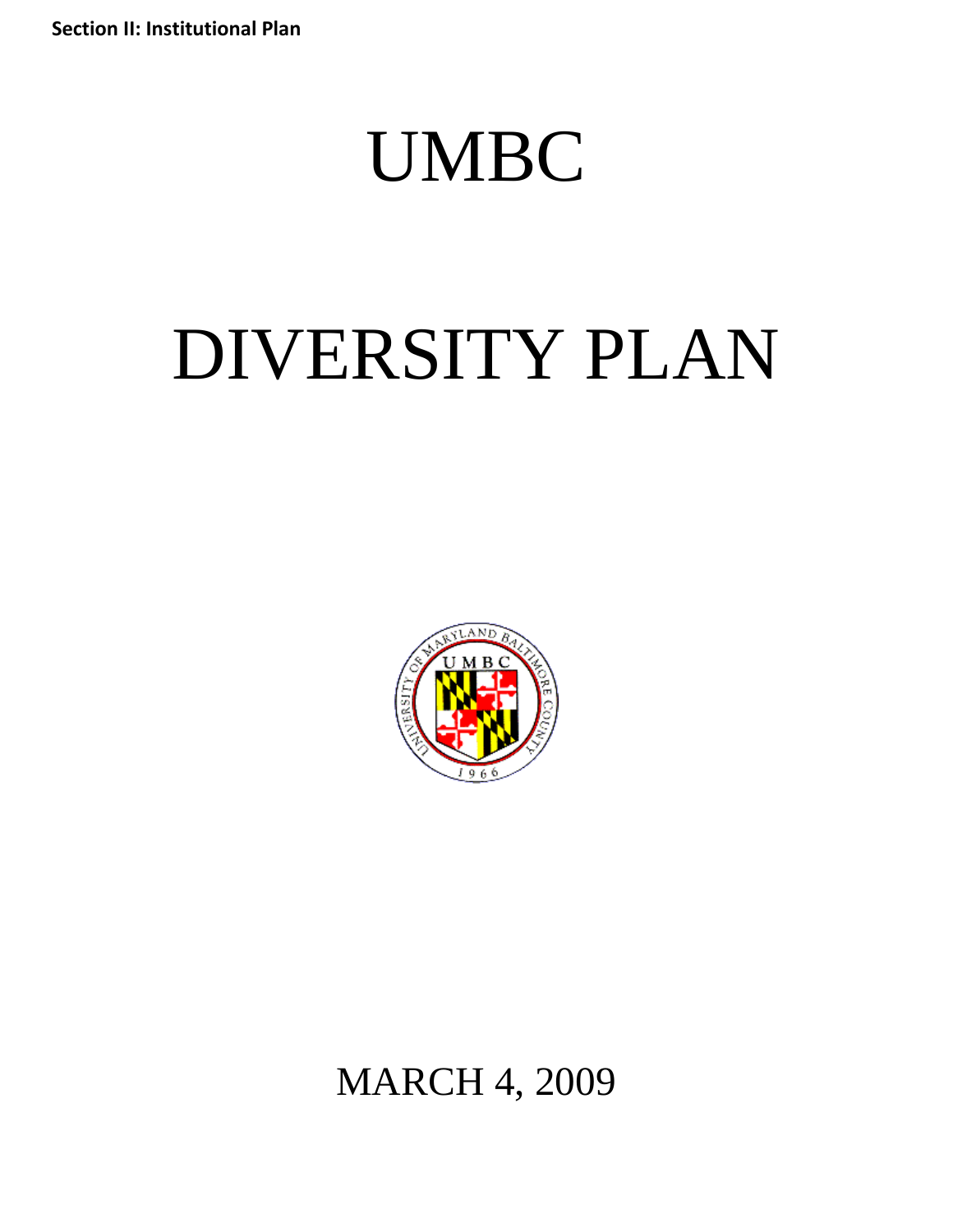#### FOREWORD

This report was prepared under the leadership of the following committee appointed by Dr. Elliot Hirshman, Provost and Senior Vice President for Academic Affairs:

Dr. Antonio Moreira, Vice Provost for Academic Affairs (Chair) Dr. Marilyn Demorest, Vice Provost for Faculty Affairs Mr. Elmer Falconer, Director of Employment/Labor Relations Ms. Lisa M. Gray, Assistant Director, Cultural and Religious Diversity Dr. Lasse Lindahl, Chair, Department of Biological Sciences Dr. Patrice McDermott, Chair, Department of American Studies Ms. Adrienne Mercer, Director of Human Relations Ms. Yvette Mozie-Ross, Assistant Provost for Enrollment Management Dr. Janet Rutledge, Interim Vice Provost for Graduate Education Ms. Valerie Thomas, Associate Vice President for Human Resources

An initial draft was circulated for review and feedback to the President's Council, the Faculty Senate Executive Committee, the Professional Staff Senate, the Nonexempt Staff Senate officers and the President's Commission for Women.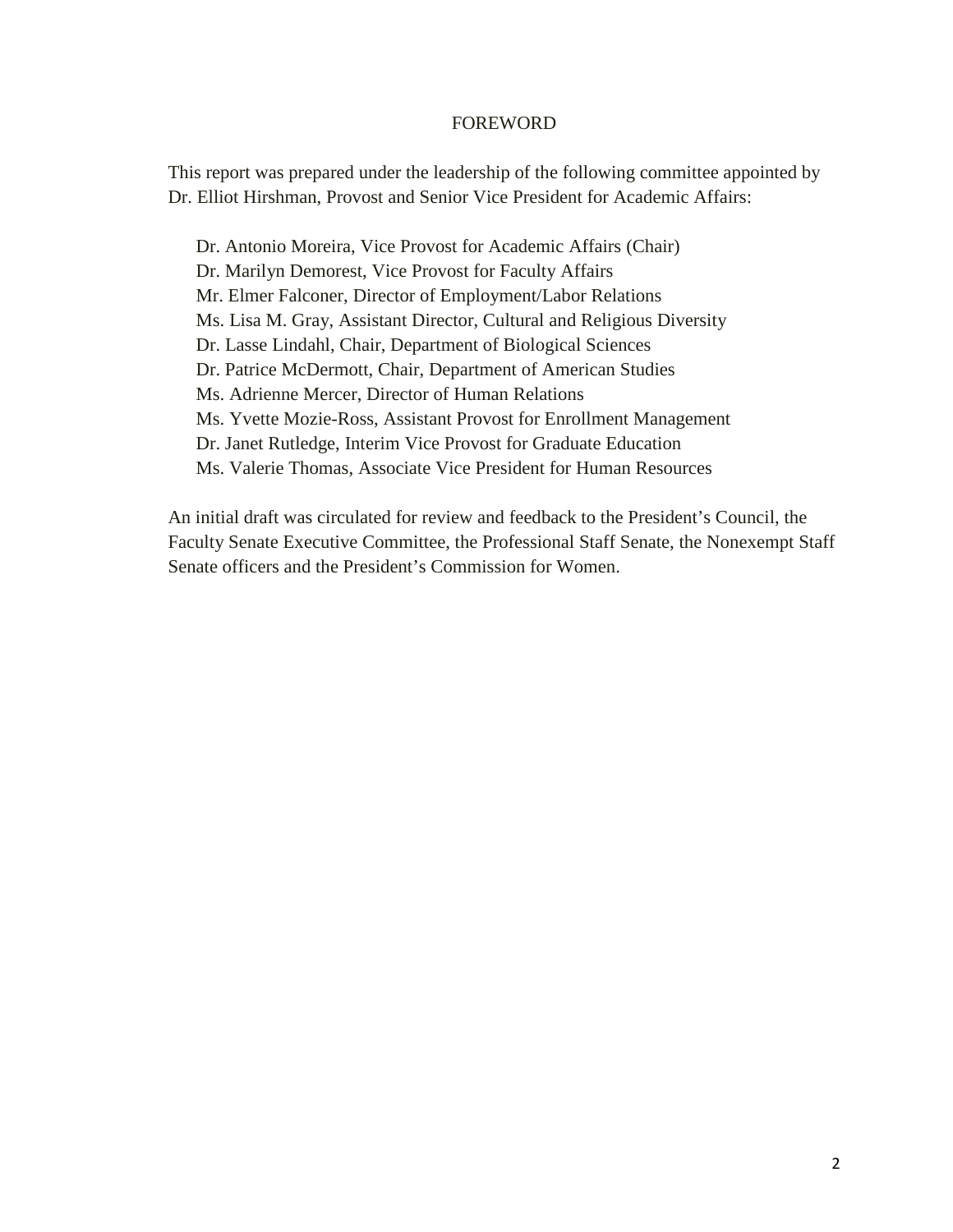## UMBC DIVERSITY REPORT AND STRATEGIC PLAN

## I. Introduction

The University of Maryland, Baltimore County (UMBC) has established a commitment to diversity as one of its core principles for the recruitment and retention of faculty, staff and students. Founded in 1966, UMBC is a selective, historically-diverse, public research university with a total student enrollment of 12,268 for Fall 2008.

Diversity is defined at UMBC in its fullest scope, embracing not only racial and ethnic groups and individuals who are or have been underrepresented in higher education, but also including religious affiliation, sexual orientation and gender identity, disability, foreign nationality, non-traditional student status, and other important characteristics. Such a vision for diversity is well embedded in UMBC's mission as demonstrated by the following statements excerpted from the campus mission statement.

- a) "UMBC cooperates with other educational segments in Maryland and collaborates with other USM institutions to provide access for citizens to high-quality educational services and to meet the educational, economic, and cultural needs of Maryland. The University is sensitive to the needs of non-traditional, evening, international and parttime students."
- b) "UMBC is committed to diversity at all levels and seeks to create a campus community rich in intellectual, cultural, and ethnic diversity."
- c) "UMBC expects to continue to attract private and public funding to facilitate the success of minority students in the sciences and engineering."
- d) "Recognizing that we are part of an international community, UMBC will continue to strengthen and support programs and activities that promote cross-cultural understanding and global perspectives."
- e) "UMBC possesses a strong and diverse faculty (…)."
- f) UMBC has identified among its institutional objectives and outcomes strategies to:
	- 1) Promote cutting-edge research, creative activity, and high quality graduate education (…) by strengthening support for a high quality and diverse faculty.
	- 2) Build on the University's historical commitment to diversity and cultivate a sense of campus community.

As a reflection of its commitment to diversity, UMBC has developed a myriad of programs and initiatives that provide the substantive and real embodiment of this commitment. By establishing activities such as The Meyerhoff Scholarship program, the UMBC ADVANCE program, the PROMISE Alliance, and the ACTiVATE Entrepreneurship program, among others, UMBC has achieved national recognition as a model campus for its diversity initiatives. UMBC is ranked second nationally as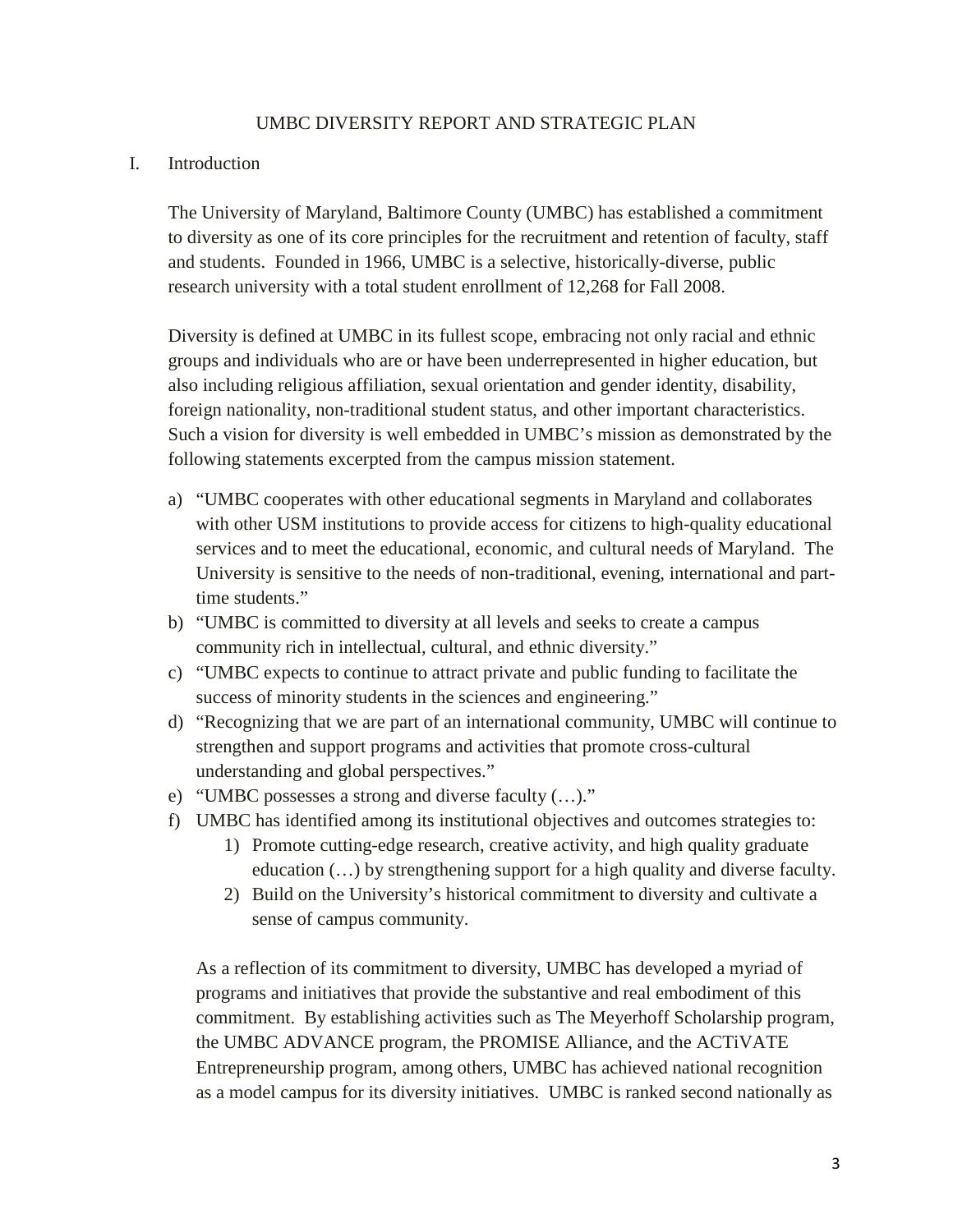most diverse university by the *Princeton* Review. These activities have been framed under four overarching commitments which are captured in the following statements:

- **1. To ensure access to educational and employment opportunities for a diverse student, faculty, and staff community;**
- **2. To provide conditions for personal success;**
- **3. To provide a culture of inclusion and respect; and**
- **4. To encourage and support development and advancement.**

In this document, we describe the initiatives ongoing at UMBC that represent the campus diversity plan and delineate our ideas for continued improvement in future years.

II. Summary of Current Diversity Initiatives

This section describes in a comprehensive, although not exhaustive, list the diversity initiatives that are ongoing at UMBC. The activities are described for faculty, staff, students and outreach populations although many activities do impact more than one community. The campus procedure for reporting campus-based hate crimes is also summarized.

- A. Faculty Diversity Initiatives
	- UMBC Faculty Diversity Recruitment Initiative. This comprehensive program includes mandatory diversity recruitment training for search committees, submission of written department diversity recruitment plans, deans' review of plans and composition of search committees, resources for targeted recruitment, and implementation reports prior to authorization of candidate campus visits.
	- Department Diversity Plans in Science, Technology, Engineering, and Mathematics (STEM). All academic departments within the College of Natural and Mathematical Sciences and the College of Engineering and Information Technology have individual department diversity plans which track faculty composition, advancement, and retention and address the particular challenges of diversity recruitment in their specific field.
	- Targeted advertisement for faculty from underrepresented groups is conducted at the national level through print publications such as *Diverse: Issues in Higher Education* and electronic venues such as *DiverseJobs.com*. UMBC also uses Affirmative Action Emails from *HigherEdJobs.com* to publicize faculty positions to applicants seeking institutions that are recruiting with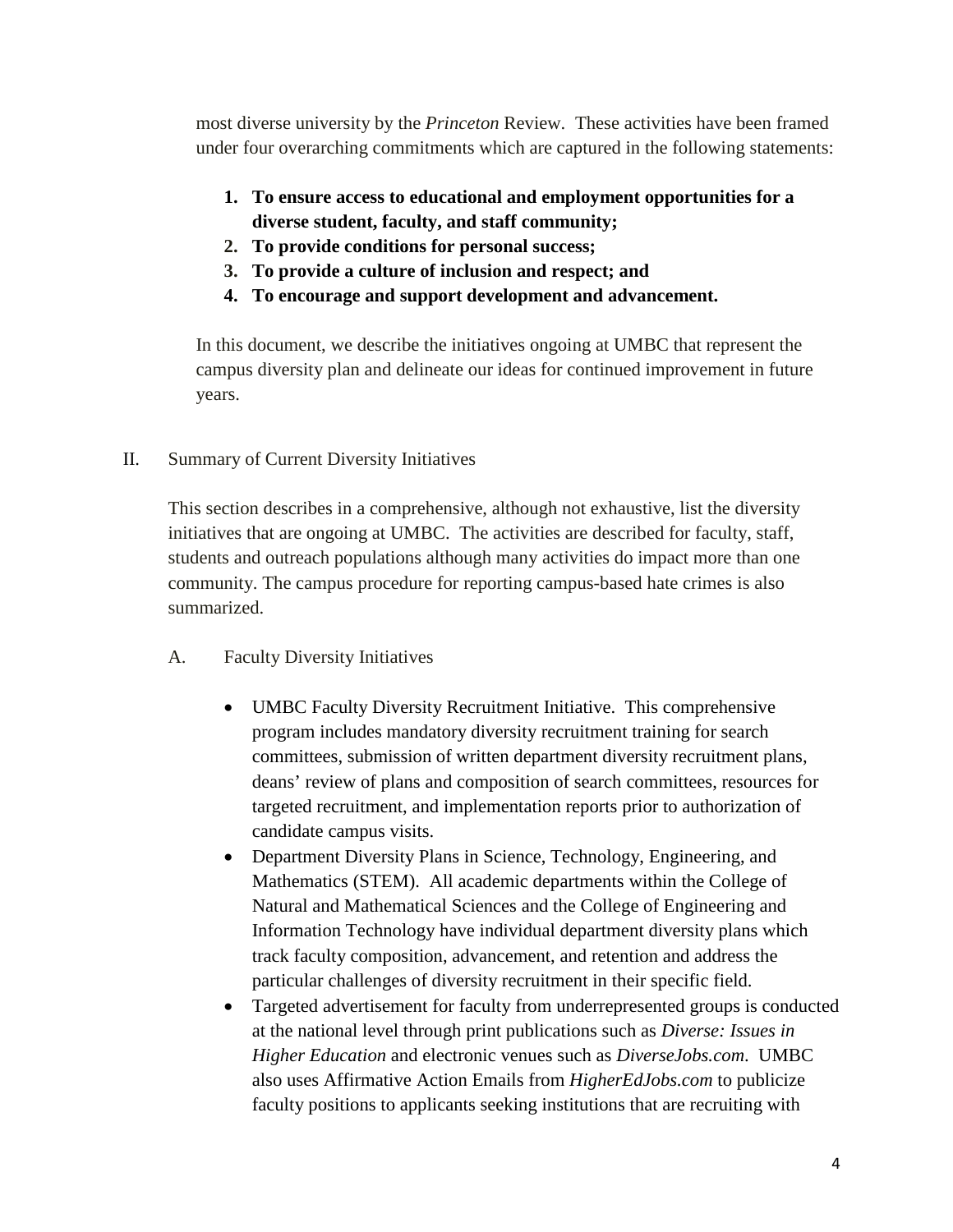affirmative action plans or diversity plans. In addition, search committees use personal/professional networks and trips to targeted conferences to identify and recruit candidates from underrepresented groups.

- Family Support Plans. UMBC's *Policy on Family and Medical Leave for Faculty* actively promotes a flexible approach to family support and includes development of a support plan in anticipation of a major change in the faculty member's family responsibilities. This policy has been particularly effective in assisting women in the STEM disciplines to meet both their family and professional obligations.
- Family Leave and Faculty Recruitment. UMBC's *Family Leave Policy* is publicized to all candidates for full-time instructional faculty positions. A brochure describing options available to faculty members is given to each candidate by the Vice Provost for Faculty Affairs during the candidate's interview. The policy is particularly effective for recruiting female faculty members in the STEM disciplines, but is implemented without regard to gender or discipline.
- Faculty Horizons: A Summer Workshop for Aspiring Faculty in Science, Technology, Engineering, and Mathematics (STEM). This recruitment and professional development program, hosted by UMBC for the past five years, targets women and underrepresented minority advanced graduate students, post-doctoral researchers, and junior faculty in science, technology, engineering, and mathematics.
- Welcome Fellowship Grants. The Maryland Higher Education Commission (MHEC) administers a competitive fellowship program for new tenure-track faculty from underrepresented minority groups, and UMBC has successfully competed for these awards for the past several years. Each award provides \$20,000 to support the faculty member's research and scholarship over their first three years as an Assistant Professor.
- ADVANCE Program. This program is funded by the National Science Foundation and its overall goal is to make profound changes in policies and practices that affect the recruitment, selection, promotion, and transition of women faculty in the STEM fields to leadership positions at UMBC whereby women will be represented in the departments and will reflect the diversity of the UMBC student body.
- ADVANCEment Workshops. The UMBC ADVANCE Program, in collaboration with the UMBC Faculty Development Center, offers targeted professional development workshops which focus on issues of interest to women and minority faculty.
- Women in Science and Engineering (WISE). WISE is an informal affinity group of faculty members who meet monthly to discuss topics of interest,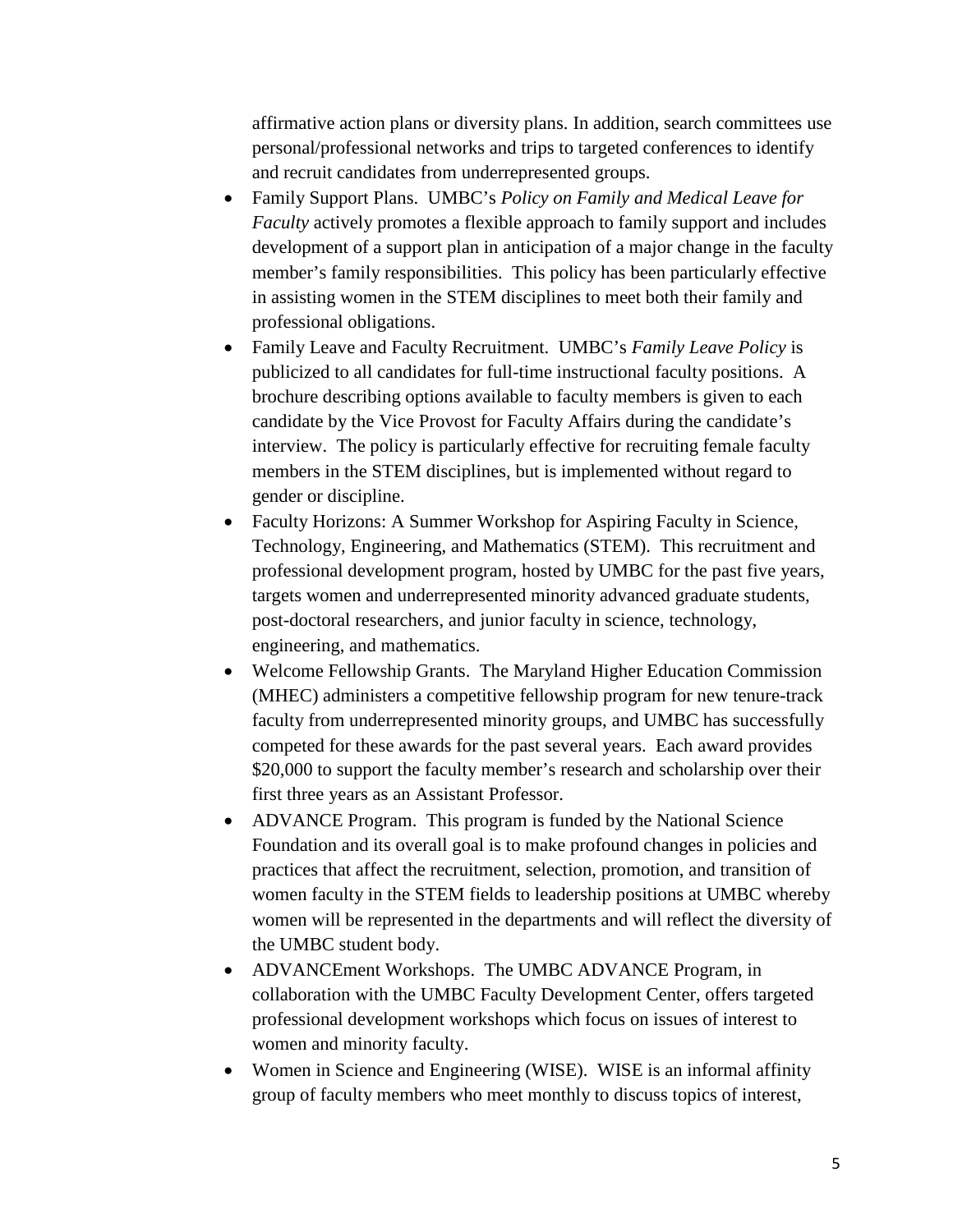especially those related to "surviving and thriving in STEM." WISE provides STEM women with a network of support and informal peer mentors.

- Recruitment of Women in STEM. Women in Science and Engineering (WISE) faculty members meet informally with women faculty candidates in the STEM disciplines as part of our efforts to diversify the faculty with respect to gender.
- Faculty Sponsorship Committee. Women in Science and Engineering (WISE) convenes a faculty advisory group each year to provide clear guidance to STEM women and minority faculty in support of impending tenure and promotion reviews.
- Faculty Mentoring. Academic departments are expected to work with each newly hired full-time faculty member to create a Faculty Development Plan that will help the faculty member meet the department's performance expectations. Probationary reviews of new faculty members must report on these plans to the dean and the provost. Departments are also encouraged to develop mentoring programs that provide a structured approach to peer mentoring.
- ADVANCE Education and Awareness Workshops. The UMBC ADVANCE Program, in collaboration with the UMBC Faculty Development Center, offers diversity-specific education and awareness workshops for chairs and faculty mentors.
- Evaluation of Deans and Chairs. The provost's annual review of the deans and the deans' reviews of chairs include a mandatory evaluation of activities and initiatives that support and promote the diversity mission of the university.
- Women Involved in Learning and Leadership (WILL) Program. The WILL Program at UMBC engages students, faculty, and student affairs staff in a learning community that promotes academic excellence, leadership development, career exploration, and civic engagement for women.

## B. Staff Diversity Initiatives

In an effort to build and maintain an environment that prohibits discrimination and promotes a culture of equal opportunity, inclusion, and respect for all members of the UMBC campus community, the UMBC Human Resources and Human Relations departments have implemented the following strategies:

• Educating, designing and implementing programs, workplace practices, policies, and procedures to prevent illegal [discrimination](http://www.umbc.edu/ola/hr/forms/discrimination_complaint_procedure.pdf) in employment, or admission to and participation in educational programs and activities on the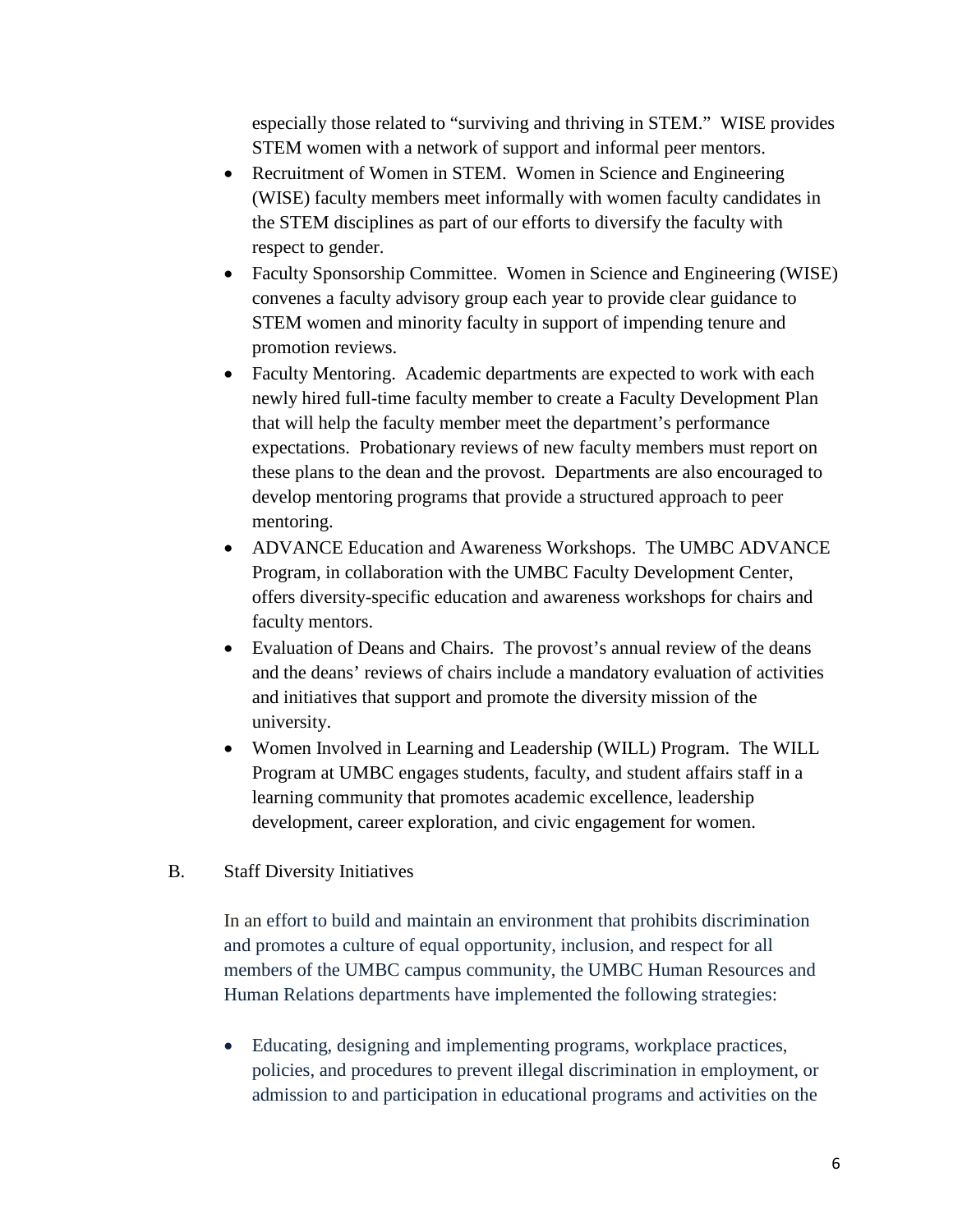basis of race, color, national origin, ethnic background, ancestry, sex, disability, age, marital status, sexual orientation, veteran's status, or religion.

- Ensuring that all recruitment, selections, and personnel transactions are conducted in conformity with federal, state, and local laws and regulations as they apply to equal employment opportunity.
- Attending relevant job fairs and advertising in various newspapers, internet websites, and professional journals that reach diverse audiences.
- Providing relevant best practices education for campus search committees. This includes non-discriminatory application evaluation, interviewing, and selection. In addition, all search committees are required to provide the Human Resources office with documentation that identifies the search committee diversity demographics, and the identification of all advertising media.
- Annually developing and monitoring the University's Affirmative Action Plan (AAP) to track employment-related actions and progress towards placement and advancement goals for minority and female applicants and employees.
- Establishing and maintaining non-discriminatory compensation and classification practices.
- Publishing procedures for filing grievances and discrimination complaints, including sexual harassment and ADA violations. Faculty, staff and students may resolve interpersonal conflict through a variety of campus portals. The Center for Mediation and Conflict Resolution provides additional opportunities for proactive conflict resolution through mediation, conflict coaching, education and training, creative problem- solving, facilitation and referrals.
- Providing leadership and interpersonal skills education and training for all UMBC management and supervisory personnel.

The UMBC's President's Commission for Women has also undertaken several initiatives related to faculty and staff diversity efforts. Some examples include:

- Beginning in 2007, the President's Commission for Women worked with the Office of Human Resources to report salaries for staff with comparable positions and years of service according to gender. This report will now be generated annually and evaluated for possible gender wage inequities across campus.
- The President's Commission for Women solicits nominations for an Achievement Award which celebrates people at UMBC who have extraordinarily contributed to work to promote understanding among people of different groups, cultures, and socioeconomic backgrounds and who have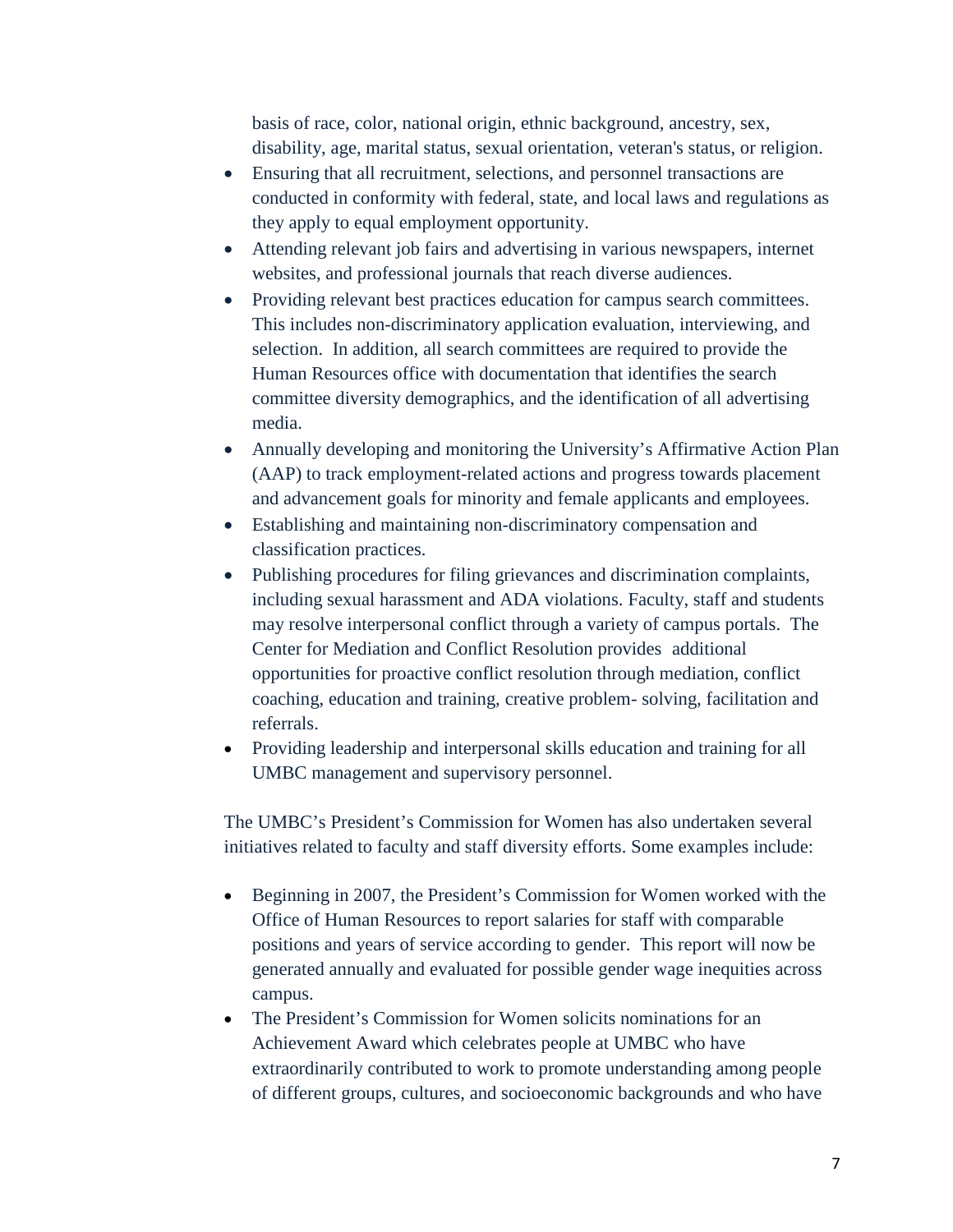advocated for the elimination of gender inequality. The Achievement Award recipient is recognized during the annual Presidential Faculty and Staff Awards Ceremony, and his/her accomplishments are announced to the campus.

- C. Student Based Diversity Initiatives
- C.1. Undergraduate Student Recruitment and Retention Efforts
	- Established an Admissions Counselor and Coordinator of Multicultural Recruitment position to assist in the development and implementation of a strategic plan for minority recruitment.
	- Established a Hispanic/Latino Admissions Advisory Group to inform the recruitment and outreach strategies to attract qualified Hispanic/Latino students. Advisory Group consists of representatives from faculty, Hispanic Student Associations, Student Affairs (Mosaic Center), Marketing, Alumni and Admissions.
	- Host annual Reception for Talented African-American High School Students to recognize accomplishments of high school sophomores and juniors and to provide opportunity for students and families to learn more about UMBC. Event held on-campus.
	- Host annual Reception for Talented Hispanic/Latino High School Students to recognize accomplishments of high school sophomores and juniors and to provide opportunity for students and families to learn more about UMBC. Event held in Montgomery County.
	- Established Transfer Student Alliance (TSA) programs with Montgomery College and Community College of Baltimore County to identify outstanding students early in their academic careers who intend to matriculate at UMBC, including UMBC@Shady Grove, upon completion of their Associate's degree. Participants benefit from combined programmatic efforts and discounted concurrent enrollment. Upon successful completion of the program, participants receive priority orientation/registration, guaranteed upper class housing, and \$1,500 merit scholarship.
	- Established a campus-wide Articulation Workgroup to facilitate the development of 2+2 program articulation agreements with community college partners. These agreements serve in easing the transition of students from the 2-year to 4-year program and facilitating timeliness to degree completion. Partnerships/agreements signed or currently under development include Information Systems, Management of Aging Services, Social Work, Health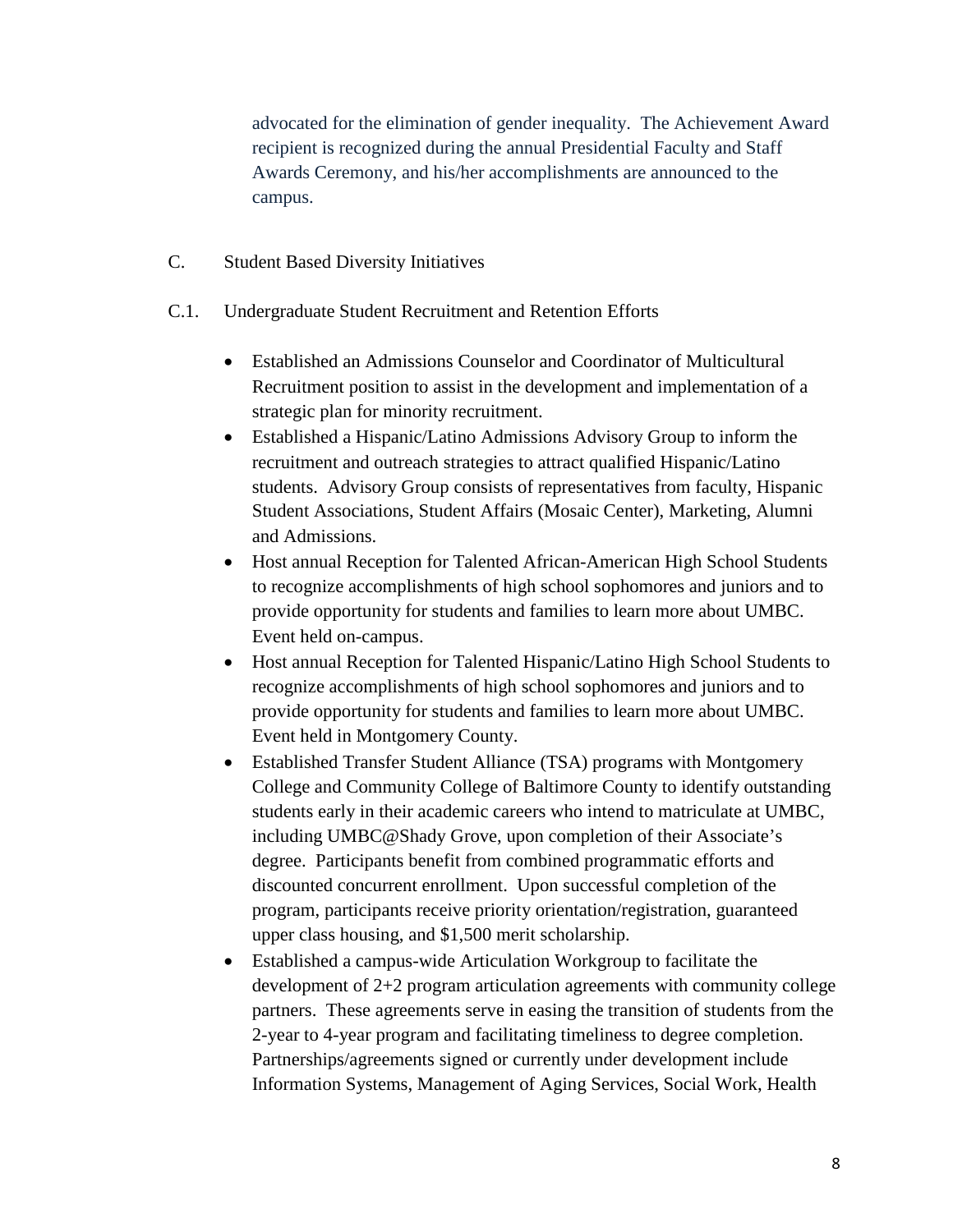Administration and Policy, Emergency Health Services, Psychology, Political Science and the Honors College.

- Partner with CollegeBound Foundation, a pre-college program, to introduce students to opportunities for study at UMBC. Campus visits, application fee waivers and scholarships are among the partnership agreements.
- The Learning Resources Center offers a variety of tutoring and success programs and resources for all UMBC students, particularly those of diverse backgrounds. Examples include:
	- Tutoring in the Math Lab and the Writing Center during evening hours.
	- Training tutors in these areas: Building Intercultural Communication and Relationships, Tutoring Students with Disabilities, Helping Students Learn to Learn, and Tutoring in a Multicultural and Diverse Environment.
	- Teaching non-traditional and traditional students with an incomplete math background.
	- Using culturally diverse reading assignments.
	- Working with International Education Services to be able to hire student assistants and tutors who need Social Security Cards.
	- Hiring tutors who reflect the diversity of the UMBC student body.
- The Women's Center addresses the needs of visitors which may not otherwise be met by other offices on campus, including returning students and student/faculty/staff who are parents, international students overwhelmed by the campus environment, lesbian, gay, bisexual and transgender (LGBT) community members who are seeking support outside of the scope of the student organization, etc. By providing access to unique services, resources, and facilities, the Women's Center assists a diverse population of students, faculty, and staff in continuing their education despite life experiences and obstacles and/or performing their jobs more effectively and comfortably.
- Meyerhoff Scholarship Program
	- Recruits talented undergraduate students who are interested in promoting minority education. The current demographics of the Meyerhoff Scholars community include 52% African Americans, 22% Caucasians, 21% Asians and 5% Hispanics.
	- Summer bridge to prepare students for UMBC standards.
	- Provides financial and academic support.
	- Provides information about PhD and MD/PhD programs through contacts with and visits from representative with competitive schools.
	- Provides assistance with applications to PhD and MD/PhD programs.
	- Promotes high level academic performance through program culture and "intrusive advisement".
	- Promotes summer research internships.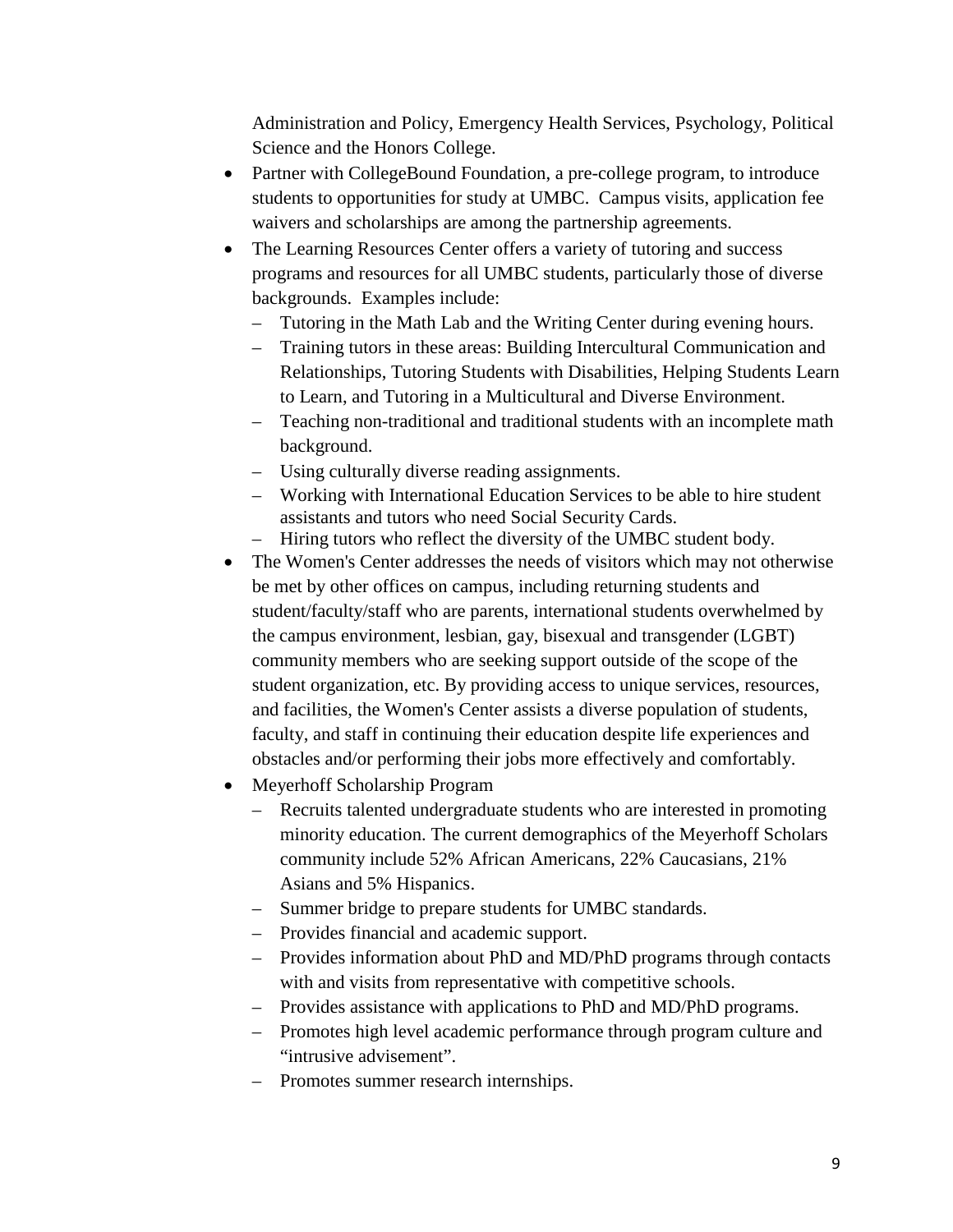- Promotes participation in national meetings. Many students go to the Annual Biomedical Research Conference for Minority Students (ABRCMS).
- Creates community of high performing undergraduates interested in research careers.
- MARC Program (Minority Access to Research Careers) Supported by grant from the National Institute for General and Medical Sciences (NIGMS)
	- Recruits talented, juniors mainly from underrepresented minorities groups– open to all students interested in promoting minority education.
	- Provides scholarship and covers most tuition and fees (juniors and seniors).
	- Promotes high level academic performance through program culture and "intrusive advisement".
	- Requires year-round participation in research.
	- Provides information about PhD and MD/PhD programs through contacts with and visits from representative with competitive schools.
	- Provides contacts with directors of T32 NIH training grants.
	- Provides GRE training course.
	- Course in research conduct and ethics.
	- Provides monthly seminar speakers from around the country for undergraduates.
	- Promotes participation in national meetings. Many students go to ABRCMS and almost all students present papers.
	- Promotes participation by seniors in other meetings, e.g. The American Society for Biochemistry and Molecular Biology (ASBMB) annual meeting – students present posters.
	- Co-sponsor of Undergraduate Research and Creativity Achievement Day at UMBC.
	- Co-sponsor of annual community college transfer day.
	- Creates community of high performing undergraduates interested in research careers.
- Center for Women and Information Technology (CWIT)
	- CWIT supports UMBC's commitment to diversity at all levels and its efforts to create a campus community rich in intellectual, cultural, and ethnic diversity. CWIT helps the University achieve its regional and national mission by identifying those areas in science, technology, and engineering where women are significantly underrepresented and attracting well-qualified female students to UMBC through special scholarship initiatives such as the CWIT Scholars Program, Bits & Bytes,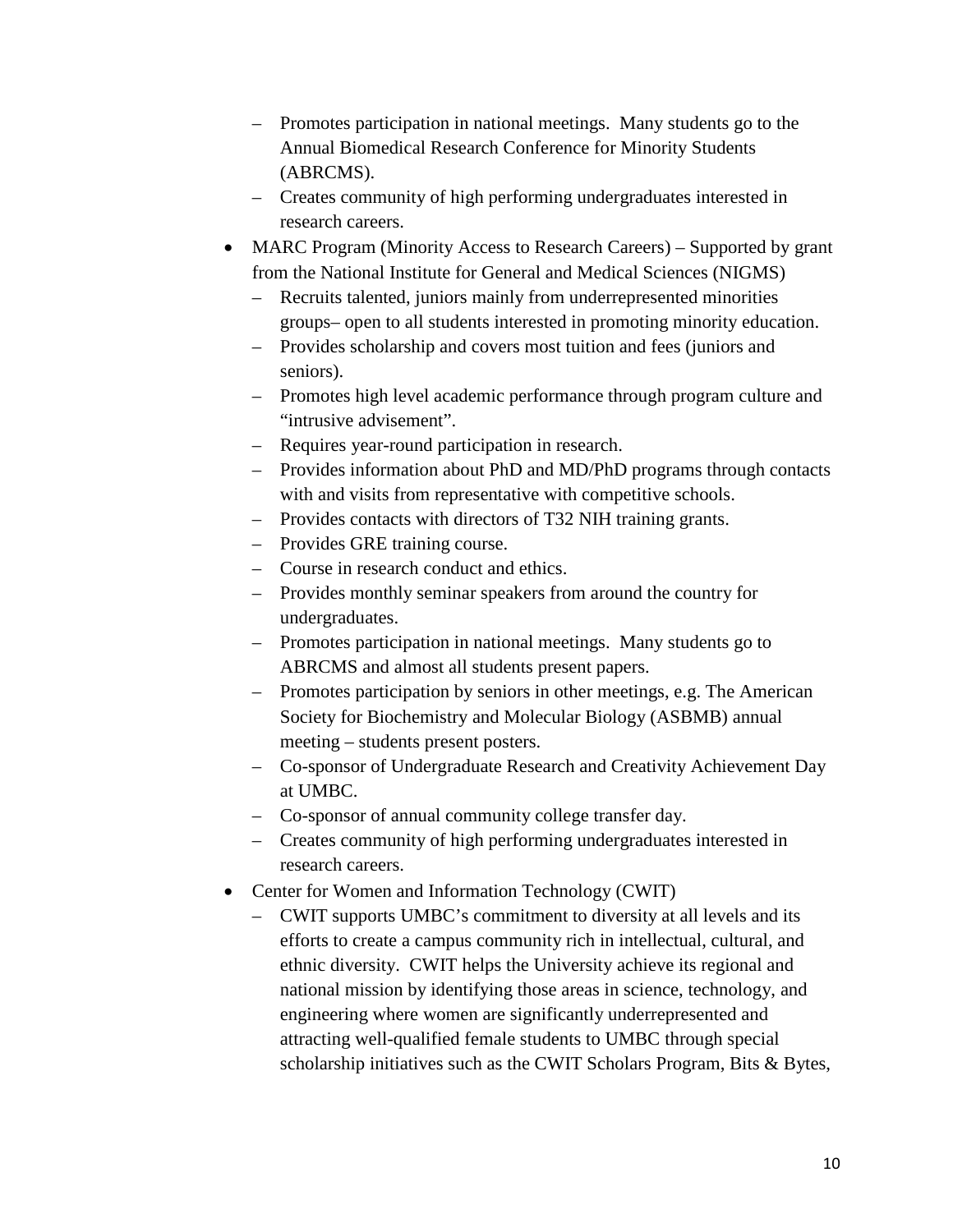and other programs that attract talented high school graduates in technology and engineering.

- CWIT is currently conducting a climate survey among the undergraduate students in the College of Engineering and Information Technology at UMBC. Data is being gathered both through a web survey as well as through focus group discussions. Analysis of the data is expected to be complete by Fall 2009 and will guide future initiatives in the College.
- The Division of Student Affairs has ongoing among its various offices a large number of initiatives supporting diversity.
	- The Office of the Vice President for Student Affairs is currently conducting a benchmarking survey to assess students' perceptions of and experiences in UMBC's diverse learning environment. Data was collected in December 2008 and January 2009 using the Educational Benchmarking Inc. (EBI) Campus Climate Assessment instrument. The overall response rate was 23.4%. Data analysis has just begun so there are no reportable results available yet. Follow-up focus groups are planned for spring 2009 to better understand student perceptions and experiences with diversity.
	- The director of the office of Off-Campus and Transfer Student Services (OCSS) is organizing an Achievement Gap Roundtable to explore initiatives to promote academic success and achievement of African American male transfer students.

The Achievement Gap Roundtable works with faculty, staff, student mentors and offices such as Student Support Services, Admissions, Sociology, Institutional Research and Meyerhof scholars/coordinators to recommend strategies and outreach support for incoming African-American male transfers from economically disadvantaged communities. The OCSS Transfer Student Network works with adult learners, evening and part-time students by providing Transfer Peers, outreach resource tables and mentoring through the Good Evening Commuters Program. It is working in conjunction with the UMBC Chapter of Tau Sigma, and in cooperation with the Transfer Student Alliance program to offer academic enrichment and transition support for incoming transfer students. Commuter Connection - The objective of the Commuter Connection is creating a space for commuters to connect with each other and feel welcomed on campus. Commuter Connection peers follow-up directly with incoming first-year students, serve as advocates and organize monthly social events as well as weekly outreach.

– The Residential Life Office through its student staff selection process has a commitment to creating a staff that is reflective of the UMBC community.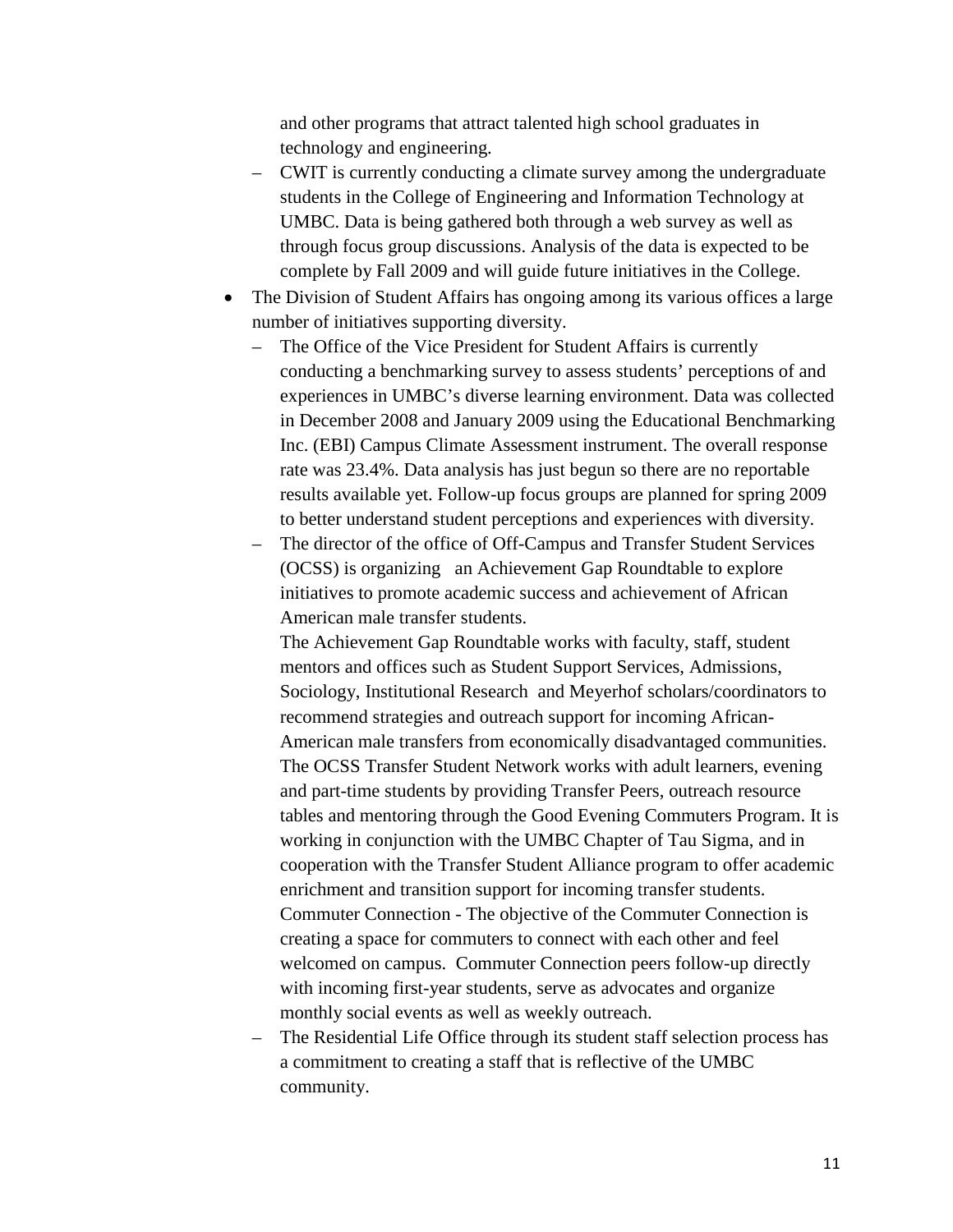- With roommate and community agreements, students are able to create standards that are agreeable to all students living in a shared space. This creates an environment where everyone has the opportunity to create a learning environment in which they will be a successful student.
- Starting in 2008, a gender neutral housing option was offered to meet the needs of transgendered students.
- Most of our community buildings are ADA accessible.
- During the first 6 weeks of school each community promotes at least one multicultural exploration program, allowing students to explore opportunities in their community to experience diversity.
- Through the development of programmatic curriculums each community staff is able to develop programs that are specific to the needs of that population. This is based off demographics, observations made during the first 6 weeks of school, Chickering's theory of development and the Student Affairs learning objectives.
- By promoting the Community Living Principles, standards set and encouraged at the start of each year, students are encouraged to create a community where all of its members feel included, respected and as though they belong. The Community Living Principles, created by students in 2003 are: Live and Study with Integrity, Seek to Understand Others, Cooperate and Compromise, and Take Action to Improve Your Community.
- During student staff training each year a variety of opportunities are offered to further develop and advance multicultural competencies, so they can better serve the student population they work with. This also allows them to further encourage and support the advancement of the students on their floors.
- In July 2006, the Office of Student Life hired a full-time Assistant Director for Cultural and Religious Diversity position to work with a parttime Graduate Coordinator to oversee and direct the Mosaic: Culture and Diversity Center and the Interfaith Center. These positions work with a paraprofessional student staff, student organizations, student affairs and academic departments to create diversity and social justice educational programs, events, and training for the campus community.
- The Leadership Consultants Program is a year-long leadership development program that trains a select group of UMBC students about leadership and to be leadership educators and facilitators on campus.
- The Director of Student Life serves as the Co-Chair for Fall and Winter Welcome Week Planning Committee. Welcome Week Diversity-Related Programs include: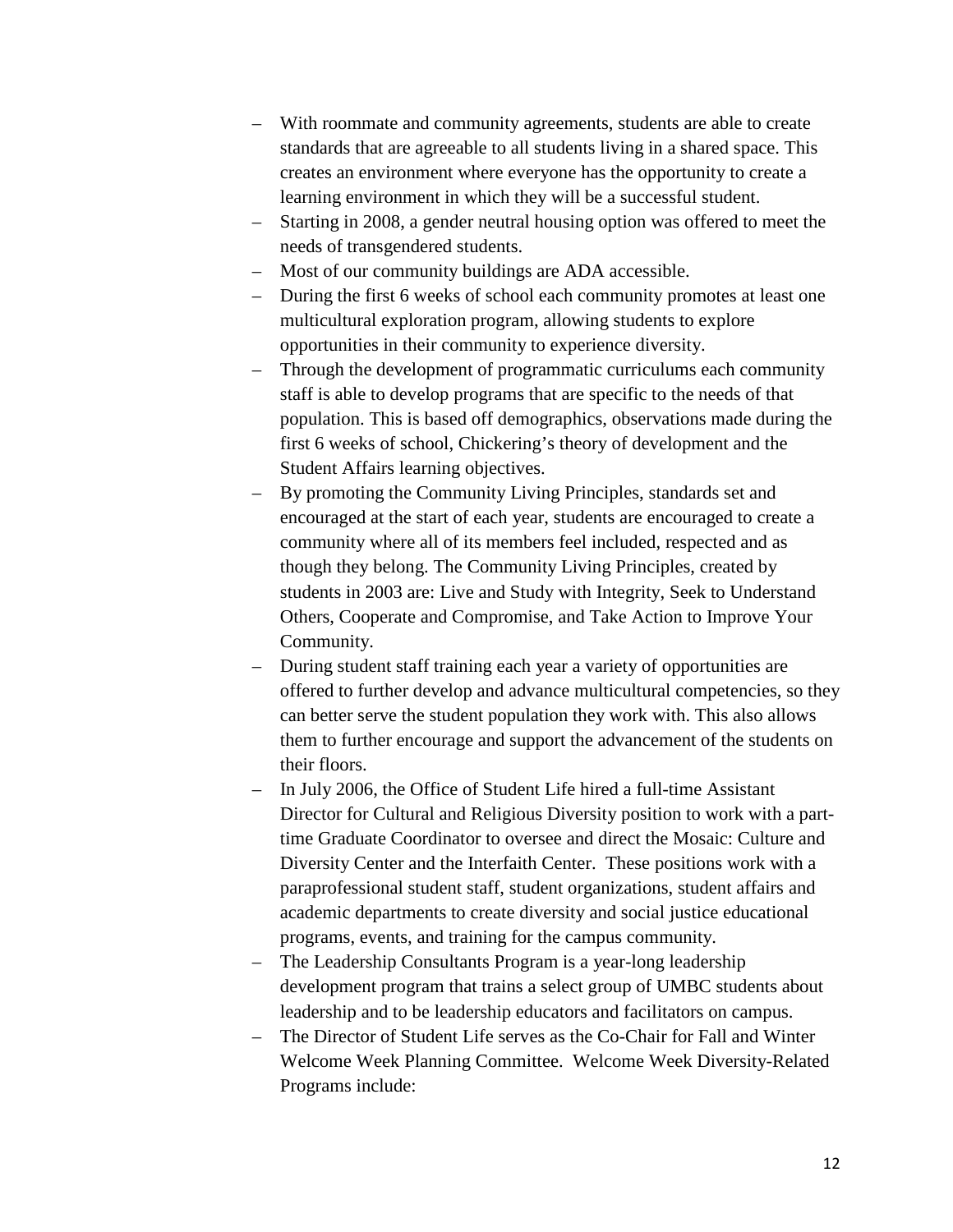- R.E.S.P.E.C.T (Annual Welcome Week Lecture/Presentation) Dr. Maura Cullen, a motivational speaker presents a thought-provoking speech in this time of political correctness.
- Latino Student Program (Meet & Greet Reception)
- Asian Student Program (Meet & Greet Reception)
- Experience IT (Campus-Wide Diversity Meet  $&$  Greet Reception)
- Civic Imagination and Social Entrepreneurship Class team taught by the Coordinator for Leadership and Engagement Initiatives in cooperation with the Sondheim Public Affairs Scholars Program Assistant Director.
- Various Student Events Board (SEB) and Student Government Association (SGA) Student Coordinated Events that are open to the entire campus community and occur throughout the year (SEB advised by the Coordinator for Major Events and Programs, SGA advised by the Coordinator for Leadership and Engagement Initiatives).
- The University Counseling Center has Campus Outreach Programming (presentations and facilitated discussions in residence halls, academic classes, student organizations, and faculty/staff groups) by request.
- The Annual Diversity Recruitment Event (Co-sponsored by the National Society of Black Engineers) - A recruitment event open to and marketed to all students. It provides networking opportunities for undergraduate, graduate students and alumni. A guest speaker also presents on relevant career survival topics pertinent to our diverse students including students with disabilities.
- Career Services Center (CSC) Website Linked from the CSC website is a plethora of information and resources organized according to services and programs (career exploration, job search and skills development, grad. school information), events, campus resources and on-line resources that would be useful for diverse populations. The CSC has a webpage and links dedicated to special needs students, women, Lesbian, Gay, Bisexual, Transgender and Queer (LGBTQ) students, and international students. The website also links to relevant resource information and networking opportunities, as well as well as information on companies designating themselves as LGBTQ-friendly.
- CSC Website Hi-Tech Career Fair CSC coordinates the campus-wide registration for this event, which is sponsored by Career Communications Group. Geared toward STEM, business and health-related majors, this event is an excellent opportunity for students to advance their job search, network with top employers, acquire internships and explore graduate education. This event is open to all students.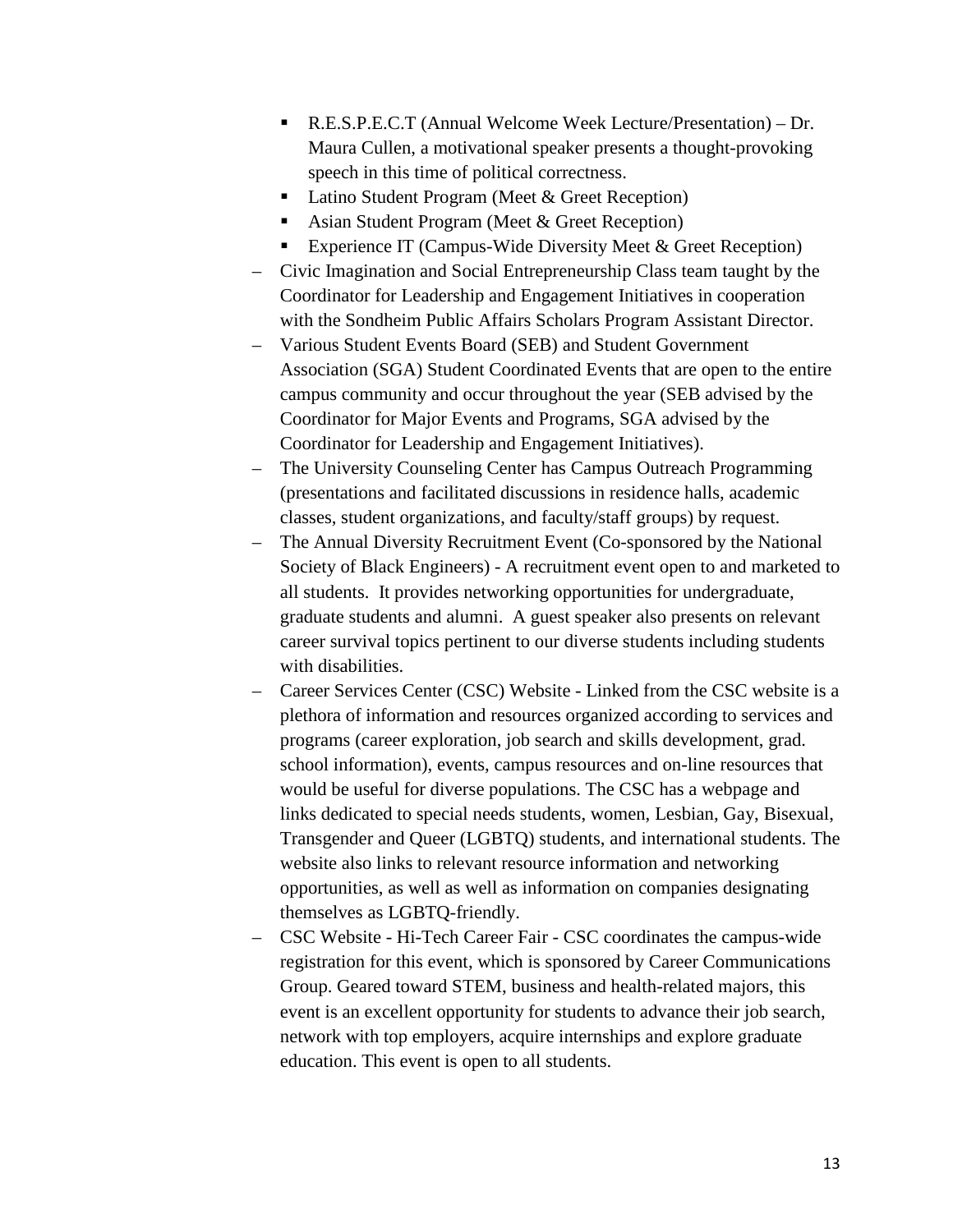- UMBC McNair Program/Meyerhoff Scholarship Program CSC provides on-going workshops (resume and curriculum vitae development, services overview) to students participating in the McNair Scholars programs. CSC also provides career workshops on an as-needed basis for students enrolled in the Meyerhoff Scholarship Program.
- First Year and Sophomore Students Career Timeline: The CSC has a "Career Timeline" that is readily distributed at campus-wide and Admissions events. The timeline informs these students of available resources for first and second-year students. It also gives specific career goals for each academic year.
- First Year Experiences (FYE) and Introduction to an Honors University (IHU) - CSC regularly presents topics of interest to FYE's and IHU's throughout the year. In the summer of 2008, career services facilitated a one day dependable strengths program for the Summer Bridge program.
- Transfer/Commuter Students Workshops and Seminars: Each semester CSC provides a variety of career workshops and seminars offered in conjunction with the Off-Campus Student Services and the Transfer Student Network. Evening hours are offered each Tuesday until 7:00 p.m. to accommodate commuter students with demanding schedules.
- The Commons recently developed the Social Justice Lounge. It will enable the Commons Advisory Board, composed of students and student leaders, along with other campus offices and student organizations, a passive programming space with display opportunities. The broader use of this space will encompass diversity-related displays and education.
- UMBC Transit's current fleet purchases are handicap accessible.
- UMBC Transit provides audio versions of the bus schedule for visually impaired clients.
- Women's Health Seminars A one hour informative discussion with female students who are receiving their first gynecological exam at University Health Services (UHS). Topics discussed with women include procedures and expectations for the exam, STIs, contraceptive information, etc.
- World AIDS Day The Office of Health Education and the Peer Health Advocates collaborate with other groups on and off campus to educate the entire UMBC community about HIV/AIDS. Although African Americans are not the only student group targeted, there is specific information and programs targeted to this population due to the large number of African Americans infected with HIV/AIDS. Although Lesbian, Gay, Bisexual, Transgender, and Queer (LGBTQ) students are not the focus, they are a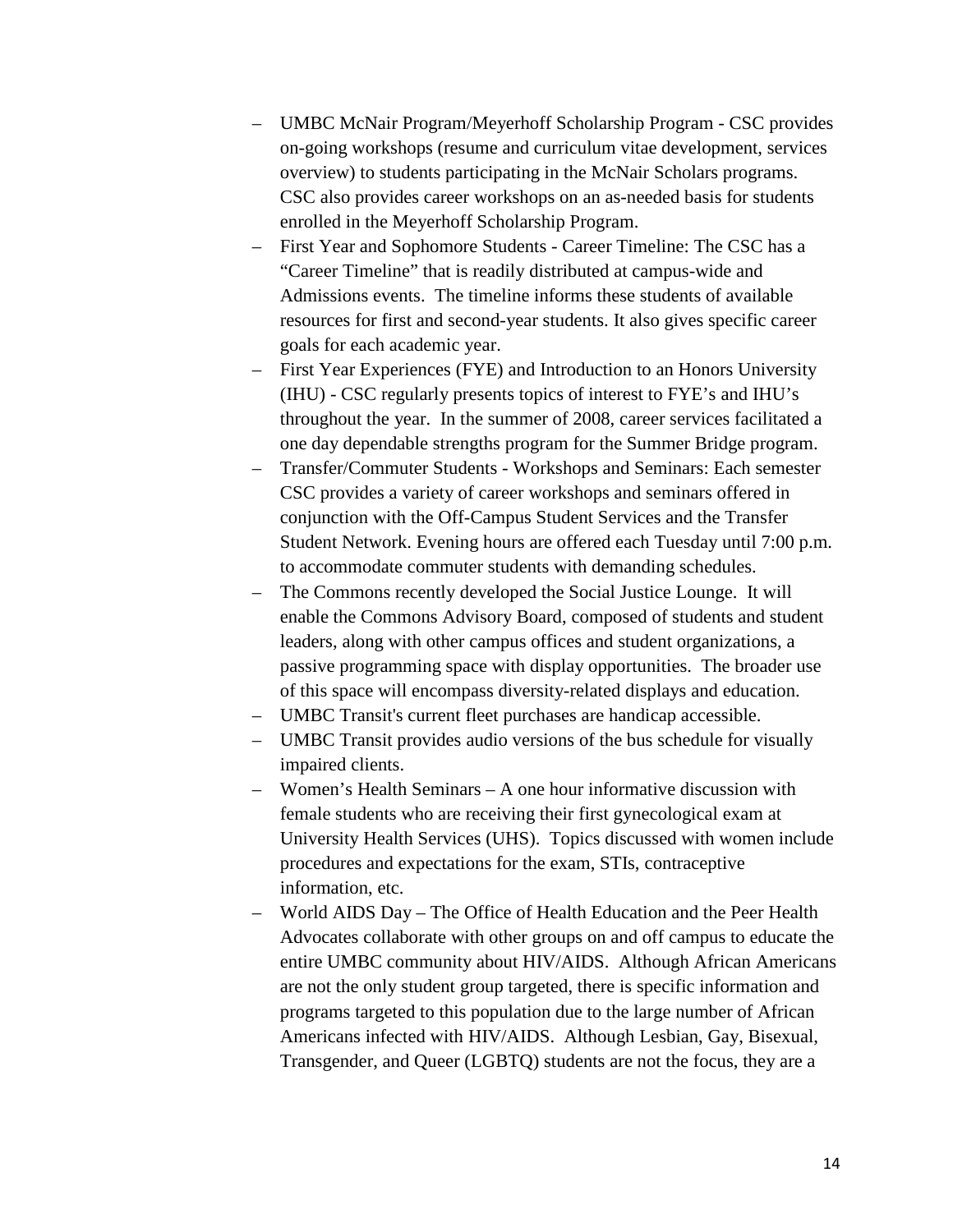group that heavily attends these events, and special programs are done for this population.

- Alcohol Edu An online alcohol education course that all incoming UMBC freshmen must complete.
- The Naked Roommate An interactive program for residential students which gives them scenarios about the difficulties of living with others.
- Surviving the Freshmen 15 A nutrition program targeted for freshmen students.
- Student Peer Health Advocates participate in approximately 10-15 IHU courses each Fall semester. Presentation topics include UHS services, nutrition, stress management, etc. Sample programs planned by the Peer Health Advocates include: Sexual Jeopardy – An interactive game with questions about sexual health issues; Sex in the Dark – This program allows students to write down any questions they have about sexual health on index cards, which are then collected and read with a flash light to provide anonymity, a modified version focuses on LGBTQ students when requested.
- Student Peer Health Advocates participate in "Good Morning Commuters" every semester. They provide information about safety on and off campus, as well as health resources for transfer and commuter students.
- Office of Health Education is designated as a Safe Space for LGBTQ students. The Assistant Director completed Safe Space Training. In addition, Health Education staff and Student Peer Health Advocates actively participate in UMBC Talks, a discussion about diversity issues on UMBC's campus. Health Educators and Peers facilitate many discussions about diversity issues and health related topics.
- UMBC is a member institution of the Leadership Alliance (LA). The mission of the LA is to increase the number of underrepresented racial and ethnic minorities in the academy as educators, leaders and decision makers.

In summer 2008, a milestone in the history of the LA was celebrated: more than 100 of the students who began in the programs as undergraduates have obtained either a PhD (106) or an MD/PhD (10). A recently held symposium highlighted these doctoral scholars; a Meyerhoff Scholar was one of the honorees.

The flagship program of the LA is the Summer Research Early Identification Program that focuses on introducing undergraduate students to the world of academic careers by real-world research experiences at competitive research institutions that are a part of the LA.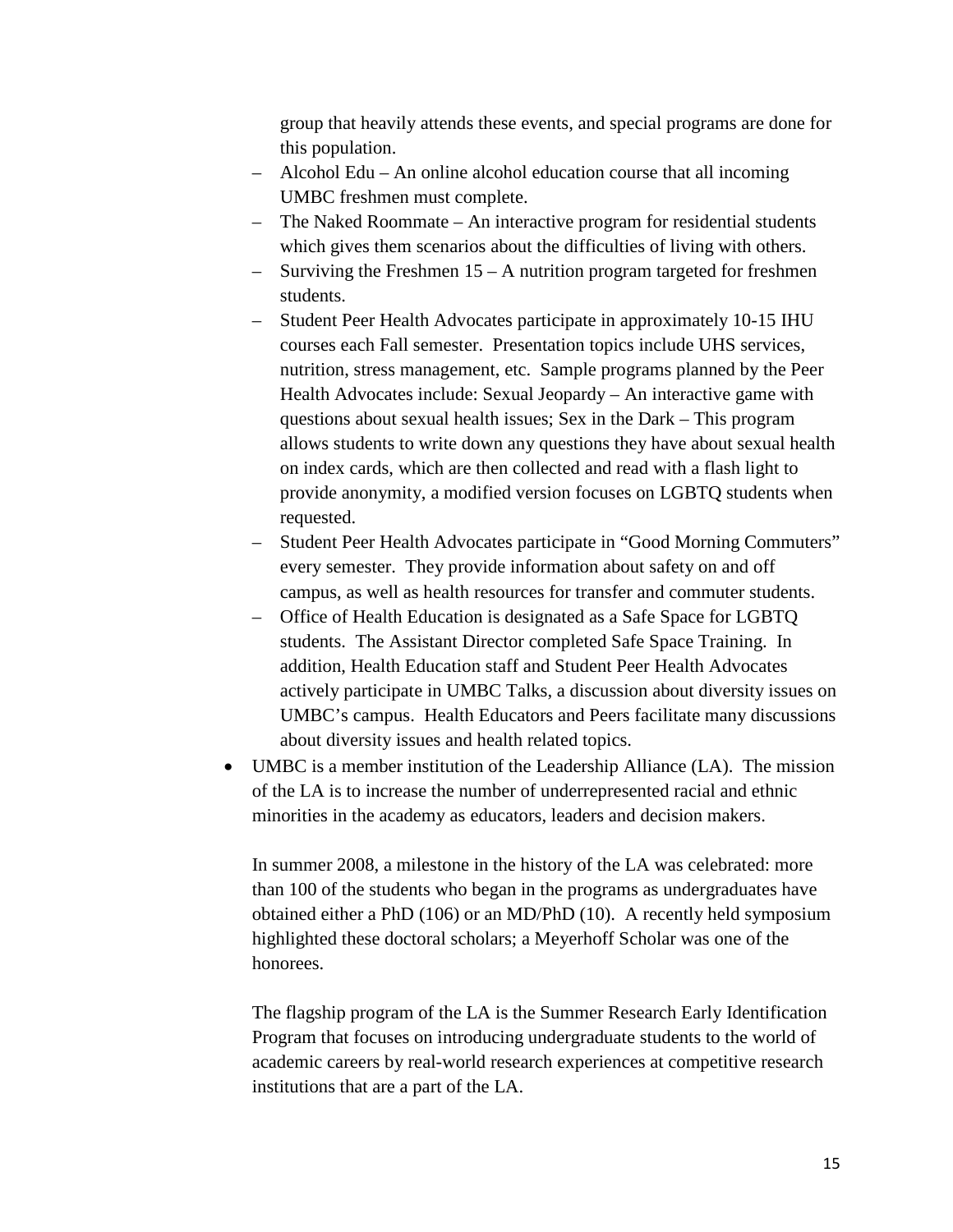Since 1995, the LA National Symposium has been the common meeting place of Alliance-affiliated undergraduates, graduate students, and faculty/administrators. The Symposium provides presentation experiences for all undergraduates, professional development mentoring, a graduate school recruitment fair & exposure to underrepresented role models.

LA graduate and postdoctoral activities include pre-doctoral fellowships, dissertation fellowships and the Emerging Ph.D. Yearbook.

- C.2. Graduate Student Recruitment and Retention Efforts
	- Graduate Horizons Bring approximately 50 underrepresented minority students from around the country and Puerto Rico to visit UMBC for a weekend of workshops on the graduate school process and visits to academic departments.
	- PROMISE is Maryland's Alliance for Graduate Education and the Professoriate program, an alliance among UMBC, UMCP, and UMB. Led by UMBC, it uniquely serves the needs of graduate students across three campuses through activities that range from retreats, seminars, and conferences, to informal discussions during breakfast. The services and programs of PROMISE are open to all graduate students who are seeking or interested in obtaining the PhD, regardless of discipline. The focus of the services and programs is geared toward one of the goals of PROMISE: To increase the numbers and diversity of Maryland's graduate student population in sciences, technology, engineering, and math (STEM) fields. The services and programs of PROMISE will always reflect this goal. PROMISE seeks to increase diverse representation by designing programs that will successfully cultivate new students from diverse ethnicities; and facilitate retention, successful graduation through the PhD, and preparation for the professoriate.
	- Attend undergraduate research presentations at conferences of organizations and universities that attract a diverse student body. Examples include: National Society of Black Engineers, Society for the Advancement of Chicano and Native American Scientists, McNair Scholars, American Indian Science and Engineering Society, National Society of Black Physicists, Universidad Metropolitana (Puerto Rico).
	- Talk with students at their posters/presentations about opportunities for graduate study at UMBC. Serve on panels about graduate school.
	- Identify potential students from available lists and from colleagues across the country.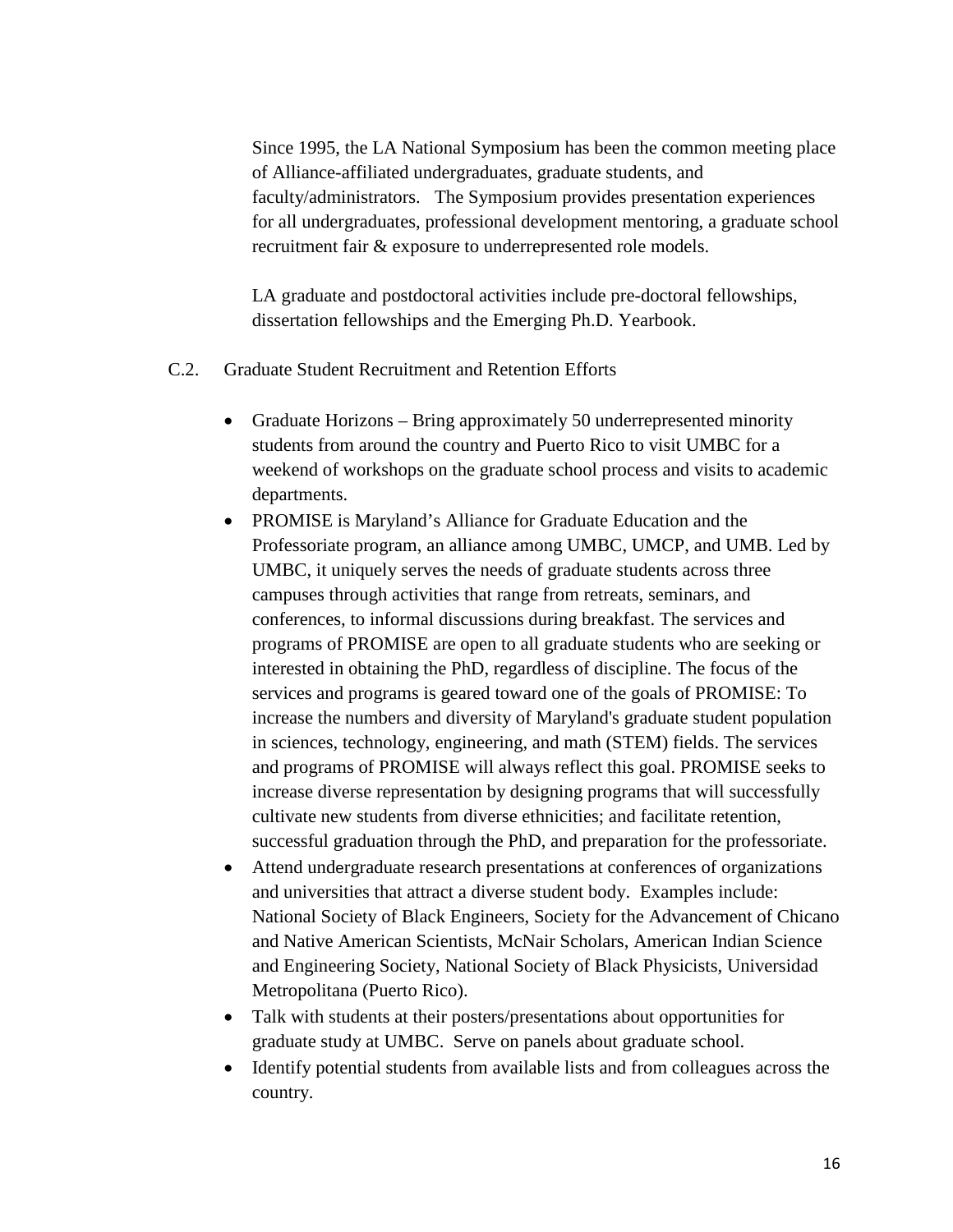- Provide application fee waivers to several groups such as McNair Scholars and Project 1000 applicants.
- Work with graduate admissions committees in each program to tailor their recruitment activities.
- Graduate Student Dependable Strengths Training: The Career Services Center offers a two-day strengths assessment training course for current graduate students. All CSC Career Specialists are trained facilitators.
- Career Seminars: CSC has offered for the past several years a job search and networking seminar targeting graduate students. This program has been offered in collaboration with the PROMISE Program. Within the Career Services Center, there is a designated liaison to the UMBC graduate programs that has a collaborative relationship with the various graduate programs on campus and the Graduate Dean's Office.
- Extended orientation program through the PROMISE program targeted at underrepresented students from UMBC, UMCP and UMB. Incoming students are paired with peer mentors. Workshops include academic study skills and maximizing the relationship with your advisor.
- Graduate Student Success Seminars with four tracks: 1) academic success; 2) developing professional skills (presentations, writing journal papers); 3) Professors in Training; and, 4) life balance.
- PROMISE sponsored activities across the three campuses: Fall Harvest Dinner and celebration of success; January research conference to prepare for presentations at professional society conferences; spring community building retreat; end of the year family picnic and awards ceremony.
- Ph.D. Candidacy Reception to recognize those students who have reached Ph.D. candidacy in the past year.
- Dissertation House concentrated period of time to work on writing the dissertation with the aid of a dissertation coach. Full-week program held twice per year on campus; weekend program held at spring community building retreat; booster sessions held on selected Fridays throughout the year.
- Thesis/dissertation coaching office hours every Friday.
- Group counseling sessions conducted by the University Counseling Services on general issues and on thesis/dissertation completion.
- Graduate student chapter of the Women in Science and Engineering (WISE).
- The Graduate Student Association receives advisory and funding support through the graduate school via a part-time Executive Director position.
- UMBC is a member of the GEM Consortium and the National Physical Sciences Consortium. Both organizations provide graduate fellowships for underrepresented minorities in STEM disciplines. UMBC provides matching funds.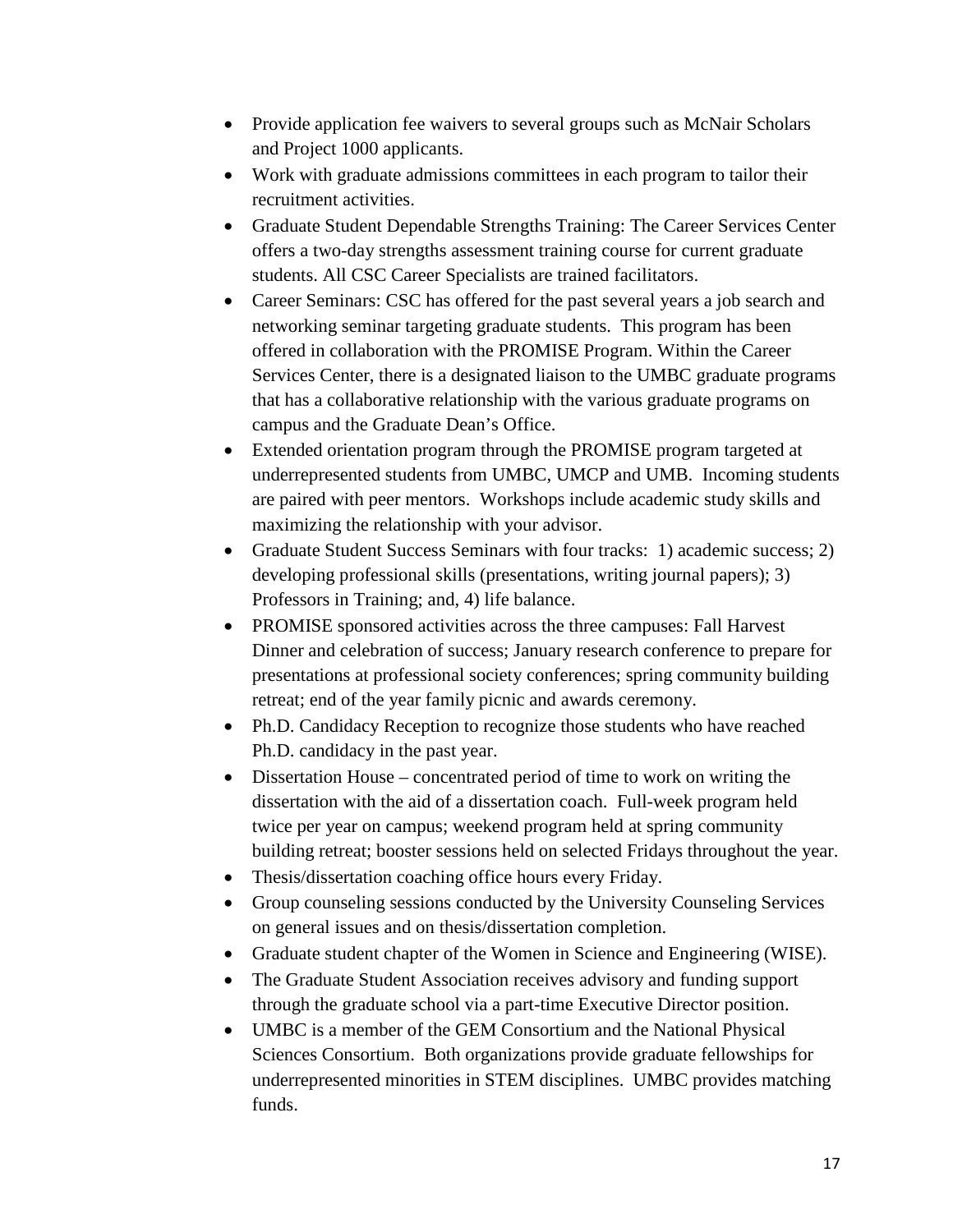- The Graduate School works with departments to obtain training grants that target minorities and women and/or promote their participation. Currently have: Graduate Assistance in Areas of National Need (GAANN) from U.S. Dept. of Education; NSF Bridge to the Doctorate; NSF Integrative Graduate Education and Research Traineeship (IGERT); NIH supported Meyerhoff Graduate Program training grant; NIH Chemistry/Biology Interface.
- Many programmatic activities are sponsored through PROMISE: Maryland's Alliance for Graduate Education and the Professoriate (AGEP) funded by the National Science Foundation. Other programs supported through the Ph.D. Completion Project funded by the Council of Graduate Schools.
- UMBC participates in the Southern Regional Education Board (SREB) Dissertation Year Fellowships which strives to increase the diversity of students who earn Ph.D.s and become college and university faculty.
- Academic departments have a variety of student retention efforts, such as:
	- New student orientation.
	- Brownbag seminars that emphasize research techniques.
	- Organization of forum and lectures focusing on topics such as race and immigration and interdisciplinary/multidisciplinary themes.
	- Establishment of graduate student organizations that provide leadership training and a sense of community for graduate students.
- The Meyerhoff Graduate Fellows Program at UMBC began in 1996 with an MBRS-IMSD (Minority Biomedical Research Support – Initiative for Minority Student Development) grant from the National Institute of General Medical Sciences. The program is open to all U.S. citizens and permanent residents with an interest in the underrepresentation of minorities in the biomedical and behavioral sciences.

The purpose and goal of the Meyerhoff Graduate Fellows Program is to increase the number of underrepresented minorities in the biomedical and behavioral sciences that earn PhD degrees and obtain leadership and research positions in academia, government, and industry. To achieve this goal, the NIH-sponsored graduate program efforts are focused on the following objectives: *(i) recruitment; (ii) retention*; *(iii) academic performance*; *(iv) research performance*; and *(v) postgraduate support*.

The program retention rates (91% over the past 4 years; 76% since inception) exceed departmental and institutional averages. To date, 23 Meyerhoff Graduate Fellows have earned Ph.D.'s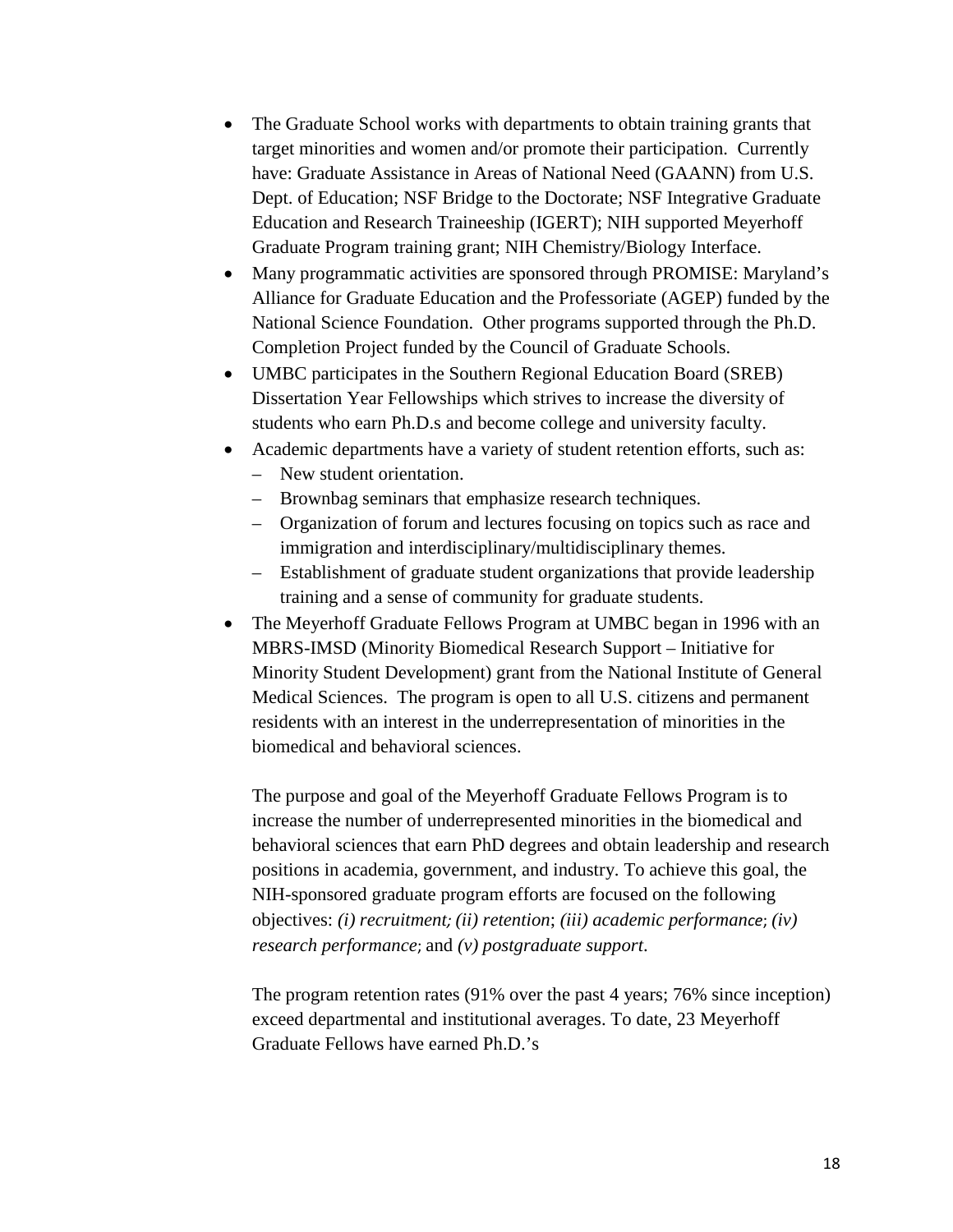- C.3. Initiatives for Foreign Nationals
	- Working with the International Education Services (IES) office, the CSC addresses the employment preparation needs of international students and ensures that they understand their respective immigration requirements.
	- CSC provides individual career counseling for international students by appointment. "Mock interviews" are role-played interviews with a career specialist where the students are coached and given constructive feedback on their interviewing skills. The majority of students participating in the mock interview program are international students. During Career Week, a workshop is presented that focuses specifically on job searches for international students.
	- The IES office serves international students and faculty for the duration of their stay at the university. Throughout the academic year, IES staff prepares workshops to help the international population on such issues as travel documentation, understanding immigration regulatory changes, U.S. tax obligations, health insurance needs, among others. The IES office also plans social events and gatherings to ensure that international students feel properly welcomed and confident that UMBC appreciate the intercultural richness they bring to our community.
	- Commons Administration and Transit
		- The international flag display, which the Commons created, is a daily reflection of our campus national origin diversity. The display is updated periodically to reflect the current countries of origin within the present population.

## C.4. Outreach Initiatives

- Alumni Dependable Strengths Training Workshops At least once per semester, the Career Services Center offers a two-day strengths assessment training course for alumni. All CSC Career Specialists are trained facilitators.
- Alumni Career Services -Alumni exceeding a one-semester grace period have access to a menu of career services on a fee-based basis. Services include one-on-one career counseling, a UMBCworks computer account (job listings and résumé referrals) and the above-mentioned Dependable Strengths Training Workshop.
- The Career Services Center Web site: There is a designated link on the website for alumni, including resource information and links on job search, networking, salary negotiation and information on the UMBC Alumni Services Office.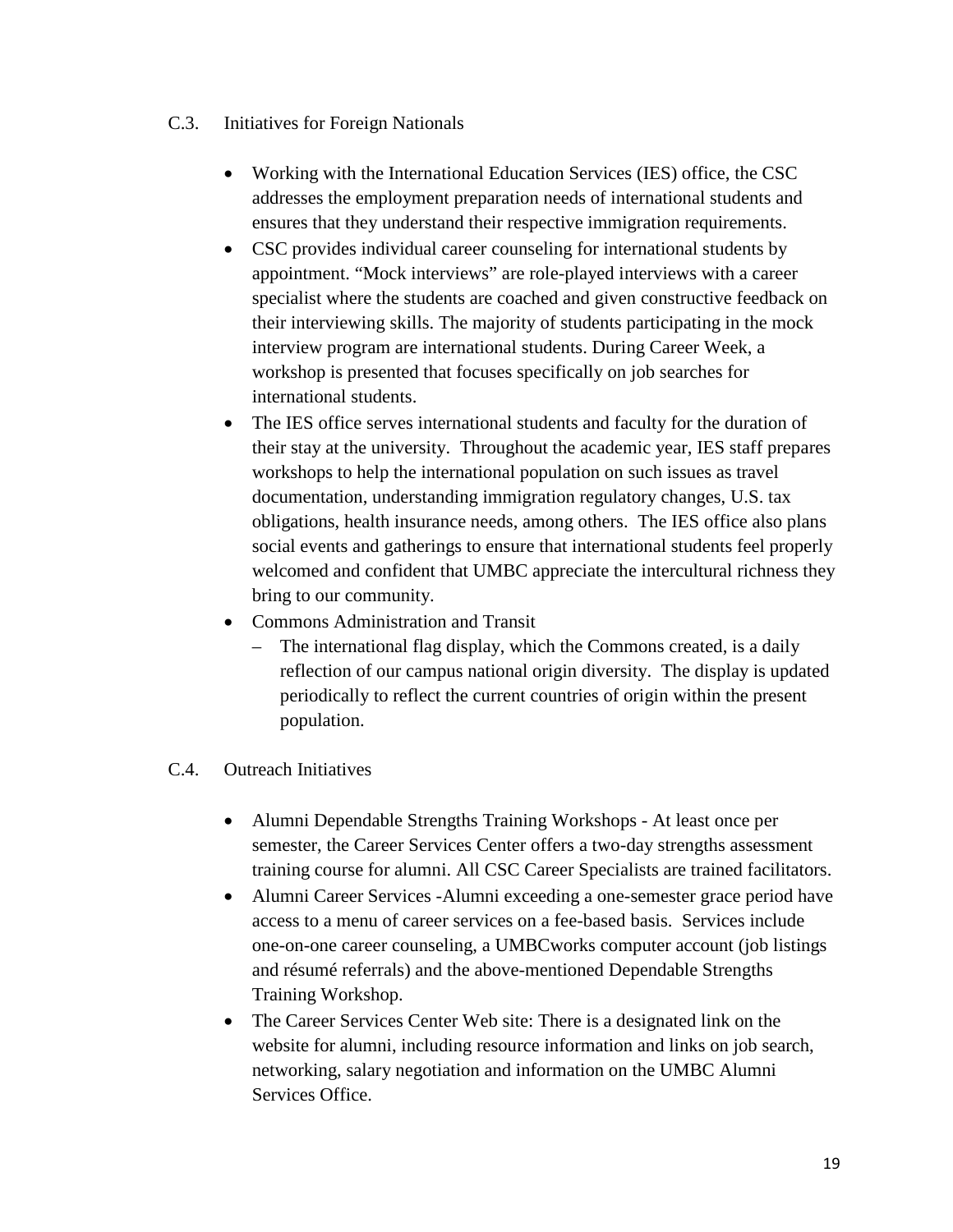- The Office of Institutional Advancement (OIA) and its related entities have a significant amount of programming that reflects UMBC's commitment to diversity. The Alumni Relations Office has consistently been working to engage alumni from underrepresented groups, and to re-connect them to UMBC in a meaningful way. The Alumni Association has an officially recognized Chapter of Black and Latino Alumni that has hosted social and educational programming for alumni, and that raised money for UMBC scholarship funds, including the Esperanza Fund and the Second Generation Scholarship Fund.
- In addition, graduates of the Meyerhoff Scholarship Program have worked with OIA to develop a fund raising initiative to support this nationally recognized program. OIA is also working individuals from several alumni groups to pilot mentoring initiatives that will help UMBC graduates- especially women and graduates of color-mentor current UMBC undergraduate and graduate students.
- The ACTiVATE Program is a partnership between the UMBC's business incubator and research park bwtech@umbc, the Alex. Brown Center for Entrepreneurship, the Center for Women and Information Technology, and the UMBC Office of Technology Development. It is a systematic model for increasing the commercialization of technology innovations from research institutions in the State of Maryland by training women entrepreneurs to create technology-based, start-up companies. Currently beginning its 5<sup>th</sup> cohort, ACiVATE has been nationally recognized for exposing talented, midcareer women to concepts of entrepreneurship, and preparing them to lead or launch new companies. To date, the program has trained more than 80 women, and 12 businesses have been launched to date.
- Every October, the Office of Health Education holds activities and events for Breast Cancer Awareness Month.
- Healthy Eating and Living Program (H.E.L.P.) A program run by the UHS Health Behavior Change Specialist and Health Educator. Weekly meetings are held with informational sessions about nutrition, exercise, stress management, etc. These meetings act as a support group for many alumni, faculty and staff.
- D. Process for Reporting Campus-Based Hate Crimes

UMBC has established a reporting process for campus-based hate crimes that is in compliance with the Jeanne Clery Disclosure of Campus Security Policy and Campus Crime Statistics Act. The University will investigate and report hate/bias incidents or crimes as required by applicable laws and regulations.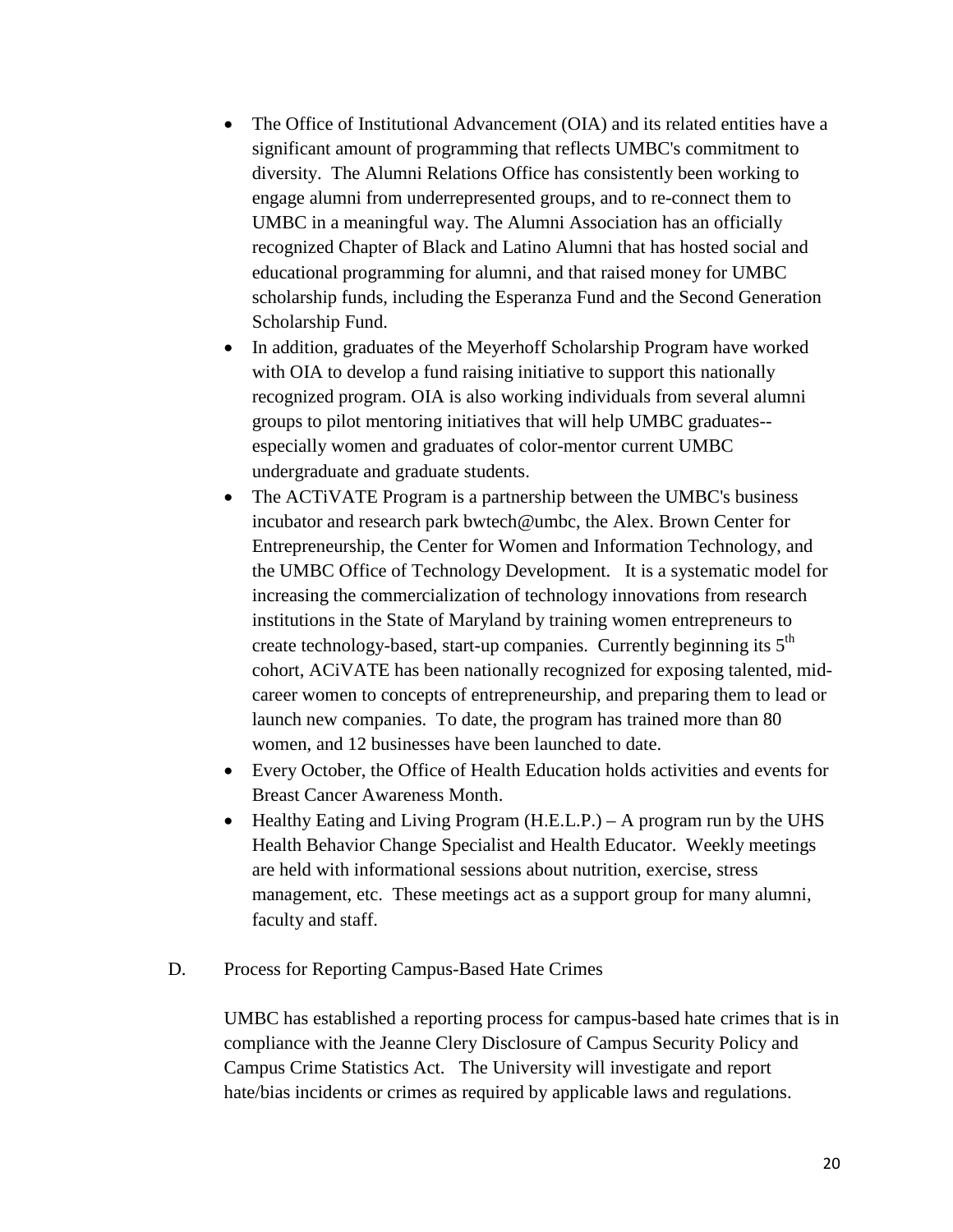Anyone who is a victim of or learns of a hate/bias incident should report the incident to any of the following offices on campus: University Police, Office of Student Life, Office of Human Relations or Office of Human Resources.

The University Police conducts an initial investigation and assessment to determine if the matter should be handled by police or another campus office. If the Police determine that the incident does not involve criminal activity, it will contact the appropriate office from those listed above so that the appropriate administrative action, if warranted, can be taken pursuant to existing procedures. The unit responding to the complaint communicates information about the incident promptly to UMBC's Office of the President.

UMBC also has an agreement with the Baltimore County Police Department that outlines the process for the Baltimore County Police Department to report incidents to UMBC's Police Department in situations when the County Police takes reports that involve the UMBC campus.

## III. Diversity Plan Moving Forward

A. Strategy

UMBC has embraced a broad definition for diversity in its faculty, staff and student populations. Such vision has been captured in the mission statement of the University and has guided the design and implementation of the many initiatives described in summary form in Section II of this document.

The Diversity Plan for UMBC is grounded on the four overarching commitments identified in the Introduction section and duplicated here for a re-affirmation of the Diversity Plan moving forward.

- 1. To ensure access to educational and employment opportunities for a diverse student, faculty, and staff community.
- 2. To provide conditions for personal success.
- 3. To provide a culture of inclusion and respect.
- 4. To encourage and support development and advancement.

While impressive and nationally-recognized achievements have resulted from the diversity initiatives in place, improvements are still needed at UMBC in order to fully realize and sustain the campus diversity goals. We will use the following strategy for such improvement efforts: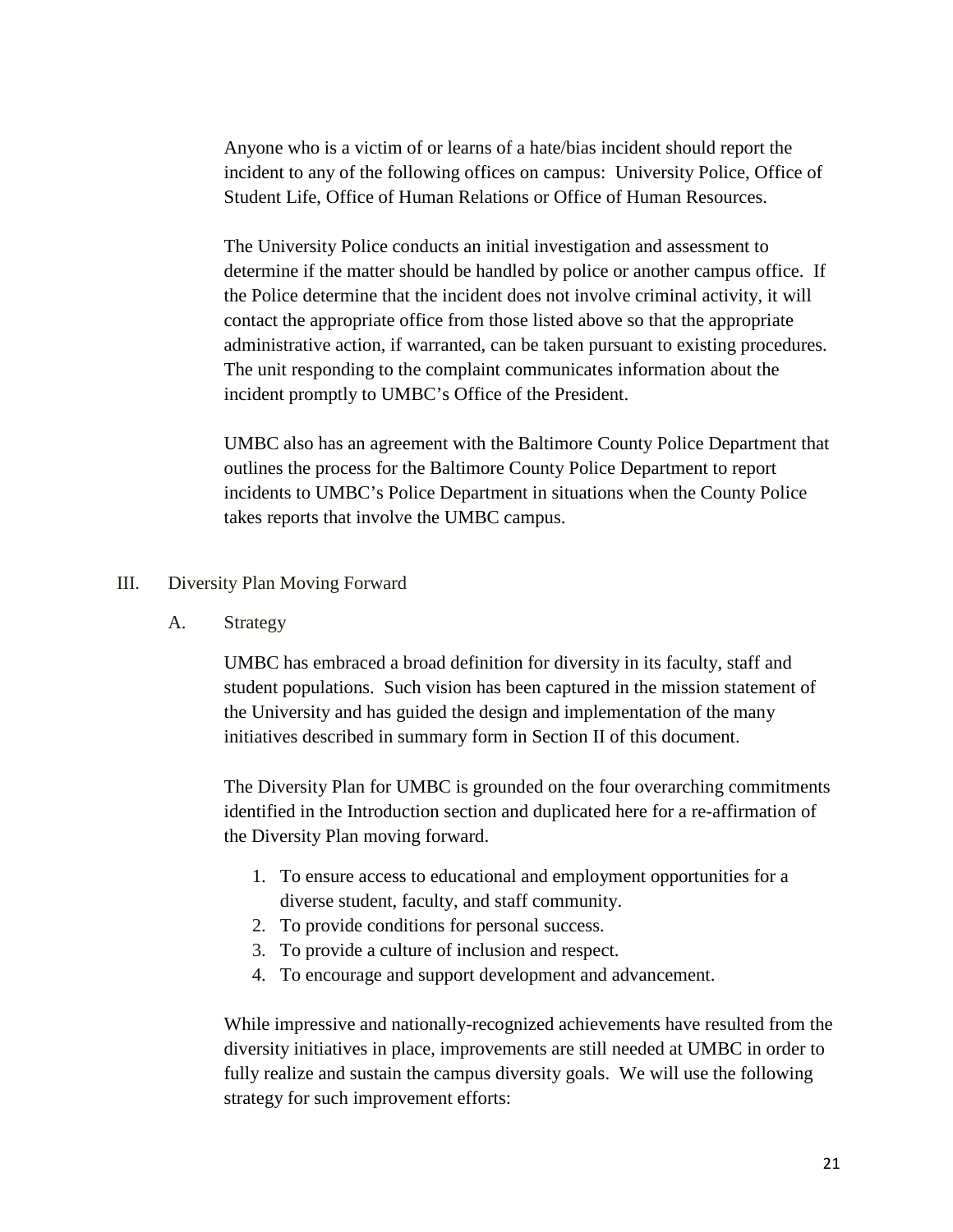- 1. Develop institutional procedures for a system of accountability and responsibility for the Diversity Plan.
- 2. Implement methods for monitoring current status and progress on the Diversity Plan.
- 3. Identify areas where improvements are needed and develop recommendations with associated actions to achieve the desired improvement.

Further elaboration on this strategy is provided in the following sections.

B. Accountability/Responsibility

UMBC recognizes that its commitment to diversity will play a critical role in the University accomplishing its strategic objectives. As such, the President will identify an appropriate representative who will, at prescribed intervals, apprise the President of the status of and progress towards the University's diversity initiatives.

A Diversity Council will be established to develop, implement, and monitor appropriate procedures and activities that will ensure that the campus remains respectful and inclusive for all campus members. The President's representative will be a member of the Diversity Council.

In addition, UMBC management and supervisory personnel will be trained in best practices that promote diversity across all functions. They will receive ongoing informal and annual formal Performance Management Process (PMP) feedback regarding their individual diversity efforts.

C. Status and Progress on Diversity Plan

In 2002 UMBC prepared a *Minority Achievement Plan Report* to the University System of Maryland addressing four long-term goals, together with recommendations and associated actions. The goals and action items are as follows:

- **Goal #1**: Recruit and enroll a growing number of underrepresented minority undergraduates and prepare them for success.
	- Prepare an annual report comparing current indicators with baseline data.
	- Increase and enhance partnerships with high schools to align curricula and to improve instruction at the K-12 and higher-education levels.
	- Host teachers, counselors, and administrators from schools with large minority populations.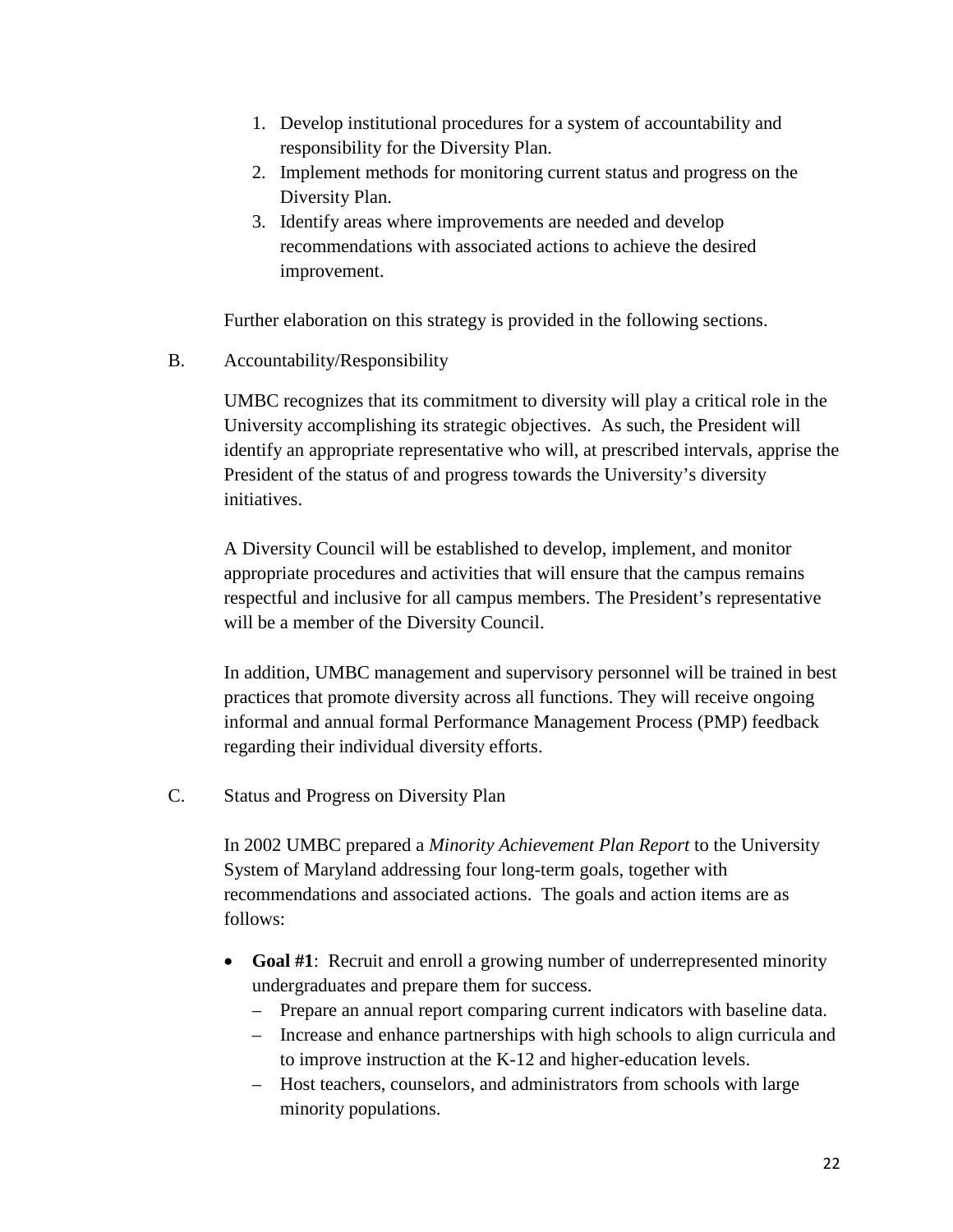- Continue college-readiness programs and promote them to the community.
- Continue marketing and recruitment efforts targeting minority students.
- Enhance quality and increase number of services provided to transfer students.
- $\sim$  Continue partnerships and 2+2 programs that connect community colleges and four-year institutions, especially the Historically Black Institutions (HBIs).
- Analyze the relationship between student financial assistance and persistence.
- **Goal #2:** Increase the retention and graduation rates of underrepresented minority undergraduates.
	- Analyze MHEC's annual report on trends in retention and graduation rates for underrepresented minority undergraduates
	- Communicate the expectations for student performance, leadership, and service.
	- Improve student satisfaction.
	- Support student and faculty scholarship.
	- Provide mentoring to students.
	- Ensure that the curriculum reflects the contributions of diverse groups.
	- Offer bridge programs that provide summer academic enhancement, especially in mathematics and science, to incoming freshmen.
	- Promote full-time enrollment of undergraduate students.
	- Monitor academic performance of underrepresented undergraduate students on an ongoing basis.
	- Offer tutoring programs for undergraduate students.
	- Enhance academic-advising programs.
- **Goal #3**: Increase the enrollment and graduation rates of underrepresented minority students in graduate and professional-degree programs.
	- Prepare an annual report showing increases in numbers and proportions of underrepresented minority post-baccalaureate students.
	- Implement research-opportunities programs for undergraduate students underrepresented in certain fields for graduate and professional education.
	- Enhance linkages (formal & informal) with a network of doctoral and research institutions to increase the numbers of minorities enrolled in doctoral and other professional degree programs.
	- Provide career-advisement that targets minority students.
	- Provide career-development activities featuring minority role models with advanced degrees.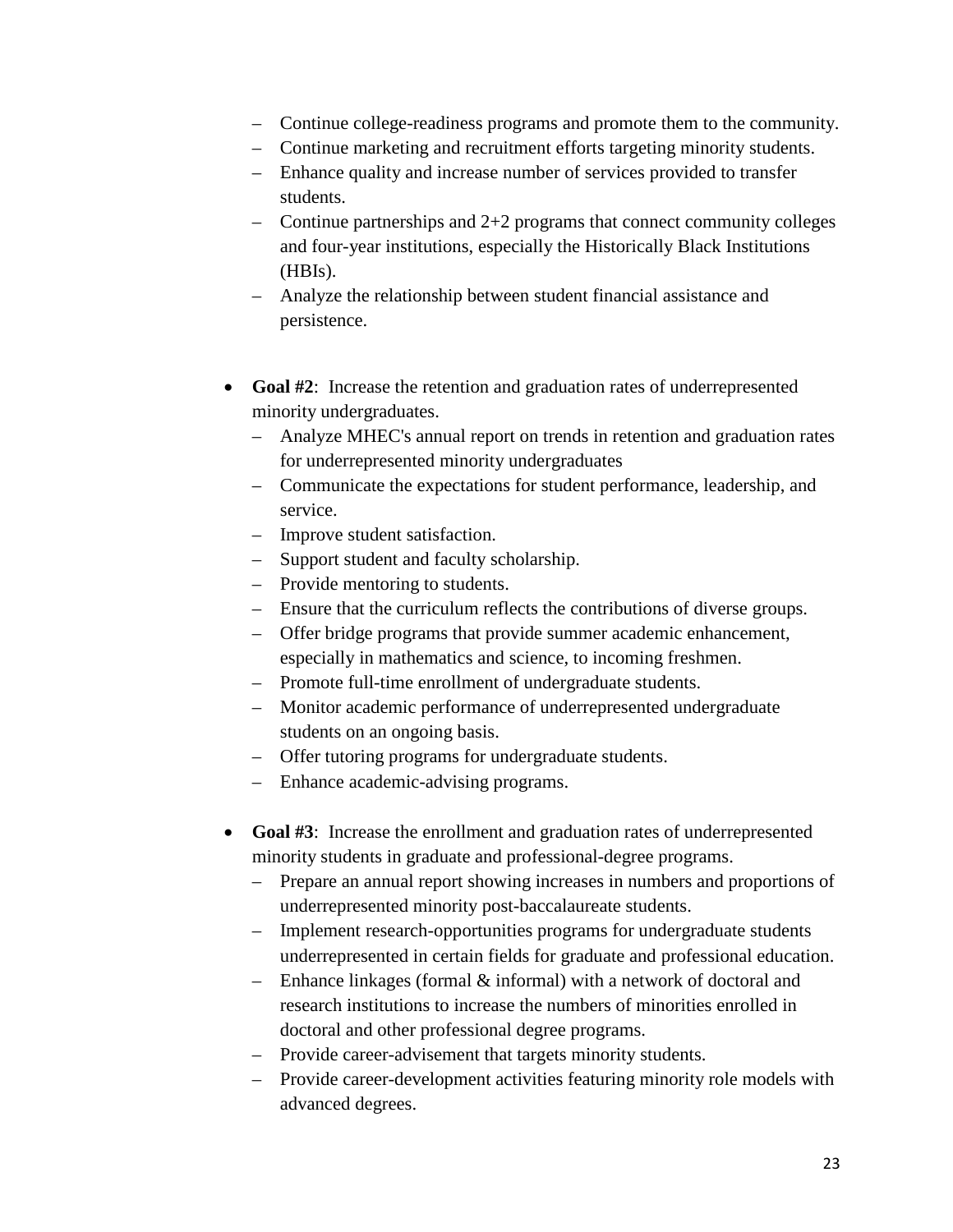- Provide graduate and professional school preparation workshops, seminars, and other activities.
- **Goal #4**: Reflect the diversity of Maryland's demographics in faculty and staff.
	- Analyze USM Data Journal and Maryland demographic data annually to assess achievement of this Goal.
	- Enhance recruitment plans to expand the number of qualified minorities in applicant pools.
	- Expand marketing efforts to reach minority audiences.
	- Conduct workshops, training sessions, and programs that highlight UMBC's commitment to diversity.
	- Support mentoring activities and discussion groups for faculty and staff.
	- Identify reasons for minority faculty and staff attrition.
	- Offer counseling and advice regarding career opportunities, planning, and development.
	- Offer career development opportunities for staff.

The initiatives described in Section II above are clearly reflective of UMBC's commitment to these long-term goals, and considerable progress has been made in achieving them. To illustrate:

- The percentage of minority undergraduates rose from 37.2% in fall 2002 to 45.4% in fall 2008.
- The percentage of underrepresented minority first-year freshmen rose from 11.3% in fall 2002 to 18.6% in fall 2008.
- The first-year retention rate for African American students rose from 86.6% in fall 2002 to 91.6% in fall 2007.
- The six-year graduation rate for African American students rose from 51.7% for the fall 1996 to 62.4% for the fall 2001 cohort.
- The percentage of minority graduate students increased from 19.2% in fall 2002 to 20.7% in fall 2008.
- The number of Undergraduate Research Awards (approximately \$1,500) awarded to minority students increased from 1 of 17 in spring 2003 to 9 of 44 in spring 2007.
- From 2004 to 2007, attendees at the ADVANCE *Faculty Horizons Program* included more than 100 underrepresented minorities in STEM disciplines, nearly all of whom were women.
- The percentage of minority non-faculty staff members at UMBC has averaged 28.9% over the past five years.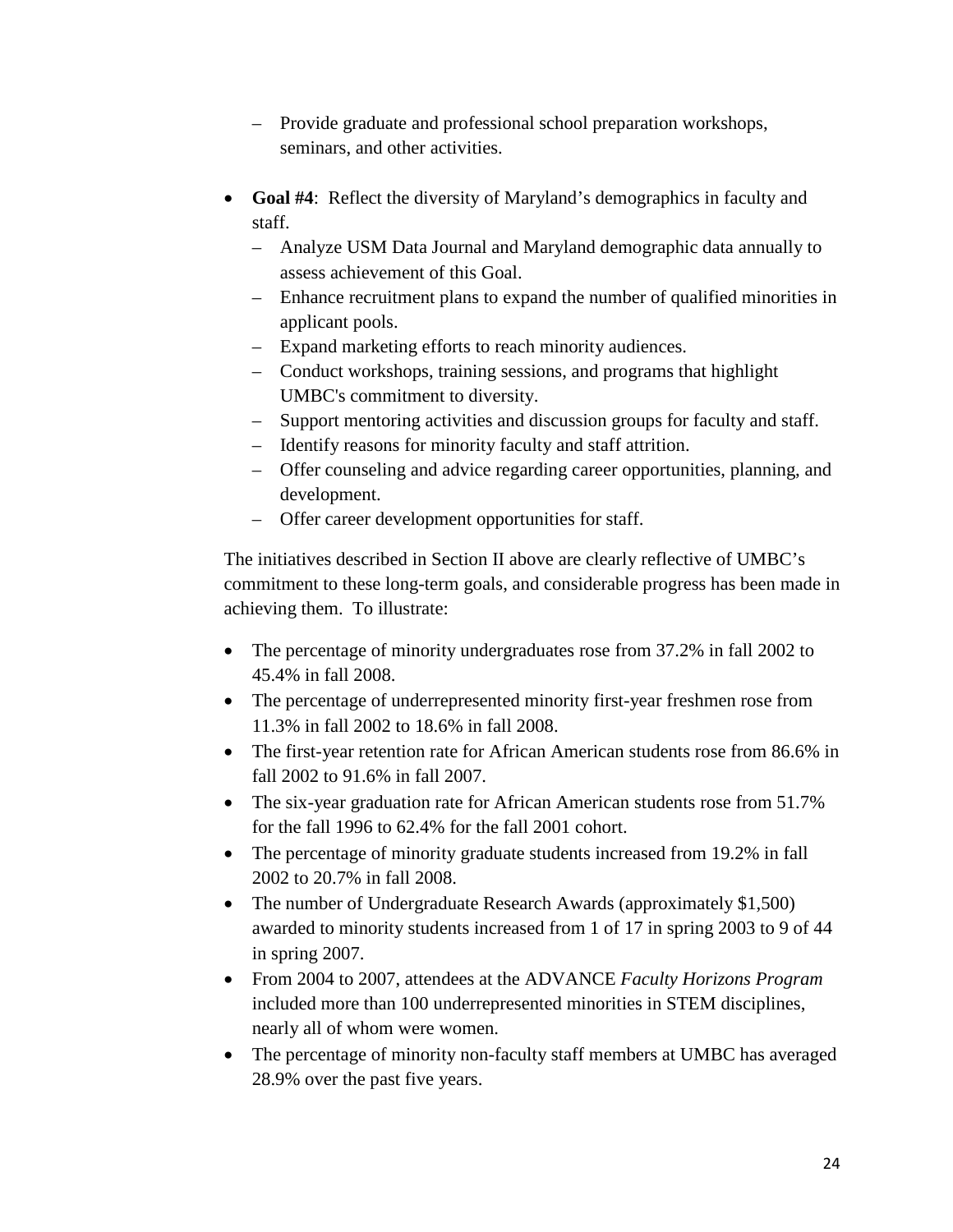- The number of tenured and tenure-track women faculty members in STEM disciplines has risen from 20 in 1999 to 45 in 2008.
- The percentage of minorities among newly hired tenured and tenure-track faculty has risen from 26.7% in 2002 to 41.2% in 2008; the corresponding percentages for underrepresented minorities are 6.7% and 17.6%.
- D. Recommendations

The goals of UMBC's Minority Achievement Plan focus, as required by the University System, on the racial and ethnic dimension of diversity, but our current vision of diversity is far more inclusive and incorporates gender, disability, sexual orientation and gender identity, religious affiliation, and other important characteristics. Because we have not systematically gathered information about the needs of faculty, staff and students and the issues that they face in relation to these characteristics, we plan to implement the following actions:

- a) Design and conduct a campus-wide climate survey (including faculty, staff and students).
- b) Analyze the data gathered by the climate survey and utilize the results to plan additional actions aimed at addressing the identified diversity issues. Identify trend data that could be utilized to monitor progress on diversity initiatives.
- c) Establish a Diversity Council to develop, implement, and monitor appropriate diversity-related procedures and activities. The Diversity Council will have a representative from the UMBC President's Office. The Council will meet semi-annually.
- d) Further enhance on-going initiatives by increasing the support for transfer students as UMBC continues to address the Achievement Gap.

This recommendation is advanced under overarching Commitment #1: "To ensure access to educational and employment opportunities for a diverse student, faculty, and staff community."

Fifty percent of UMBC's population is comprised of transfer students. Most are transferring from one of sixteen (16) 2-year schools in Maryland. Students and families choose to begin their education at a two-year school for various reasons including financial, location/convenience (conducive to family and work obligations), and academic support.

The racial/ethnic composition of Maryland's public high school graduating classes will continue to show substantial diversification over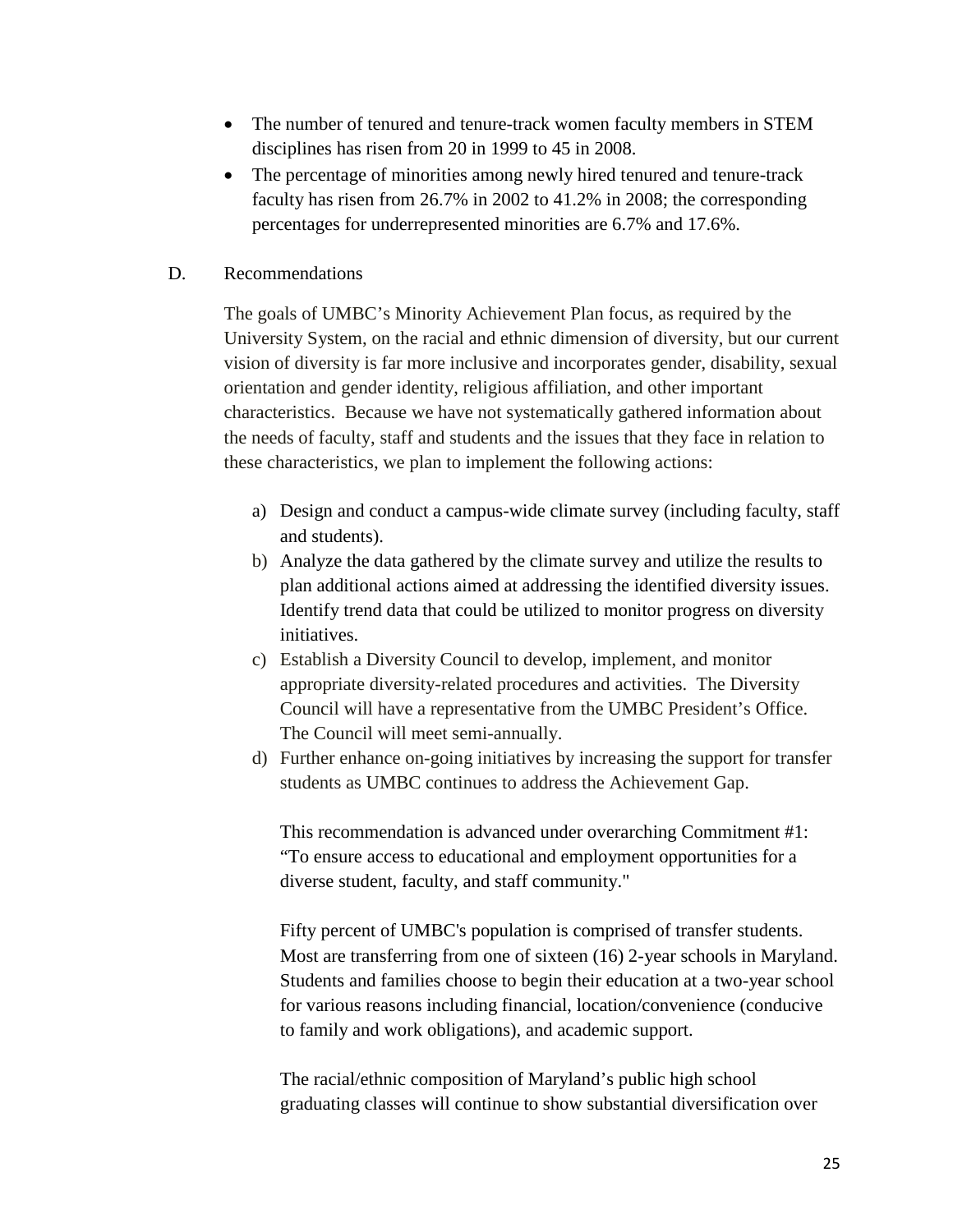the coming decade and beyond. The state's public high school graduating class is forecast to become "majority-minority" (when minority graduates outnumber White non-Hispanic graduates) in 2010-11. About 61% of Maryland high school graduates who go on to Maryland colleges in the fall attend community colleges.

African American transfer students at UMBC have a six-year graduation rate 10 percentage points lower than White transfer students. It is UMBC's goal to increase the six-year graduation rate of all full-time transfer students to 62% by the entering fall class in 2015. In doing so, UMBC will reduce the difference in graduation rates between African American transfer students and White transfer students to less than five percent. In particular, it is UMBC's goal to increase the African American male transfer six-year graduation rate to at least 50%.

A two-pronged approach will be utilized to achieve this goal. First, we will expand and modify the traditional Introduction to an Honors University (IHU) seminar to serve all incoming transfer students by fall 2010**.** At UMBC, the IHU seminar has always been open to both freshmen and transfer students. Too few new transfer students, however, take advantage of this optional opportunity. With adequate funding, we will scale up to 49 sections of IHUs so that we may serve all transfer students enrolled at UMBC, and, once we have that capacity, actually require all transfer students to participate in an IHU.

Second, we will develop and provide Supplemental Instruction (SI) in the courses transfer students most often fail in their first semester at UMBC. SI is a highly successful, peer-led, instructional method shown to reduce course failure and increase participant grades, GPAs, and retention. Student SI leaders drawn from the Meyerhoff Scholarship Program will engage students in the learning processes necessary to succeed. SI will be provided in courses where transfer students struggle academically and actually have higher failure rates.

Another important support for transfer students concerns articulation between two and four year programs. This is key to ensure a healthy and productive relationship between two and four year partners. Through well-defined articulation building processes institutions are assured that students are well prepared for the upper level coursework at the four year academy. Further, articulation allows students to move seamlessly from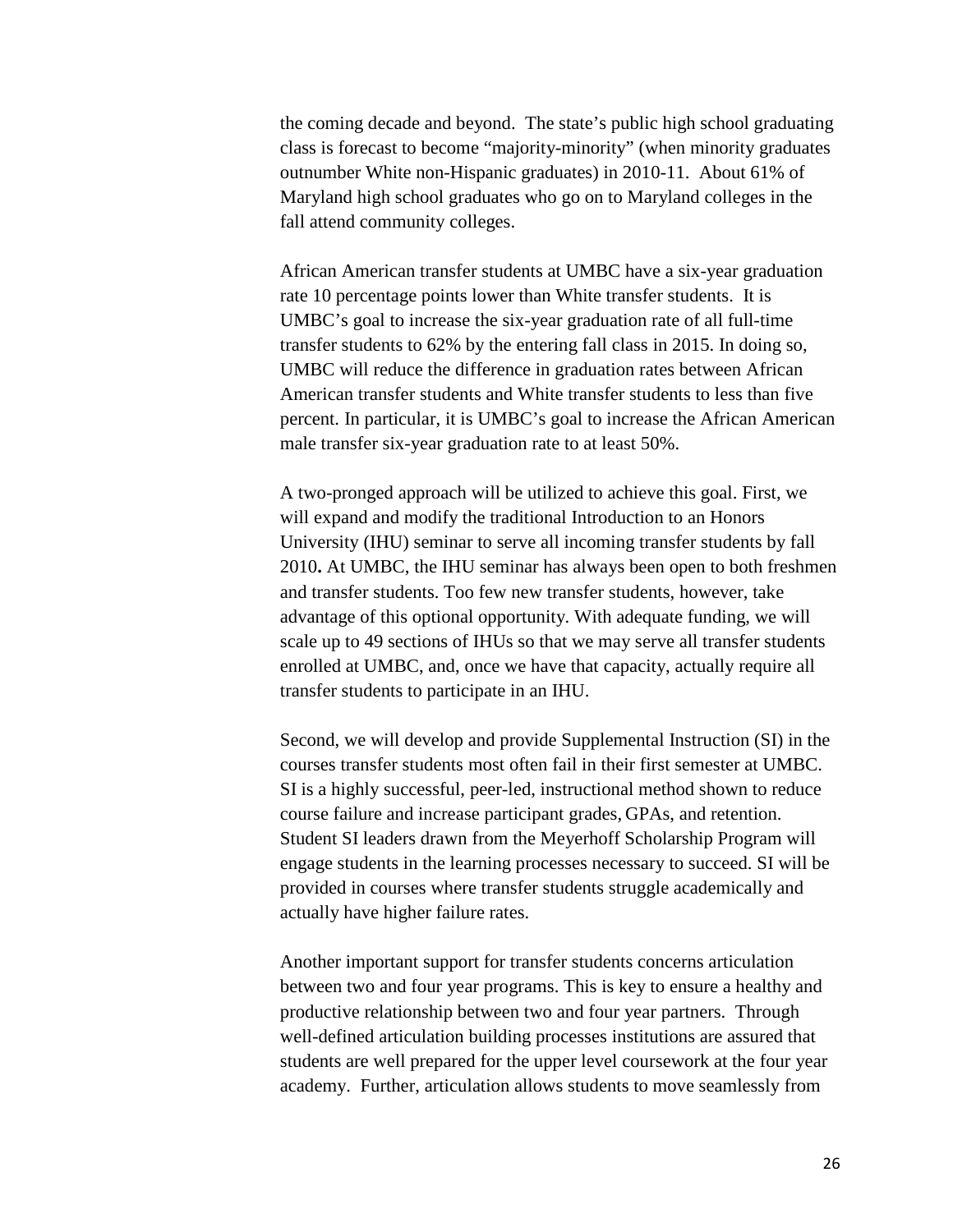the 2-year to the 4-year experience without fear of unexpected loss of credit and most importantly, ensures students' timely progression toward degree completion. Currently, UMBC's articulation efforts are coordinated by a campus-wide committee. This approach has not served the institution or its partner schools well in that it is often very slow, confusing and cumbersome. In addition, the current process lacks expertise needed in effectively building clearly defined articulation agreements.

We recommend hiring a Coordinator of Articulation. Among other duties, the Coordinator of Articulation would be responsible for:

- Serving as the university articulation specialist
- Developing and maintaining college and program articulation agreements
- Enhancing ease of transfer to UMBC
- Developing and maintaining relationships with Community College faculty and staff
- Reviewing, monitoring, and coordinating transfer and articulation processes and agreements.
- e) Further enhance on-going initiatives by providing additional support for increasing the diversity of UMBC's faculty and staff. Concerning faculty hiring, it is UMBC's goal to recruit at least 10 additional faculty members from historically under-represented groups in the next 3 years. As one component of the strategy to achieve this goal, it is recommended that each UMBC department develop a list of promising graduate minority Ph.D. students so they can be invited to apply when an appropriate search begins. A pool of travel funds should be established for current faculty to attend major professional society meetings and identify promising future underrepresented minority faculty candidates.

Concerning enhancement of staff diversity, it is UMBC's goal to recruit specifically an increased number of Hispanic and Asian staff members to its community.

f) Enhance support for the success of faculty and staff members recruited to UMBC under the various diversity initiatives. Recruitment of diverse faculty and staff members to UMBC, coupled with results of the climate survey recommended in b) above, will illuminate more specific areas of need. The University should anticipate hiring one or two additional staff members to coordinate activities designed to promote access, development, fairness, acceptance, and a culture of inclusion on campus.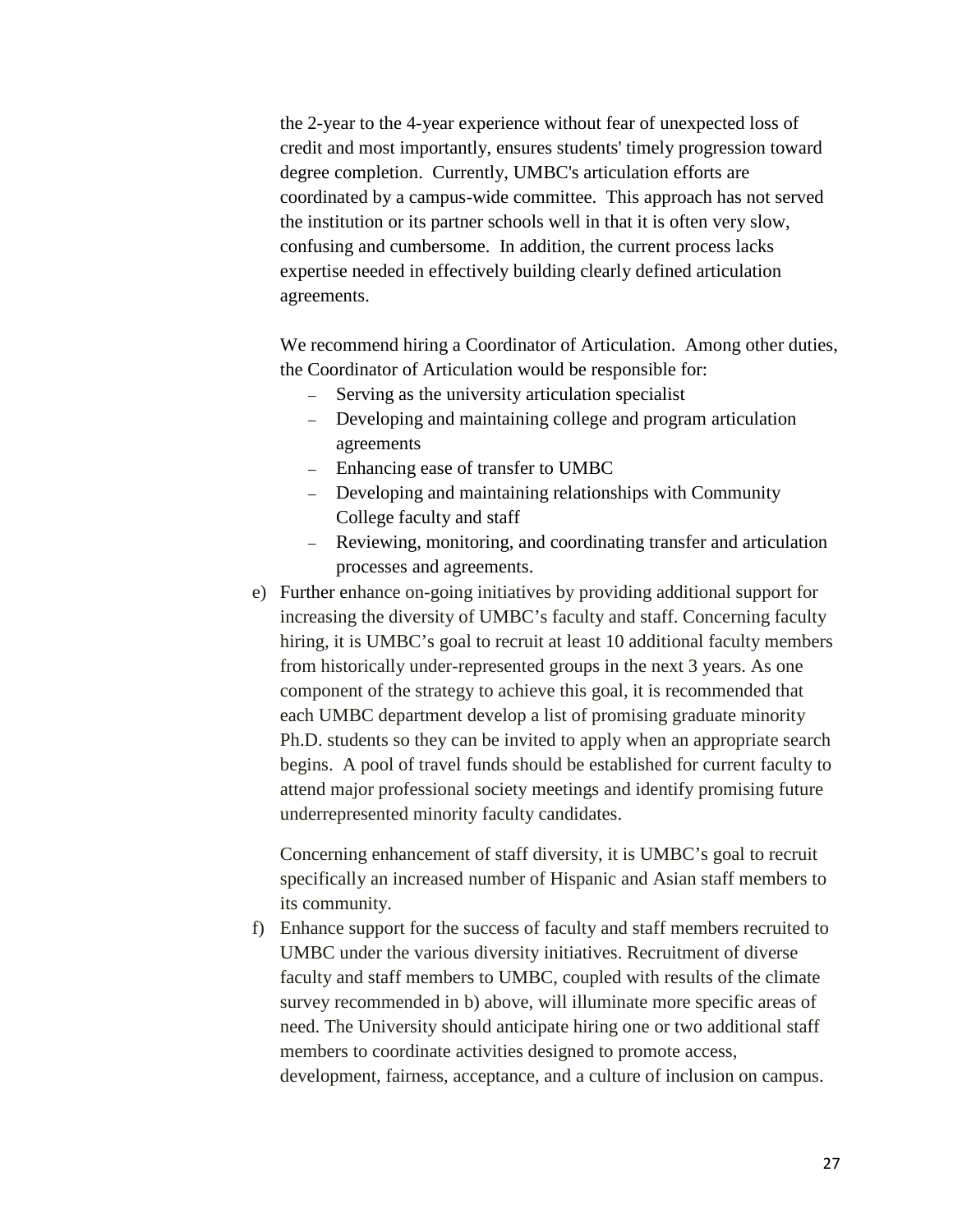### IV. Additional Resources

The following is a list of links to websites for various ongoing UMBC initiatives where additional information can be obtained about these programs

Southern Regional Education Board (SREB) Dissertation Year Fellowships <http://www.umbc.edu/gradschool/funding/SREB>

Office of Student Life, Mosaic: Culture and Diversity Center and Interfaith Center <http://www.umbc.edu/studentlife/diversity/index.php>

PROMISE Alliance <http://www.umbc.edu/promise/>

ACTiVATE Entrepreneurship Program <http://www.umbc.edu/activate/>

Faculty Sponsorship Committee [http://www.umbc.edu/advance/faculty\\_horizons.html](http://www.umbc.edu/advance/faculty_horizons.html)

President's Commission for Women <http://www.umbc.edu/women/>

Meyerhoff Scholars Program <http://www.umbc.edu/meyerhoff/index.html>

Center for Women and Information Technology <http://www.umbc.edu/cwit/>

ADVANCE <http://www.umbc.edu/advance/>

Women's Center <http://www.umbc.edu/womenscenter/>

Learning Resources Center <http://www.umbc.edu/lrc/>

Graduate Student Organizations <http://www.umbc.edu/studentlife/getinvolved/organizations.php#cat13>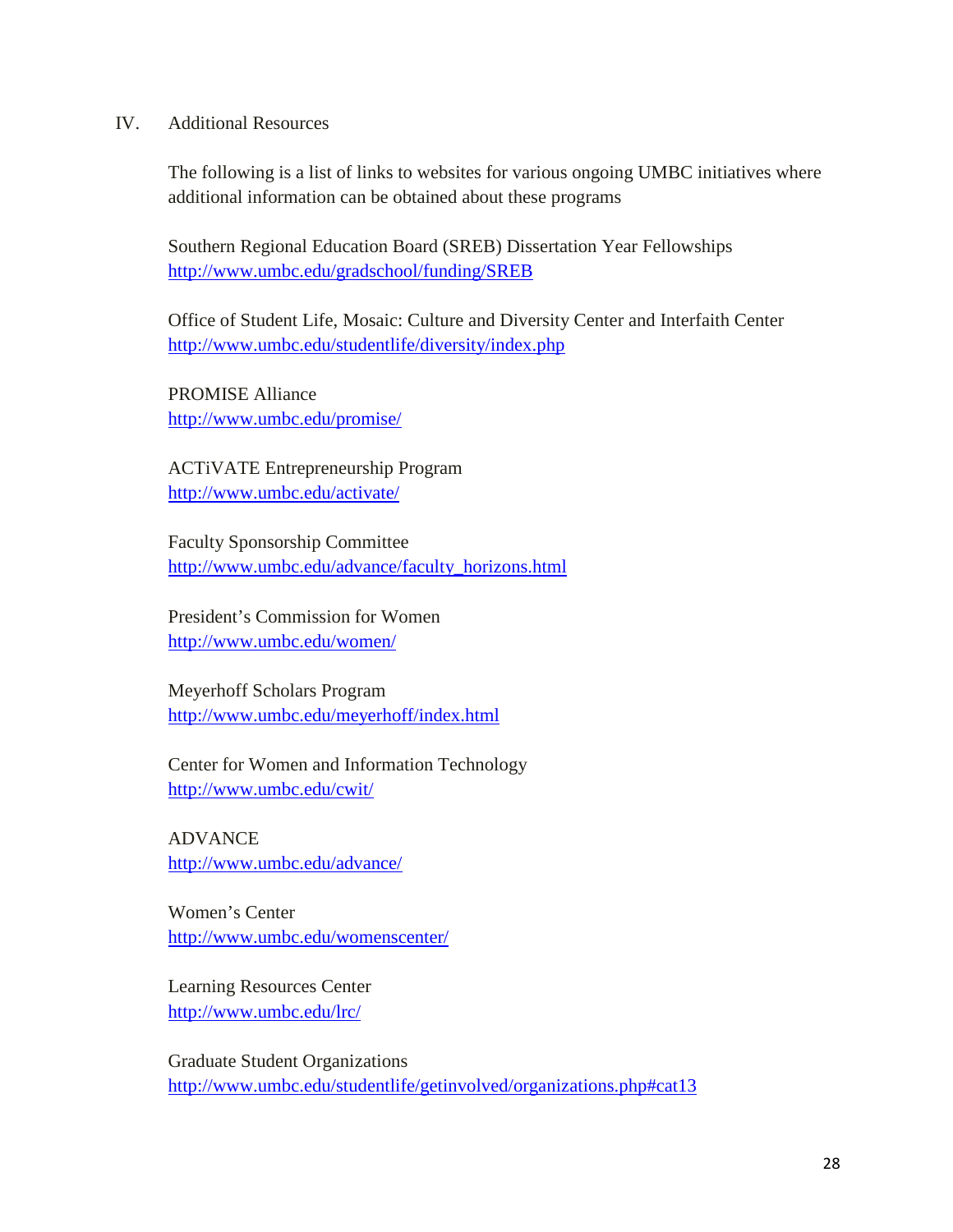Social Sciences Forum <http://www.umbc.edu/socsforum/>

Division of Student Affairs <http://www.umbc.edu/saf/>

Career Services Center <http://www.careers.umbc.edu/>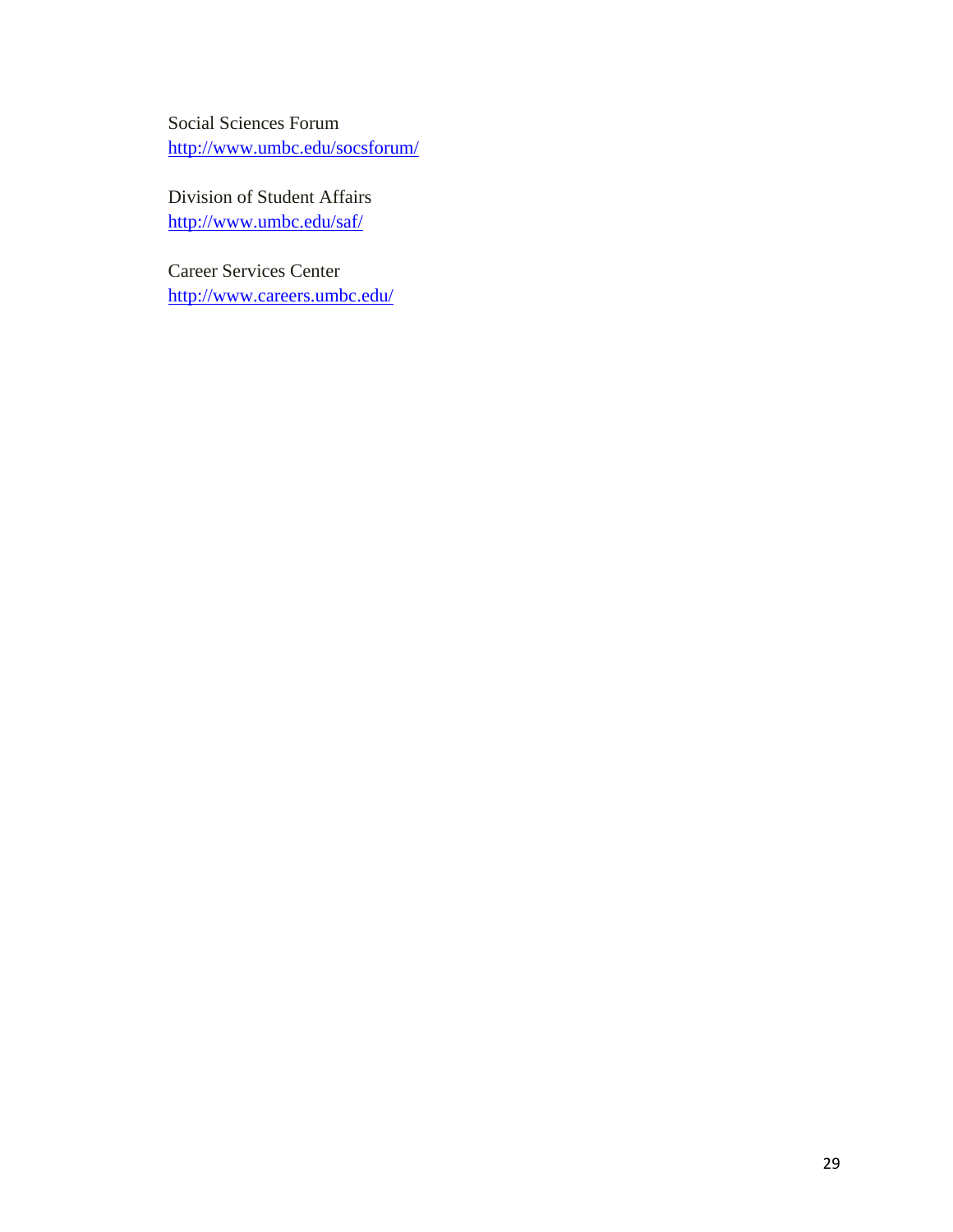Appendix – Budget

The following table presents the cost estimates for the activities included in the recommendations section III.D.

| <b>Grand Total</b>                                                       | \$                       | 1,322,770 |
|--------------------------------------------------------------------------|--------------------------|-----------|
| Support staff<br>Two positions, salary and benefits (30%)                | \$                       | 104,000   |
| Total:                                                                   |                          | 954,400   |
| Costs for search and outreach @\$4K/search                               | \$<br>\$                 | 40,000    |
| 10 positions at average salary of \$72K and benefits (27%)               |                          | 914,400   |
| <b>New URM Faculty Lines</b>                                             | \$                       |           |
| Coordinator of Articulation salary and benefits (30%)                    | \$                       | 52,000    |
| x \$10 per hour x 13 weeks x 2 semesters = $$18,720$                     |                          |           |
| *Start with 4 courses x 3 SI Leaders x 6 hours per week                  |                          |           |
| Total:                                                                   | \$                       | 102,120   |
| Evaluation                                                               | $\overline{\mathcal{L}}$ | 10,000    |
| Administrative support from student workers                              | \$                       | 4,000     |
| Equipment and supplies                                                   | \$                       | 5,000     |
| SI leader payroll* $@$ \$10 per hour                                     | \$                       | 18,720    |
| Training and support for SI staff and SI leaders                         | \$                       | 7,000     |
| Operational expenses (12%)                                               | \$                       | 5,400     |
| <b>Supplemental Instruction</b><br>Coordinator salary and benefits (30%) | \$                       | 52,000    |
| Total                                                                    | \$                       | 110,250   |
| Administrative support from student workers                              | \$                       | 4,000     |
| Equipment and supplies                                                   | \$                       | 6,000     |
| Evaluation                                                               | \$                       | 10,000    |
| Hybrid and online course development                                     | \$                       | 5,000     |
| Training and support for instructors and peers                           | \$                       | 11,000    |
| Stipends for 49 peer mentors @ \$250 each                                | \$                       | 12,250    |
| Faculty stipends for 13 linked IHUs @ \$1,000 each                       | \$                       | 13,000    |
| IHU instructors for 49 sections $@$ \$1,000 each                         | \$                       | 49,000    |
| Introduction to an Honors University                                     |                          |           |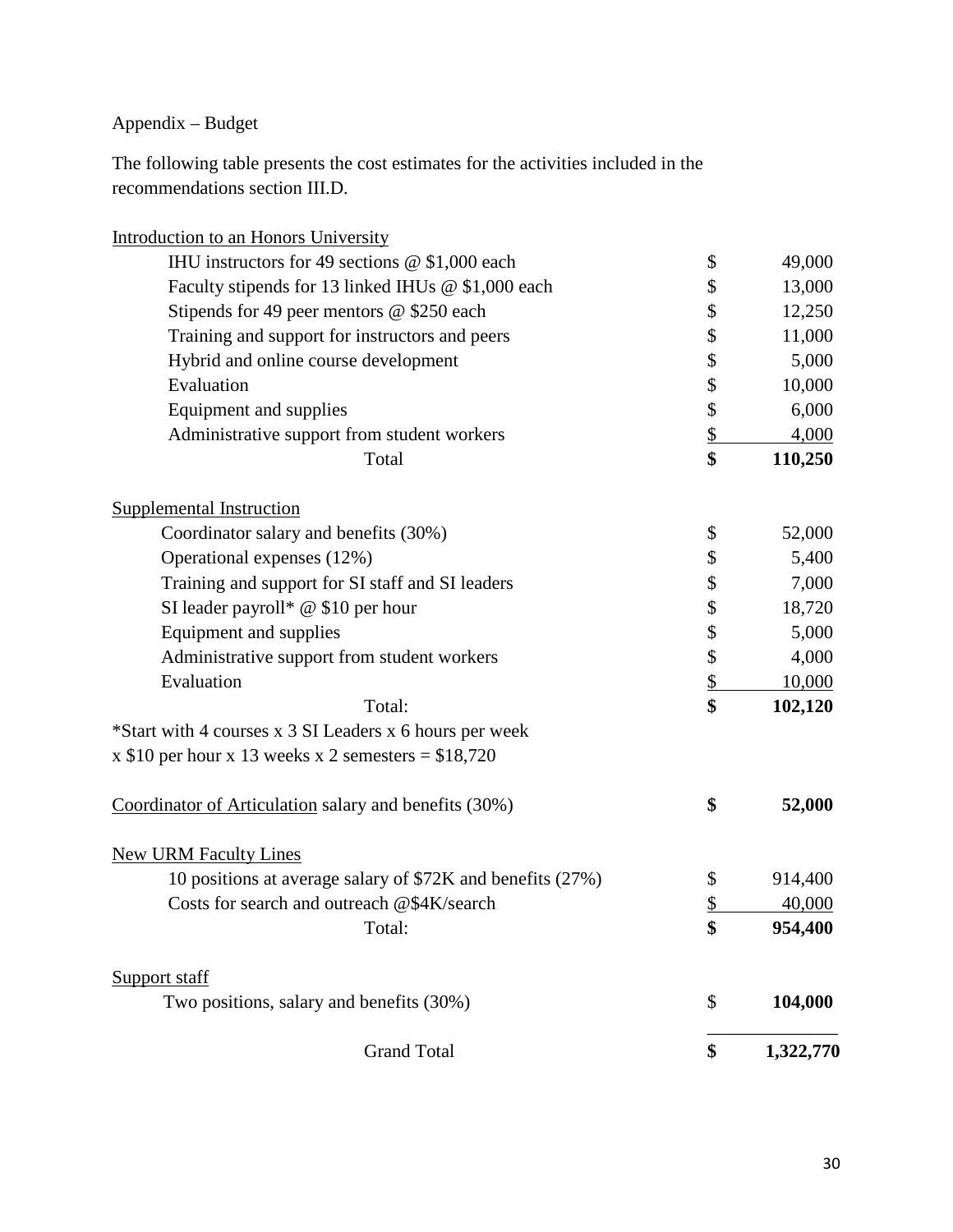## **Section III: Demographic Data**

**UMBC DATA FOR CULTURAL DIVERSITY REPORT - 2017-18 Report**

| <b>TABLE 5: STUDENTS</b> |       |                            |       |        |       |                 |                            |        |        |             |           |                 |        |           |              |        |        |           |       |       |        |       |           |        |                         |          |                              |                                     |          |                              |
|--------------------------|-------|----------------------------|-------|--------|-------|-----------------|----------------------------|--------|--------|-------------|-----------|-----------------|--------|-----------|--------------|--------|--------|-----------|-------|-------|--------|-------|-----------|--------|-------------------------|----------|------------------------------|-------------------------------------|----------|------------------------------|
|                          |       | <b>Baseline: 2008-2009</b> |       |        |       |                 | <b>Baseline: 2009-2010</b> |        |        |             | 2010-2011 |                 |        | 2015-2016 |              |        |        | 2016-2017 |       |       |        |       | 2017-2018 |        |                         |          |                              |                                     |          |                              |
| <b>UNDER- GRADUATE</b>   |       |                            | Male  | Female |       |                 | Male                       | Femal  |        |             | Mal       | Female          |        |           | Male         | Female |        |           | Male  | Femal |        |       | Male      | Female | <b>UNDER- GRADUATE</b>  |          | % chg f08- % chg f16-<br>f1. | <b>UNDER- GRADUATE</b>              | f17      | % chg f09- % chg f16-<br>f17 |
| African American/Black   | 1.607 | 16.7%                      | 729   | 878    | 1.646 | 16.5%           | 741                        | 905    | 1.671  | 16.4%       | 758       | 913             | 1.924  | 17.1%     | 893          | 1.031  | 1,940  | 17.4%     | 907   | 1.033 | 2.028  | 18.1% | 963       | 1.065  | African American/Black  | 26.2%    | 4.5%                         | African American/Black              | 23.2%    | 4.5%                         |
| American Indian or       |       |                            |       |        |       |                 |                            |        |        |             |           |                 |        |           |              |        |        |           |       |       |        |       |           |        | American Indian or      |          |                              | American Indian or                  |          |                              |
| Alaska Native            | 44    | 0.5%                       | 25    | 19     | 52    | 0.5%            | 30                         | 22     | 40     | 0.4%        | -21       |                 | 16     | 0.19      |              |        | 23     | 0.2%      | -15   |       | 23     | 0.2%  | 15        |        | Alaska Native           | -47.7%   | 0.0%                         | Alaska Native                       | $-55.8%$ | 0.0%                         |
| Asian                    | 2.085 | 21.7%                      | 1.106 | 979    | 2.034 | 20.49           | 1.077                      | 957    |        | 2.126 20.89 | 1.171     | 955             | 2.295  | 20.49     | 1.214        | 1.081  | 2.338  | 21.0%     | 1.248 | 1.090 | 2.417  | 21.5% | 1.269     | 1.148  | Asian                   | 15.9%    | 3.4%                         | Asian                               | 18.8%    | 3.4%                         |
| Hispanic/Latino          | 383   | 4.0%                       | 201   | 182    | 388   |                 | 214                        | 174    | 457    | 4.59        | 230       | 227             | 670    | 6.09      | 334          | 336    | 751    | 6.7%      |       | 376   | 829    | 7.4%  | 408       | 421    | Hispanic/Latino         | 116.4%   | 10.4%                        | Hispanic/Latino                     | 113.7%   | 10.4%                        |
| White                    | 4.985 | 51.9%                      | 2.911 | 2.074  |       | 5.150 51.8%     | 2.962                      | 2.188  |        | 5.131 50.3% | 3.005     | 2,126           | 4.906  | 43.69     | 2.905        | 2.001  | 4.791  | 43.0%     | 2.901 | 1.890 | 4.620  | 41.1% | 2,835     | 1.785  | White                   | $-7.3%$  | $-3.6%$                      | White                               | $-10.3%$ | $-3.6%$                      |
| Native Hawaiian or       |       |                            |       |        |       |                 |                            |        |        |             |           |                 |        |           |              |        |        |           |       |       |        |       |           |        | Native Hawaiian or      |          |                              | Native Hawaiian or                  |          |                              |
| other Pacific Islander*  |       | 0.0%                       |       |        | 77    | 0.8%            | 24                         | 53     | 47     | 0.5%        | 13        |                 | 22     | 0.2%      | $\mathbf{Q}$ | 13     | 13     | 0.1%      |       |       | 15     | 0.1%  |           |        | other Pacific Islander* | na       | 15.4%                        | other Pacific Islander <sup>®</sup> | $-80.5%$ | 15.4%                        |
| Two or more races        |       | 0.0%                       |       |        |       | 0.09            |                            |        | 164    | 1.6%        | -78       | 86              | 432    | 3.89      | 225          | 207    | 429    | 3.9%      | 228   | 201   | 485    | 4.3%  | 259       | 226    | I'wo or more races      | na       | 13.1%                        | Two or more races                   | na       | 13.1%                        |
| Did Not Self Identify    | 157   | 1.6%                       | 83    | 74     | 203   | 2.0%            | 105                        | 98     | 167    | 1.6%        | 87        | 80              | 495    | 4.4%      | 308          | 187    | 417    | 3.7%      | 256   | 161   | 363    | 3.2%  | 214       | 149    | Did Not Self Identify   | 131.2%   | $-12.9%$                     | Did Not Self Identify               | 78.8%    | $-12.9%$                     |
| International            | 351   | 3.7%                       | 191   | 160    | 397   | 40 <sup>°</sup> | 230                        | 167    | 407    | 4.09        | 230       | 177             | 483    | 4.3%      | 268          | 215    | 440    | 3.9%      | 248   | 192   | 454    | 4.0%  | 253       | 201    | International           | 29.3%    | 3.2%                         | International                       | 14.4%    | 3.2%                         |
| TOTAL                    | 9,612 |                            | 5,246 | 4,366  | 9,947 |                 | 5,383                      | 4,564  | 10,210 |             | 5,593     | 4,617           | 11,243 |           | 6,165        | 5,078  | 11,142 |           | 6,183 | 4,959 | 11,234 |       | 6,223     | 5,011  | TOTAL                   | 16.9%    | 0.8%                         | TOTAL                               | 12.9%    | 0.8%                         |
|                          |       |                            |       |        |       |                 |                            |        |        |             |           |                 |        |           |              |        |        |           |       |       |        |       |           |        |                         |          | % chg f08- % chg f16-        |                                     |          | % chg f09- % chg f16-        |
| <b>GRADUATE</b>          |       |                            | Male  | Female |       |                 | Male                       | Female |        |             | Mal       | Female          |        |           | Male         | Female |        |           | Male  | Femal |        |       | Male      | Female | <b>GRADUATE</b>         | f17      | f17                          | <b>GRADUATE</b>                     | f17      | f17                          |
| African American/Black   | 302   | 11.4%                      | 107   | 195    | 356   | 12.2%           | 144                        | 212    | 275    | 10.3%       | 104       | 171             | 313    | 12.1%     | 142          | 171    | 294    | 11.8%     | 143   | 151   | 321    | 13.2% | 143       | 178    | African American/Black  | 6.3%     | 9.2%                         | African American/Black              | $-9.8%$  | 9.2%                         |
| American Indian or       |       |                            |       |        |       |                 |                            |        |        |             |           |                 |        |           |              |        |        |           |       |       |        |       |           |        | American Indian or      |          |                              | American Indian or                  |          |                              |
| Alaska Native            |       | 0.3%                       |       |        |       |                 |                            |        |        | 0.19        |           |                 |        | 0.2%      |              |        |        | 0.2%      |       |       |        | 0.1%  |           |        | Alaska Native           | $-66.7%$ | $-40.0%$                     | Alaska Native                       | $-66.7%$ | $-40.0%$                     |
| Asian                    | 170   | 6.4%                       | 76    | 94     | 200   | 6.8%            | 106                        | 94     | 156    | 5.8%        | 75        | 81              | 204    | 7.99      | 109          | 95     | 216    | 8.6%      | 117   | 99    | 191    | 7.9%  | 109       | 82     | Asian                   | 12.4%    | $-11.6%$                     | Asian                               | $-4.5%$  | $-11.6%$                     |
| Hispanic/Latino          | 69    | 2.6%                       | 27    | 42     | 75 I  | 2.69            | 32                         | 43     | 83     | -3.19       | 37        | 46              |        | 4.29      | 58           | 52     | 105    | 4.2%      | 60    | 45    | 104    | 4.3%  | 52        | 52     | Hispanic/Latino         | 50.7%    | $-1.0%$                      | Hispanic/Latino                     | 38.7%    | $-1.0%$                      |
| White                    | 1.400 | 52.7%                      | 617   | 783    | 1.535 | 52.5%           | 679                        | 856    | 1.274  | 47.69       | 585       | 689             | 1.265  | 48.79     | 639          | 626    | 1.158  | 46.4%     | 581   | 577   | 1.076  | 44.3% | 524       | 552    | White                   | $-23.1%$ | $-7.1%$                      | White                               | $-29.9%$ | $-7.1%$                      |
| Native Hawaiian or       |       |                            |       |        |       |                 |                            |        |        |             |           |                 |        |           |              |        |        |           |       |       |        |       |           |        | Native Hawaiian or      |          |                              | Native Hawaiian or                  |          |                              |
| other Pacific Islander*  |       | 0.0%                       |       |        |       | 0.3%            |                            |        |        | 0.3%        |           |                 |        | 0.2%      | -3           |        |        | 0.2%      |       |       |        | 0.1%  |           |        | other Pacific Islander* | na       | $-50.0%$                     | other Pacific Islander*             | $-77.8%$ | $-50.0%$                     |
| Two or more races        |       | 0.0%                       |       |        |       | 0.09            |                            |        |        | 0.7'        |           | 10 <sup>°</sup> | 38     | 1.5%      | 22           | 16     | 49     | 2.0%      | 23    | 26    | 48     | 2.0%  | 20        | 28     | I'wo or more races      | na       | $-2.0%$                      | Two or more races                   | n:       | $-2.0%$                      |
| Did Not Self Identify    | 278   | 10.5%                      | 126   | 152    | 232   | 7.9%            | 107                        | 125    | 398    | 14.9%       | 213       | 185             | 98     | 3.89      | 58           | 40     | -95    | 3.8%      | 56    |       | 118    | 4.9%  | 53        | 65     | Did Not Self Identify   | $-57.6%$ | 24.2%                        | Did Not Self Identify               | $-49.1%$ | 24.2%                        |
| International            | 428   | 16.1%                      | 232   | 196    | 507   | 17.3%           | 275                        | 232    | 463    |             | 241       | 222             | 559    | 21.5%     | 320          | 239    | 572    | 22.9%     | 328   | 244   | 565    | 23.3% | 320       | 245    | International           | 32.0%    | $-1.2%$                      | International                       | 11.4%    | $-1.2%$                      |
| TOTAL                    | 2,656 |                            | 1,190 | 1,466  | 2,923 |                 | 1,350                      | 1,573  | 2.678  |             | 1,265     | 1,413           | 2,596  |           | 1,352        | 1,244  | 2,498  |           | 1,312 | 1,186 | 2,428  |       | 1,223     | 1.205  | TOTAL                   | $-8.6%$  | $-2.8%$                      | TOTAL                               | $-16.9%$ | $-2.8%$                      |

|                                                                                                                       | % chg f08- % chg f16 |                              |
|-----------------------------------------------------------------------------------------------------------------------|----------------------|------------------------------|
| <b>UNDER- GRADUATE</b>                                                                                                | f17                  | f17                          |
|                                                                                                                       |                      |                              |
| African American/Black                                                                                                | 26.2%                | 4.5%                         |
| American Indian or                                                                                                    |                      |                              |
| Alaska Native                                                                                                         | -47.7%               | 0.0%                         |
| Asian                                                                                                                 | 15.9%                | 3.4%                         |
| Hispanic/Latino                                                                                                       | 116.4%               | 10.4%                        |
| White                                                                                                                 | $-7.3%$              | $-3.6%$                      |
|                                                                                                                       |                      |                              |
| Native Hawaiian or                                                                                                    |                      |                              |
| other Pacific Islander*                                                                                               | na                   | 15.4%                        |
| Two or more races                                                                                                     | na                   | 13.1%                        |
|                                                                                                                       |                      |                              |
| Did Not Self Identify                                                                                                 | 131.2%               | $-12.9%$                     |
| International                                                                                                         | 29.3%                | 3.2%                         |
| TOTAL                                                                                                                 | 16.9%                | 0.8%                         |
|                                                                                                                       |                      |                              |
|                                                                                                                       |                      |                              |
|                                                                                                                       | f17                  | % chg f08- % chg f16-<br>f17 |
|                                                                                                                       |                      |                              |
|                                                                                                                       | 6.3%                 | 9.2%                         |
|                                                                                                                       |                      |                              |
|                                                                                                                       | $-66.7%$             | $-40.0%$                     |
|                                                                                                                       | 12.4%                |                              |
|                                                                                                                       | 50.7%                | $-11.6%$<br>$-1.0%$          |
| <b>GRADUATE</b><br>African American/Black<br>American Indian or<br>Alaska Native<br>Asian<br>Hispanic/Latino<br>White | $-23.1%$             | $-7.1%$                      |
|                                                                                                                       |                      |                              |
|                                                                                                                       |                      |                              |
|                                                                                                                       | nа                   |                              |
| Native Hawaiian or<br>other Pacific Islander*<br>Two or more races                                                    | na                   | $-50.0%$<br>$-2.0%$          |
|                                                                                                                       |                      |                              |
|                                                                                                                       | $-57.6%$             | 24.2%                        |
| Did Not Self Identify<br>International                                                                                | 32.0%                | $-1.2%$                      |
| TOTAL                                                                                                                 | $-8.6%$              | $-2.8%$                      |

|                          |                   | % chg f09- % chg f16- |
|--------------------------|-------------------|-----------------------|
| <b>UNDER- GRADUATE</b>   | f17               | f17                   |
| African American/Black   | 23.2%             | 4.5%                  |
| American Indian or       |                   |                       |
| Alaska Native            | $-55.8%$          | 0.0%                  |
| Asian                    | 18.8%             | 3.4%                  |
| Hispanic/Latino          | 113.7%            | 10.4%                 |
| White                    | $-10.3%$          | $-3.6%$               |
| Native Hawaiian or       |                   |                       |
| other Pacific Islander*  | $-80.5%$          | 15.4%                 |
| Two or more races        | na                | 13.1%                 |
|                          |                   |                       |
| Did Not Self Identify    | 78.8%             | $-12.9%$              |
| International            | 14.4%             | 3.2%                  |
| TOTAL.                   | 12.9%             | 0.8%                  |
|                          |                   | % chg f09- % chg f16- |
| <b>GRADUATE</b>          | f17               |                       |
|                          |                   | f17                   |
|                          |                   |                       |
| African American/Black   | $-9.8%$           | 9.2%                  |
| American Indian or       |                   |                       |
| Alaska Native<br>Asian   | $-66.7%$          | $-40.0%$              |
|                          | $-4.5%$           | $-11.6%$              |
| Hispanic/Latino<br>White | 38.7%<br>$-29.9%$ | $-1.0%$<br>$-7.1%$    |
|                          |                   |                       |
| Native Hawaiian or       |                   |                       |
| other Pacific Islander*  | $-77.8%$          | $-50.0%$              |
| Two or more races        | na                | $-2.0%$               |
|                          |                   |                       |
| Did Not Self Identify    | $-49.1%$          | 24.2%                 |
| International<br>TOTAL   | 11.4%<br>-16.9%   | $-1.2%$<br>$-2.8%$    |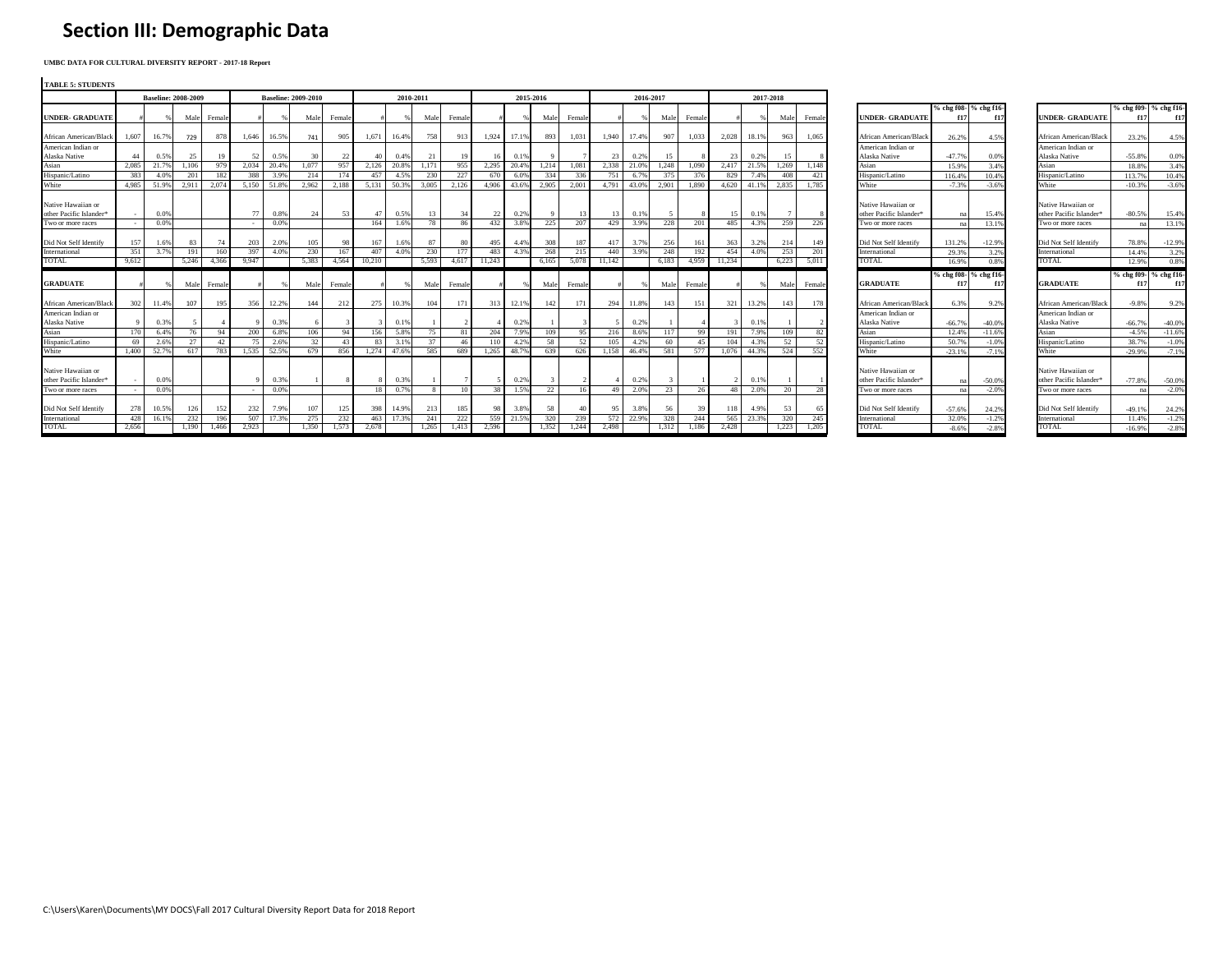|                                               |        |       |       |             |        |       |       |        |        |       |         |        |        |       |       |        |        |       |       |        |        |             |       |        |                                               | % chg f08- % chg f16- |         |                                               |          | % chg f09- % chg f16- |
|-----------------------------------------------|--------|-------|-------|-------------|--------|-------|-------|--------|--------|-------|---------|--------|--------|-------|-------|--------|--------|-------|-------|--------|--------|-------------|-------|--------|-----------------------------------------------|-----------------------|---------|-----------------------------------------------|----------|-----------------------|
| <b>ALL STUDENTS</b>                           |        |       |       | Male Female |        |       | Male: | Female |        |       | Male    | Female |        |       | Male  | Female |        |       | Male  | Female |        |             | Male  | Female | <b>ALL STUDENTS</b>                           | f17                   | f17     | <b>ALL STUDENTS</b>                           | f17 I    |                       |
| African American/Black                        | 1,909  | 15.6% | 836   | 1.073       | 2,002  | 15.6% | 885   | 1.117  | 1,946  | 15.1% | 862     | 1,084  | 2,237  | 16.2% | 1,035 | 1,202  | 2,234  | 16.4% | 1,050 | 1.184  |        | 2,349 17.2% | 1,106 | 1,243  | African American/Black                        | 23.0%                 | 5.1%    | African American/Black                        |          | 5.1%                  |
| American Indian or<br>Alaska Native           | 53.    | 0.4%  |       |             |        | 0.5%  |       |        |        |       |         |        |        | 0.1%  | 10    |        |        | 0.2%  | 16    |        |        | 0.2%        |       |        | American Indian or<br>Alaska Native           | $-50.9%$              | $-7.1%$ | American Indian or<br>Alaska Native           | $-57.4%$ | $-7.1%$               |
|                                               | 2.255  | 18.4% | 1.182 | 1.073       | 2.234  | 17.4% | 1.183 | 1.051  | 2.282  | 17.79 | 1.246   | 1.036  | 2.499  | 18.1% | 1,323 | 1.176  | 2.554  | 18.7% | 1,365 | 1.189  | 2.608  | 19.1%       | 1.378 | 1.230  | Asian                                         | 15.7%                 | 2.1%    | Asian                                         | 16.79    | 2.1%                  |
| Hispanic/Latino                               |        |       |       |             | 463    | 3.6%  | 246   |        | 540    |       |         |        | 780.   | 5.6%  | 392   | 388    | 856    | 6.3%  |       |        | 933    | 6.8%        | 460   | 473    | Hispanic/Latino                               | 106.4%                | 9.0%    | Hispanic/Latino                               | 101.5%   | 9.0%                  |
|                                               | 6.385  | 52.09 | 3,528 | 2,857       | 6,685  | 51.9% | 3,641 | 3.044  | 6.405  | 49.7  | 3,590   | 2.815  |        | 44.6% | 3,544 | 2.627  | 5,949  | 43.6% | 3,482 | 2.467  | 5.696  | 41.7%       | 3.359 | 2.337  | <b>White</b>                                  | $-10.8%$              | $-4.3%$ | White                                         | $-14.8%$ | $-4.3%$               |
| Native Hawaiian or<br>other Pacific Islander* |        |       |       |             | 86     | 0.7%  |       |        | 55     | 0.4%  |         |        |        | 0.2%  | 12    |        | 17     | 0.1%  |       |        |        | 0.1%        |       |        | Native Hawaiian or<br>other Pacific Islander* |                       | 0.0%    | Native Hawaiian or<br>other Pacific Islander* | $-80.2%$ | 0.0%                  |
| I'wo or more races                            |        |       |       |             |        | 0.0%  |       |        | 182    |       |         |        |        | 3.4%  | 247   | 223    | 478    | 3.5%  |       |        |        | 3.99        | 279   | 754    | Two or more races                             |                       | 11.5%   | Two or more races                             |          | 11.5%                 |
| Did Not Self Identify                         | 435    | 3.5%  |       |             | 435    | 3.4%  | 212   | 223    | 565    | 4.4%  | $300 -$ |        | 593    | 4.3%  | 366   | 227    | 512    | 3.8%  | 312   | 200    | 481    | 3.5%        |       | 214    | Did Not Self Identify                         | 10.6%                 | $-6.1%$ | Did Not Self Identify                         | 10.6%    | $-6.1%$               |
| International                                 | 779    | 6.3%  |       |             | 904    | 7.0%  | 505   | 399    | 870    |       |         | 399    | 1.042  | 7.5%  | 588   | 454    | 1,012  | 7.4%  | 576   |        | 1.019  | 7.5%        | 573   | 446    | International                                 | 30.8%                 | 0.7%    | International                                 | 12.7%    | 0.7%                  |
| TOTAL                                         | 12.268 |       | 6.436 |             | 12.870 |       | 6.733 |        | 12.888 |       | 6,858   | 6,030  | 13,839 |       | 7.517 | 6,322  | 13.640 |       | 1.49. |        | 13.662 |             | 7.446 | 6.216  | <b>TOTAL</b>                                  |                       | 0.2%    | TOTAL                                         |          | 0.2%                  |

|                         |          | % chg f08- % chg f16- |
|-------------------------|----------|-----------------------|
| <b>ALL STUDENTS</b>     | f17      | f17                   |
|                         |          |                       |
| African American/Black  | 23.0%    | 5.1%                  |
| American Indian or      |          |                       |
| Alaska Native           | $-50.9%$ | $-7.1%$               |
| Asian                   | 15.7%    | 2.1%                  |
| Hispanic/Latino         | 106.4%   | 9.0%                  |
| White                   | $-10.8%$ | $-4.3%$               |
| Native Hawaiian or      |          |                       |
| other Pacific Islander* | na       | 0.0%                  |
| Two or more races       | na       | 11.5%                 |
| Did Not Self Identify   | 10.6%    | $-6.1%$               |
| International           | 30.8%    | 0.7%                  |
| ТОТАІ.                  | 11.4%    | 0.2%                  |

|                         |          | % chg f09- % chg f16- |
|-------------------------|----------|-----------------------|
| <b>ALL STUDENTS</b>     | f17      | f17                   |
| African American/Black  | 17.3%    | 5.1%                  |
| American Indian or      |          |                       |
| Alaska Native           | $-57.4%$ | $-7.1%$               |
| Asian                   | 16.7%    | 2.1%                  |
| Hispanic/Latino         | 101.5%   | 9.0%                  |
| White                   | $-14.8%$ | $-4.3%$               |
| Native Hawaiian or      |          |                       |
| other Pacific Islander* | $-80.2%$ | 0.0%                  |
| Two or more races       | na       | 11.5%                 |
| Did Not Self Identify   | 10.6%    | $-6.1%$               |
| International           | 12.7%    | 0.7%                  |
| TOTAL                   | 6.2%     | 0.2%                  |

| <b>TABLE 6: FACULTY</b>                       |                            |               |        |       |       |                            |        |                          |           |      |        |       |       |           |        |      |       |           |            |       |       |           |        |                                               |                       |          |                                               |                       |          |
|-----------------------------------------------|----------------------------|---------------|--------|-------|-------|----------------------------|--------|--------------------------|-----------|------|--------|-------|-------|-----------|--------|------|-------|-----------|------------|-------|-------|-----------|--------|-----------------------------------------------|-----------------------|----------|-----------------------------------------------|-----------------------|----------|
|                                               | <b>Baseline: 2008-2009</b> |               |        |       |       | <b>Baseline: 2009-2010</b> |        |                          | 2010-2011 |      |        |       |       | 2015-2016 |        |      |       | 2016-2017 |            |       |       | 2017-2018 |        |                                               |                       |          |                                               |                       |          |
|                                               |                            |               |        |       |       |                            |        |                          |           |      |        |       |       |           |        |      |       |           |            |       |       |           |        |                                               | % chg f08- % chg f16- |          |                                               | % chg f09- % chg f16- |          |
| <b>ALL FACULTY</b>                            |                            | Male          | Female |       |       | Male                       | Female |                          |           | Male | Female |       |       | Male      | Female |      |       | Male      | Female     |       |       | Male      | Female | <b>ALL FACULTY</b>                            | f17                   | f17      | <b>ALL FACULTY</b>                            |                       | f17      |
| African American/Black                        | 5.9%                       | $\mathcal{D}$ |        | 54    | 5.3%  | 24                         |        | 53                       | 5.1%      | 25   |        |       | 6.89  | 33        |        |      | 7.1%  | $\sim$    | $\Delta$ 0 | -69   | 6.8%  | 32        |        | African American/Black                        | 15.0%                 | $-2.8%$  | <b>African American/Black</b>                 | 27.8%                 | $-2.8%$  |
| American Indian or                            |                            |               |        |       |       |                            |        |                          |           |      |        |       |       |           |        |      |       |           |            |       |       |           |        | American Indian or                            |                       |          | American Indian or                            |                       |          |
| Alaska Native                                 | 0.2%                       |               |        |       | 0.3%  |                            |        |                          | 0.2%      |      |        |       | 0.2%  |           |        |      | 0.0%  |           |            |       | 0.2%  |           |        | Alaska Native                                 | 0.0%                  |          | Alaska Native                                 | $-33.39$              | na       |
| Asian                                         | 10.59                      | $\sim$        | 35     | 132   | 13.0% | 87                         |        |                          | 12.6%     | -83  |        |       | 12.70 | 68        |        |      | 13.3% |           |            | 143   | 14.09 | 80        |        | Asian                                         | 33.6%                 | 8.39     | Asian                                         | 8.39                  | 8.3%     |
| Hispanic/Latino                               |                            |               |        |       | 1.2%  |                            |        |                          | 1.73      |      |        |       |       |           |        |      | 2.5%  |           |            |       |       |           |        | Hispanic/Latino                               | 181.8%                | 24.09    | Hispanic/Latino                               | 158.39                | 24.0%    |
| White                                         | 70.19                      |               | 284    |       | 69.8% | 430                        | 280    |                          | 69.09     |      | 278    | 73    | 71.89 | 414       |        | 707  | 71.1% | 405       | 302        | 718   | 70.59 | 393       | 325    | White                                         | 0.6%                  |          | White                                         | 1.13                  | 1.6%     |
| Native Hawaiian or<br>other Pacific Islander* | 0.09                       |               |        | ۰.    | 0.0%  |                            |        | $\overline{\phantom{a}}$ | 0.0%      |      |        |       |       |           |        |      | 0.0%  |           |            |       | 0.1%  |           |        | Native Hawaiian or<br>other Pacific Islander* | na                    |          | Native Hawaiian or<br>other Pacific Islander* |                       |          |
| Two or more races                             | 0.0                        |               |        |       | 0.0%  |                            |        |                          | $_{0.2}$  |      |        |       |       |           |        |      | 0.4%  |           |            |       | 0.69  |           |        | Two or more races                             |                       | 50.09    | Two or more races                             |                       | 50.0%    |
| Did Not Self Identify                         | 0.19                       |               |        |       | 0.0%  |                            |        |                          | 0.09      |      |        |       |       |           |        |      | 0.0%  |           |            |       | 0.09  |           |        | Did Not Self Identify                         | $-100.0%$             |          | Did Not Self Identify                         |                       |          |
| International                                 | 12.19                      | $8^{\circ}$   |        | 106   | 10.4% |                            |        |                          |           | 69   |        |       |       |           |        |      | 5.5%  |           |            | 49    | 4.89  | 30        |        | International                                 | $-60.2%$              | $-10.99$ | International                                 | $-53.89$              | $-10.9%$ |
| TOTAL                                         |                            | -61           | -403   | 1,017 |       | 620                        |        | 1,032                    |           | 62   |        | 1,020 |       | 560       | 460    | 994. |       |           | 443        | 1,019 |       | 556       | 463    | TOTAL                                         | 0.1%                  | 250      | TOTAL                                         | 0.29                  | 2.5%     |

|                         |           | % chg f08- % chg f16- |
|-------------------------|-----------|-----------------------|
| <b>ALL FACULTY</b>      | f17       | f17                   |
|                         |           |                       |
| African American/Black  | 15.0%     | $-2.8%$               |
| American Indian or      |           |                       |
| Alaska Native           | 0.0%      | na                    |
| Asian                   | 33.6%     | 8.3%                  |
| Hispanic/Latino         | 181.8%    | 24.0%                 |
| White                   | 0.6%      | 1.6%                  |
|                         |           |                       |
| Native Hawaiian or      |           |                       |
| other Pacific Islander* | na        | na                    |
| Two or more races       | na        | 50.0%                 |
|                         |           |                       |
| Did Not Self Identify   | $-100.0%$ | na                    |
| International           | $-60.2%$  | $-10.9%$              |
|                         | 0.1%      | 2.5%                  |

|                         |          | % chg f09- % chg f16- |
|-------------------------|----------|-----------------------|
| <b>ALL FACULTY</b>      | f17      | f17                   |
| African American/Black  | 27.8%    | $-2.8%$               |
| American Indian or      |          |                       |
| Alaska Native           | $-33.3%$ | na                    |
| Asian                   | 8.3%     | 8.3%                  |
| Hispanic/Latino         | 158.3%   | 24.0%                 |
| White                   | 1.1%     | 1.6%                  |
| Native Hawaiian or      |          |                       |
| other Pacific Islander* | na       | na                    |
| Two or more races       | na       | 50.0%                 |
| Did Not Self Identify   | na       | na                    |
| International           | $-53.8%$ | $-10.9%$              |
|                         | 0.2%     | 2.5%                  |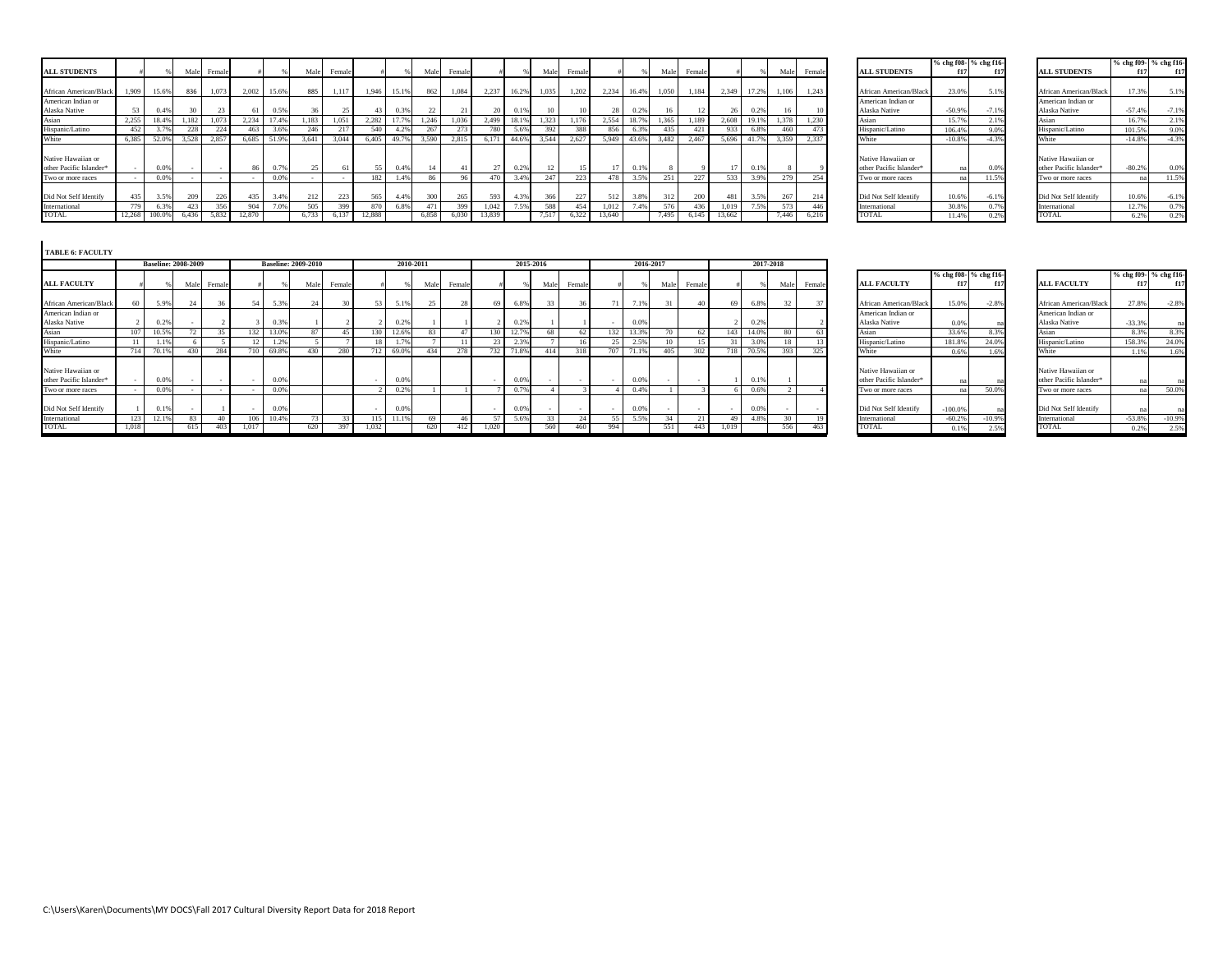| <b>TENURED/TENURE</b><br><b>TRACK FACULTY</b> |           |       |           | Male Female |           |       | Male      | Female    |                 |       | Male            | Female     |                  |       | Male         | Female     |           |       | Male      | Female       |                        |           | Male         | Female       | TENURED/TENURE % chg f08- % chg f16-<br><b>TRACK FACULTY</b> |                     | f17                   | <b>TENURED/ TENURE</b><br><b>TRACK FACULTY</b> |                       | % chg f09- % chg f16-   |
|-----------------------------------------------|-----------|-------|-----------|-------------|-----------|-------|-----------|-----------|-----------------|-------|-----------------|------------|------------------|-------|--------------|------------|-----------|-------|-----------|--------------|------------------------|-----------|--------------|--------------|--------------------------------------------------------------|---------------------|-----------------------|------------------------------------------------|-----------------------|-------------------------|
| African American/Black                        |           | 5.6%  |           | 10          | 19        | 5.09  |           |           | 20              | 5.39  |                 |            |                  | 6.5%  | 13           |            | 26        | 6.5%  | 12        |              | 25                     | 6.2%      |              |              | African American/Black                                       | 19.0%               | $-3.8%$               | African American/Black                         | 31.6%                 | $-3.8%$                 |
| American Indian or                            |           |       |           |             |           |       |           |           |                 |       |                 |            |                  |       |              |            |           |       |           |              |                        |           |              |              | American Indian or                                           |                     |                       | American Indian or                             |                       |                         |
| Alaska Native                                 |           | 0.09  |           |             |           | 0.09  |           |           |                 | 0.0   |                 |            |                  | 0.0%  |              |            |           | 0.0%  |           |              |                        | 0.09      |              |              | Alaska Native                                                |                     |                       | Alaska Native                                  |                       | na                      |
| Asian                                         |           | 10.8% | 26        | -15         | 50        | 13.1% | 31        | 19        | -51             | 13.4% |                 |            |                  | 16.8% | 38           | 29         | 71        | 17.8% | -41       | $30^{\circ}$ |                        | 18.6%     | 42           | 33           | Asian                                                        | 82.9%               | 5.6%                  | Asian                                          | 50.0%                 | 5.6%                    |
| Hispanic/Latino                               |           | 1.6%  |           |             |           | 1.8%  |           |           |                 | 2.1%  |                 |            | 13               | 3.3%  | -5           |            | 13        | 3.3%  |           |              |                        | 3.2%      |              |              | Hispanic/Latino                                              | 116.7%              | 0.0%                  | Hispanic/Latino                                | 85.7%                 | 0.0%                    |
| White                                         | 277       | 73.3% | 175       | 102         | 282       | 74.0% | 177       | 105       | 282             | 74.2% | 177             | 105        | 279              | 69.8% | 169          | 110        | 275       | 68.8% | 164       | -111         | 275                    | 68.1%     | 162          | 113          | White                                                        | $-0.7%$             | 0.0%                  | White                                          | $-2.5%$               | 0.0%                    |
| Native Hawaiian or                            |           |       |           |             |           |       |           |           |                 |       |                 |            |                  |       |              |            |           |       |           |              |                        |           |              |              | Native Hawaiian or                                           |                     |                       | Native Hawaiian or                             |                       |                         |
| other Pacific Islander*                       |           | 0.0%  |           |             |           | 0.0%  |           |           |                 | 0.09  |                 |            |                  | 0.0%  |              |            |           | 0.0%  |           |              |                        | 0.0%      |              |              | other Pacific Islander*                                      |                     |                       | other Pacific Islander*                        |                       | na                      |
| Two or more races                             |           | 0.0%  |           |             |           | 0.0%  |           |           |                 | 0.3%  |                 |            |                  | 0.5%  |              |            |           | 0.5%  |           |              |                        | 0.7%      |              |              | Two or more races                                            |                     | 50.0%                 | Two or more races                              |                       | 50.0%                   |
| Did Not Self Identify                         |           | 0.09  |           |             |           | 0.09  |           |           |                 | 0.0   |                 |            |                  | 0.0%  |              |            |           | 0.0%  |           |              |                        | 0.0%      |              |              | Did Not Self Identify                                        |                     |                       | Did Not Self Identify                          |                       | na                      |
| International                                 | 33        | 8.7%  | 18        | 15          | 23        | 6.0%  | 14        |           | -18             | 4.7%  | 10 <sup>°</sup> |            | 13               | 3.3%  | $\mathbf{R}$ |            | -13       | 3.3%  |           |              | 13 <sup>1</sup>        | 3.2%      | $\mathbf{R}$ |              | International                                                | $-60.6%$            | 0.0%                  | International                                  | $-43.5%$              | 0.0%                    |
| TOTAL                                         | 378       |       | 233       | 145         | 381       |       | 235       | 146       | 380             |       | 234             | 146        | 400              |       | 233          | 167        | 400       |       | 231       | 169          | 404                    |           | 230          | 174          | <b>TOTAL</b>                                                 | 6.9%                | 1.0%                  | TOTAL                                          | 6.0%                  | 1.0%                    |
|                                               |           |       |           |             |           |       |           |           |                 |       |                 |            |                  |       |              |            |           |       |           |              |                        |           |              |              |                                                              |                     |                       |                                                |                       |                         |
| <b>NON-TENURE</b>                             |           |       |           |             |           |       |           |           |                 |       |                 |            |                  |       |              |            |           |       |           |              |                        |           |              |              | <b>NON-TENURE</b>                                            |                     | % chg f08- % chg f16- | <b>NON-TENURE</b>                              | % chg f09- % chg f16- |                         |
| <b>TRACK FACULTY</b>                          |           |       | Male      | Female      |           |       | Male      | Female    |                 |       | Mal             | Femal      |                  |       | Male         | Female     |           |       | Male      | Femal        |                        |           | Mak          | Femal        | <b>TRACK FACULTY</b>                                         | f17                 | f17                   | <b>TRACK FACULTY</b>                           | f17                   |                         |
| African American/Black                        |           | 6.1%  |           | 26          | 35        | 5.5%  | 14        |           | 33              | 5.19  |                 |            |                  | 6.9%  | 20           |            | 45        | 7.6%  | 19        |              | 44                     | 7.2%      |              |              | African American/Black                                       | 12.8%               | $-2.2%$               | African American/Black                         | 25.7%                 |                         |
| American Indian or                            |           |       |           |             |           |       |           |           |                 |       |                 |            |                  |       |              |            |           |       |           |              |                        |           |              |              | American Indian or                                           |                     |                       | American Indian or                             |                       |                         |
| Alaska Native                                 |           | 0.39  |           |             |           | 0.5%  |           |           |                 | 0.39  |                 |            |                  | 0.3%  |              |            |           | 0.0%  |           |              |                        | 0.39      |              |              | Alaska Native                                                | 0.0%                |                       | Alaska Native                                  | $-33.3%$              |                         |
| Asian                                         | 66        | 10.3% | 46        | 20          | 82        | 12.9% | 56        | 26        | 79              | 12.1% | -51             | 28         | 63               | 10.2% | 30           | 33         | -61       | 10.3% | 29        | 32           |                        | 11.1%     | 38           | $30^{\circ}$ | Asian                                                        | 3.0%                | 11.5%                 | Asian                                          | $-17.1%$              | f17<br>$-2.2%$<br>11.5% |
| Hispanic/Latino                               |           | 0.8%  |           |             |           | 0.8%  |           |           | 10 <sup>2</sup> | 1.59  |                 |            | 10 <sup>10</sup> | 1.6%  |              |            | 12        | 2.0%  |           |              |                        | 2.9%      |              |              | Hispanic/Latino                                              | 260.0%              | 50.0%                 | Hispanic/Latino                                | 260.0%                |                         |
| White                                         | 437       | 68.3% | 255       | 182         | 428       | 67.3% | 253       | 175       | 430             | 66.0% | 257             | 173        | 453              | 73.1% | 245          | 208        | 432       | 72.7% | 241       | 191          |                        | 443 72.0% | 231          | 212          | White                                                        | 1.4%                | 2.5%                  | White                                          | 3.5%                  | 50.0%<br>2.5%           |
| Native Hawaiian or                            |           |       |           |             |           |       |           |           |                 |       |                 |            |                  |       |              |            |           |       |           |              |                        |           |              |              | Native Hawaiian or                                           |                     |                       | Native Hawaiian or                             |                       |                         |
| other Pacific Islander*                       |           | 0.0%  |           |             |           | 0.09  |           |           |                 | 0.09  |                 |            |                  | 0.0%  |              |            |           | 0.0%  |           |              |                        | 0.2%      |              |              | other Pacific Islander*                                      |                     |                       | other Pacific Islander*                        |                       | na                      |
| Two or more races                             |           | 0.0%  |           |             |           | 0.0%  |           |           |                 | 0.2%  |                 |            |                  | 0.8%  |              |            |           | 0.3%  |           |              |                        | 0.5%      |              |              | Two or more races                                            | na                  | 50.0%                 | Two or more races                              |                       | 50.0%                   |
| Did Not Self Identify                         |           | 0.2%  |           |             |           | 0.09  |           |           |                 | 0.0   |                 |            |                  | 0.0%  |              |            |           | 0.0%  |           |              |                        | 0.09      |              |              | Did Not Self Identify                                        | $-100.0%$           |                       | Did Not Self Identify                          |                       | na                      |
| International<br>TOTAL                        | 90<br>640 | 14.1% | 65<br>382 | 25<br>258   | 83<br>636 | 13.1% | 59<br>385 | 24<br>251 | 97<br>652       | 14.9% | -59<br>386      | -38<br>266 | 44<br>620        | 7.1%  | 25<br>327    | -19<br>293 | 42<br>594 | 7.1%  | 27<br>320 | -15<br>274   | 36 <sub>1</sub><br>615 | 5.9%      | 22<br>326    | 289          | International<br>TOTAL                                       | $-60.0%$<br>$-3.9%$ | $-14.3%$<br>3.5%      | International<br>TOTAL                         | $-56.6%$<br>$-3.3%$   | $-14.3%$<br>3.5%        |

| <b>TENURED/TENURE</b>                         | % chg f08- % chg f16- |                       | <b>TEN</b>   |
|-----------------------------------------------|-----------------------|-----------------------|--------------|
| <b>TRACK FACULTY</b>                          | f17                   | f17                   | TRA          |
|                                               |                       |                       |              |
| African American/Black                        | 19.0%                 | $-3.8%$               | Afric        |
| American Indian or                            |                       |                       | Ame          |
| Alaska Native                                 | na                    | na                    | Alasl        |
| Asian                                         | 82.9%                 | 5.6%                  | Asia         |
| Hispanic/Latino                               | 116.7%                | 0.0%                  | <b>Hisp</b>  |
| White                                         | $-0.7%$               | 0.0%                  | Whit         |
|                                               |                       |                       |              |
| Native Hawaiian or                            |                       |                       | Nativ        |
| other Pacific Islander*                       | na                    | na                    | other        |
| Two or more races                             | na                    | 50.0%                 | Two          |
|                                               |                       |                       |              |
| Did Not Self Identify                         | na                    | na                    | Did 1        |
| International<br>TOTAL                        | $-60.6%$              | 0.0%                  | Inter<br>TOT |
|                                               | 6.9%                  | 1.0%                  |              |
| <b>NON-TENURE</b>                             |                       | % chg f08- % chg f16- | NON          |
|                                               |                       |                       |              |
| <b>TRACK FACULTY</b>                          | f17                   | f17                   | TRA          |
|                                               |                       |                       |              |
| African American/Black                        | 12.8%                 | $-2.2%$               | Afric        |
| American Indian or                            |                       |                       | Ame          |
| Alaska Native                                 | 0.0%                  | na                    | Alasl        |
|                                               | 3.0%                  | 11.5%                 | Asia         |
|                                               | 260.0%                | 50.0%                 | Hisp         |
| Asian<br>Hispanic/Latino<br>White             | 1.4%                  | 2.5%                  | Whit         |
|                                               |                       |                       |              |
|                                               |                       |                       | Nativ        |
| Native Hawaiian or<br>other Pacific Islander* | nа                    | na                    | other        |
|                                               | na                    | 50.0%                 | Two          |
| Two or more races<br>Did Not Self Identify    | $-100.0%$             | na                    | Did 1        |
| International                                 | $-60.0%$              | $-14.3%$              | Inter        |

| <b>TENURED/ TENURE</b>  |          | % chg f09- % chg f16- |
|-------------------------|----------|-----------------------|
|                         |          |                       |
| <b>TRACK FACULTY</b>    | f17      | f17                   |
|                         |          |                       |
| African American/Black  | 31.6%    | $-3.8%$               |
| American Indian or      |          |                       |
| Alaska Native           | na       | na                    |
| Asian                   | 50.0%    | 5.6%                  |
| Hispanic/Latino         | 85.7%    | 0.0%                  |
| White                   | $-2.5%$  | 0.0%                  |
|                         |          |                       |
| Native Hawaiian or      |          |                       |
| other Pacific Islander* | na       | na                    |
| Two or more races       | na       | 50.0%                 |
|                         |          |                       |
| Did Not Self Identify   | na       | na                    |
| International           | $-43.5%$ | 0.0%                  |
| TOTAL                   | 6.0%     | 1.0%                  |
|                         |          |                       |
| <b>NON-TENURE</b>       |          | % chg f09- % chg f16- |
| <b>TRACK FACULTY</b>    | f17      | f17                   |
|                         |          |                       |
| African American/Black  | 25.7%    | $-2.2%$               |
| American Indian or      |          |                       |
| Alaska Native           | $-33.3%$ | na                    |
| Asian                   | $-17.1%$ | 11.5%                 |
| Hispanic/Latino         | 260.0%   | 50.0%                 |
| White                   | 3.5%     | 2.5%                  |
|                         |          |                       |
| Native Hawaiian or      |          |                       |
| other Pacific Islander* | na       | na                    |
| Two or more races       | na       | 50.0%                 |
|                         |          |                       |
| Did Not Self Identify   | na       | na                    |
| International           | $-56.6%$ | $-14.3%$              |